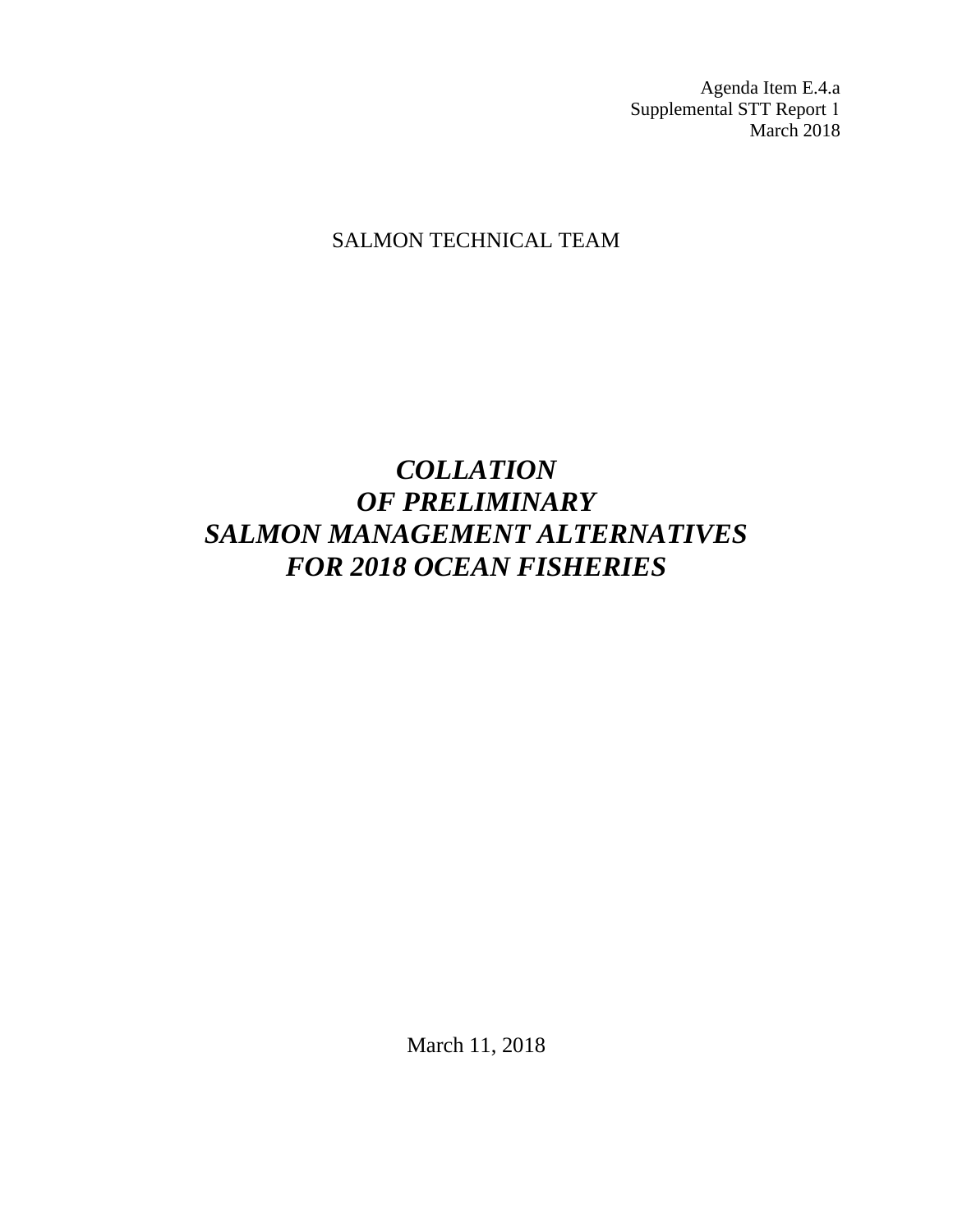| TABLE 1. 2018 Commercial troll management Alternatives for non-Indian ocean salmon fisheries - STT Analyzed. (Page 1 of 9)<br>Sunday, March 11, 2018, 1:50 PM                                                                                                                                                                                                                                                                                                                                                                                                             |                                                                                                                                                                                                                                                                                                                                                                                                                                                                                                                                                                                  |                                                                                                                                                                                                                                                                                                                                                                                                                                                                                                                                                             |  |  |
|---------------------------------------------------------------------------------------------------------------------------------------------------------------------------------------------------------------------------------------------------------------------------------------------------------------------------------------------------------------------------------------------------------------------------------------------------------------------------------------------------------------------------------------------------------------------------|----------------------------------------------------------------------------------------------------------------------------------------------------------------------------------------------------------------------------------------------------------------------------------------------------------------------------------------------------------------------------------------------------------------------------------------------------------------------------------------------------------------------------------------------------------------------------------|-------------------------------------------------------------------------------------------------------------------------------------------------------------------------------------------------------------------------------------------------------------------------------------------------------------------------------------------------------------------------------------------------------------------------------------------------------------------------------------------------------------------------------------------------------------|--|--|
| A. SEASON ALTERNATIVE DESCRIPTIONS                                                                                                                                                                                                                                                                                                                                                                                                                                                                                                                                        |                                                                                                                                                                                                                                                                                                                                                                                                                                                                                                                                                                                  |                                                                                                                                                                                                                                                                                                                                                                                                                                                                                                                                                             |  |  |
| <b>ALTERNATIVE I</b>                                                                                                                                                                                                                                                                                                                                                                                                                                                                                                                                                      | <b>ALTERNATIVE II</b>                                                                                                                                                                                                                                                                                                                                                                                                                                                                                                                                                            | <b>ALTERNATIVE III</b>                                                                                                                                                                                                                                                                                                                                                                                                                                                                                                                                      |  |  |
| <b>North of Cape Falcon</b>                                                                                                                                                                                                                                                                                                                                                                                                                                                                                                                                               | <b>North of Cape Falcon</b>                                                                                                                                                                                                                                                                                                                                                                                                                                                                                                                                                      | <b>North of Cape Falcon</b>                                                                                                                                                                                                                                                                                                                                                                                                                                                                                                                                 |  |  |
| <b>Supplemental Management Information</b>                                                                                                                                                                                                                                                                                                                                                                                                                                                                                                                                | <b>Supplemental Management Information</b>                                                                                                                                                                                                                                                                                                                                                                                                                                                                                                                                       | <b>Supplemental Management Information</b>                                                                                                                                                                                                                                                                                                                                                                                                                                                                                                                  |  |  |
| Model #: Coho-1802, Chinook X                                                                                                                                                                                                                                                                                                                                                                                                                                                                                                                                             | Model #: Coho-1803, Chinook X                                                                                                                                                                                                                                                                                                                                                                                                                                                                                                                                                    | Model #: Coho-1804, Chinook X                                                                                                                                                                                                                                                                                                                                                                                                                                                                                                                               |  |  |
| 1. Overall non-Indian TAC: 75,000 Chinook and 47,600<br>coho marked with a healed adipose fin clip (marked).<br>2. Non-Indian commercial troll TAC: 37,500 Chinook and<br>5.600 marked coho.<br>3. Trade: May be considered at the April Council meeting.<br>4. Overall Chinook and/or coho TACs may need to be<br>reduced or fisheries adjusted to meet NMFS ESA<br>guidance, FMP requirements, upon conclusion of<br>negotiations in the North of Falcon forum, or upon<br>receipt of preseason catch and abundance expectations<br>for Canadian and Alaskan fisheries. | 1. Overall non-Indian TAC: 60,000 Chinook and 35,000<br>coho marked with a healed adipose fin clip (marked).<br>2. Non-Indian commercial troll TAC: 30,000 Chinook and<br>5,600 marked coho.<br>3. Trade:<br>4. Overall Chinook and/or coho TACs may need to be<br>reduced or fisheries adjusted to meet NMFS ESA<br>guidance, FMP requirements, upon conclusion of<br>negotiations in the North of Falcon forum, or upon<br>receipt of preseason catch and abundance expectations<br>for Canadian and Alaskan fisheries.                                                        | 1. Overall non-Indian TAC: 45,000 Chinook and 20,000<br>coho marked with a healed adipose fin clip (marked).<br>2. Non-Indian commercial troll TAC: 22,500 Chinook and<br>3,200 coho.<br>3. Trade:<br>4. Overall Chinook and/or coho TACs may need to be<br>reduced or fisheries adjusted to meet NMFS ESA<br>guidance, FMP requirements, upon conclusion of<br>negotiations in the North of Falcon forum, or upon receipt<br>of preseason catch and abundance expectations for<br>Canadian and Alaskan fisheries.                                          |  |  |
|                                                                                                                                                                                                                                                                                                                                                                                                                                                                                                                                                                           |                                                                                                                                                                                                                                                                                                                                                                                                                                                                                                                                                                                  |                                                                                                                                                                                                                                                                                                                                                                                                                                                                                                                                                             |  |  |
| U.S./Canada Border to Cape Falcon<br>• May 1 through the earlier of June 30 or 25,000 Chinook,<br>no more than 7,800 of which may be caught in the area<br>between the U.S./Canada border and the Queets River,<br>and no more than 7,000 of which may be caught in the<br>area between Leadbetter Pt. and Cape Falcon (C.8).<br>• Open seven days per week (C.1).                                                                                                                                                                                                        | U.S./Canada Border to Cape Falcon<br>• May 1 through the earlier of June 30 or 18,000 Chinook,<br>no more than 5,600 of which may be caught in the area<br>between the U.S./Canada border and the Queets River<br>and no more than 5,000 of which may be caught in the<br>area between Leadbetter Pt. and Cape Falcon (C.8).<br>• Open seven days per week (C.1).<br>• May 10-June 30: in the area between the U.S./Canada<br>border and the Queets River, landing and possession<br>limit of 50 Chinook per vessel per landing week<br>(Thursday through Wednesday) (C.1, C.6). | U.S./Canada Border to Cape Falcon<br>• May 1 through the earlier of June 15 or 11,300 Chinook,<br>no more than 3,500 of which may be caught in the area<br>between the U.S./Canada border and the Queets River,<br>and no more than 3,100 of which may be caught in the<br>area between Leadbetter Pt. and Cape Falcon (C.8).<br>• May 1-8; open seven days per week (C.1).<br>• May 11-June 15; open five days per week (Friday through<br>Tuesday). Landing and possession limit of 40 Chinook<br>per vessel per open period will be in place (C.1, C.6). |  |  |
| All salmon, except coho (C.4, C.7). Chinook minimum size<br>limit of 28 inches total length (B). See compliance<br>requirements (C.1) and gear restrictions and definitions<br>$(C.2, C.3)$ .                                                                                                                                                                                                                                                                                                                                                                             | Same as Alternative 1                                                                                                                                                                                                                                                                                                                                                                                                                                                                                                                                                            | Same as Alternative 1                                                                                                                                                                                                                                                                                                                                                                                                                                                                                                                                       |  |  |
| When it is projected that approximately 75% of the overall<br>Chinook guideline has been landed, or approximately 75%<br>of the Chinook subarea guideline has been landed in the<br>area between the U.S./Canada border and the Queets<br>River, or approximately 75% of the Chinook subarea<br>quideline has been landed in the area between Leadbetter<br>Pt. and Cape Falcon, inseason action will be considered to<br>ensure the guideline is not exceeded.                                                                                                           | Same as Alternative 1                                                                                                                                                                                                                                                                                                                                                                                                                                                                                                                                                            | When it is projected that approximately 50% of the overall<br>Chinook guideline has been landed, or approximately 50%<br>of the Chinook subarea guideline has been landed in the<br>area between the U.S./Canada border and the Queets<br>River, or approximately 50% of the Chinook subarea<br>guideline has been landed in the area between Leadbetter<br>Pt. and Cape Falcon, inseason action will be considered to<br>ensure the guideline is not exceeded.                                                                                             |  |  |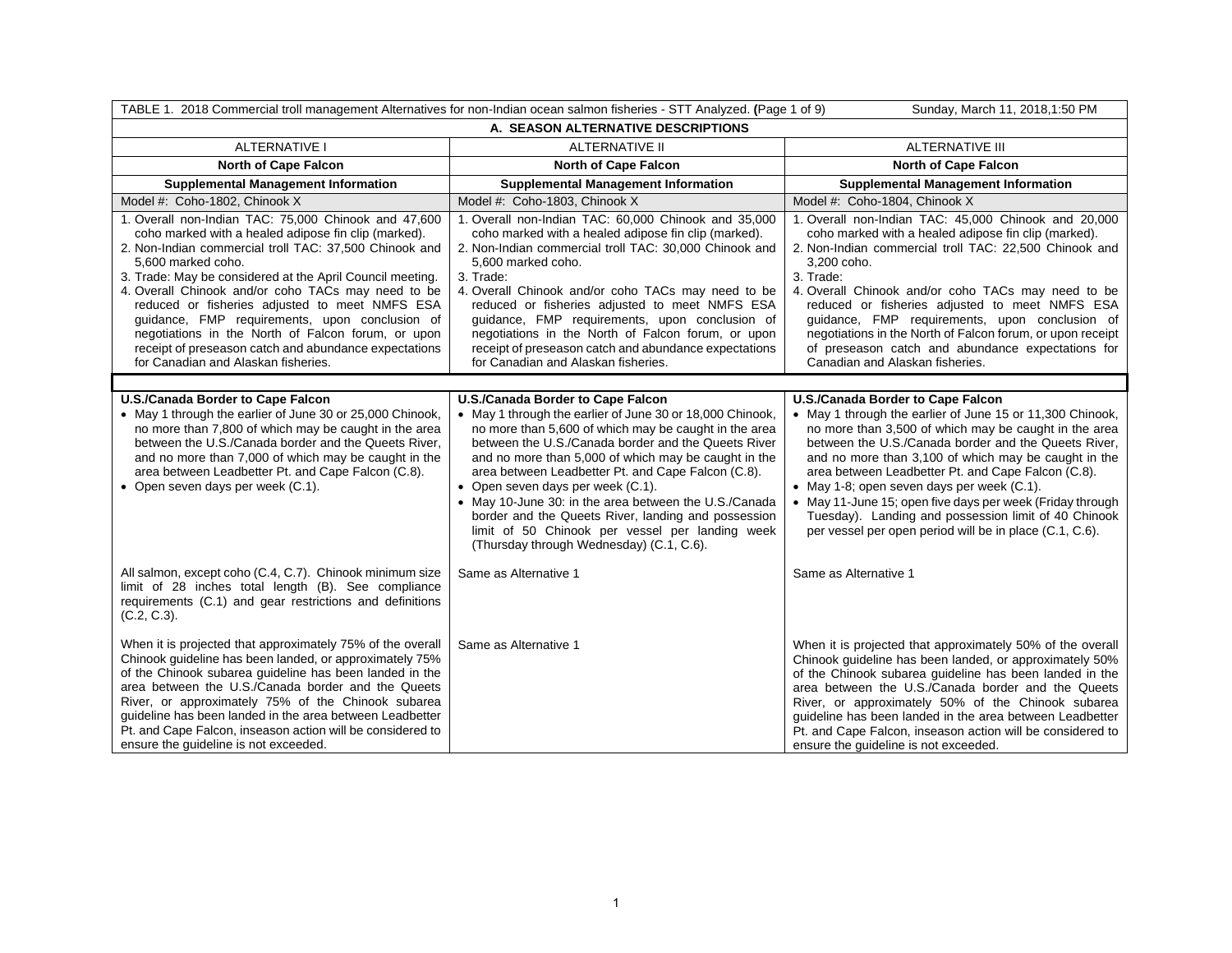| TABLE 1. 2018 Commercial troll management Alternatives for non-Indian ocean salmon fisheries - STT Analyzed. (Page 2 of 9)<br>Sunday, March 11, 2018, 1:50 PM                                                                                                                                                                                                                                                                                               |                                                                                                                                                                                                                                             |                                                                                                                                                                                                                                                                                                                                                                                                                                                                                                      |  |  |  |
|-------------------------------------------------------------------------------------------------------------------------------------------------------------------------------------------------------------------------------------------------------------------------------------------------------------------------------------------------------------------------------------------------------------------------------------------------------------|---------------------------------------------------------------------------------------------------------------------------------------------------------------------------------------------------------------------------------------------|------------------------------------------------------------------------------------------------------------------------------------------------------------------------------------------------------------------------------------------------------------------------------------------------------------------------------------------------------------------------------------------------------------------------------------------------------------------------------------------------------|--|--|--|
|                                                                                                                                                                                                                                                                                                                                                                                                                                                             | A. SEASON ALTERNATIVE DESCRIPTIONS                                                                                                                                                                                                          |                                                                                                                                                                                                                                                                                                                                                                                                                                                                                                      |  |  |  |
| <b>ALTERNATIVE I</b>                                                                                                                                                                                                                                                                                                                                                                                                                                        | <b>ALTERNATIVE II</b>                                                                                                                                                                                                                       | <b>ALTERNATIVE III</b>                                                                                                                                                                                                                                                                                                                                                                                                                                                                               |  |  |  |
| U.S./Canada Border to Cape Falcon<br>• July 1-September 19 or 12,500 Chinook or 5,600 coho,<br>whichever comes first; no more than 5,200 Chinook may<br>be caught in the area between the U.S./Canada border<br>and the Queets River (C.8).<br>In the area between the U.S./Canada border and the<br>Queets River, a landing and possession limit of 60 Chinook<br>per vessel per landing week (Thursday through<br>Wednesday) will be in place (C.1, C.6). | U.S./Canada Border to Cape Falcon<br>• July 1-September 19 or 12,000 Chinook or 5,600 coho,<br>whichever comes first; no more than 5,000 Chinook may<br>be caught in the area between the U.S./Canada border<br>and the Queets River (C.8). | U.S./Canada Border to Cape Falcon<br>• July 1-September 4 or 11,200 Chinook or 3,200 coho,<br>whichever comes first; no more than 4,700 Chinook may<br>be caught in the area between the U.S./Canada border<br>and the Queets River, and no more than 1,300 Chinook<br>may be caught in the area between Leadbetter Point<br>and Cape Falcon (C.8).<br>• July 1-31; closed to coho retention.<br>• Open July 1-3 then;<br>· July 6-September 4; open five days per week (Friday<br>through Tuesday). |  |  |  |
| Landing and possession limit of 10 coho per vessel per<br>landing week (C.1).                                                                                                                                                                                                                                                                                                                                                                               | Landing and possession limit of 50 Chinook and 10 coho<br>per vessel per landing week (C.1).                                                                                                                                                | Landing and possession limit of 40 Chinook and 10 coho<br>per vessel per open period (C.1).                                                                                                                                                                                                                                                                                                                                                                                                          |  |  |  |
| Open seven days per week. All salmon. Chinook minimum<br>size limit of 28 inches total length. Coho minimum size limit<br>of 16 inches total length (B, C.1). All coho must be marked<br>with a healed adipose fin clip (C.8.d). No chum retention<br>north of Cape Alava, Washington in August and September<br>(C.4, C.7). See compliance requirements (C.1) and gear<br>restrictions and definitions (C.2, C.3).                                         | Same as Alternative 1                                                                                                                                                                                                                       | Same as Alternative 1                                                                                                                                                                                                                                                                                                                                                                                                                                                                                |  |  |  |
| When it is projected that approximately 75% of the overall<br>Chinook guideline has been landed, or approximately 75%<br>of the Chinook subarea quideline has been landed in the<br>area between the U.S./Canada border to the Queets River.<br>inseason action will be considered to ensure the guideline<br>is not exceeded.                                                                                                                              | Same as Alternate 1                                                                                                                                                                                                                         | When it is projected that approximately 50% of the overall<br>Chinook guideline has been landed, or approximately 50%<br>of the Chinook subarea guideline has been landed in the<br>area between the U.S./Canada border to the Queets River,<br>inseason action will be considered to ensure the guideline<br>is not exceeded.                                                                                                                                                                       |  |  |  |

**For all commercial troll fisheries north of Cape Falcon**: Mandatory closed areas include: Salmon troll Yelloweye Rockfish Conservation Area, Cape Flattery and Columbia Control Zones, and beginning August 13, Grays Harbor Control Zone (C.5). Vessels must land and deliver their salmon within 24 hours of any closure of this fishery. Vessels fishing, or in possession of salmon while fishing, north of Leadbetter Point must land and deliver all species of fish within the area and north of Leadbetter Point. Vessels fishing or in possession of salmon while fishing south of Leadbetter Point must land and deliver all species of fish within the area and south of Leadbetter Point, except that Oregon permitted vessels may also land all species of fish in Garibaldi, Oregon. Under state law, vessels must report their catch on a state fish receiving ticket. Oregon State regulations require all fishers landing salmon into Oregon from any fishery between Leadbetter Point, Washington and Cape Falcon, Oregon must notify ODFW within one hour of delivery or prior to transport away from the port of landing by either calling 541-867-0300 ext. 271 or sending notification via e-mail to nfalcon.trollreport@state.or.us. Notification shall include vessel name and number, number of salmon by species, port of landing and location of delivery, and estimated time of delivery. Inseason actions may modify harvest guidelines in later fisheries to achieve or prevent exceeding the overall allowable troll harvest impacts (C.8).

Vessels in possession of salmon north of the Queets River may not cross the Queets River line without first notifying WDFW at 360-249-1215 with area fished, total Chinook, coho and halibut catch aboard, and destination.

Vessels in possession of salmon south of the Queets River may not cross the Queets River line without first notifying WDFW at 360-249-1215 with area fished, total Chinook, coho and halibut catch aboard, and destination.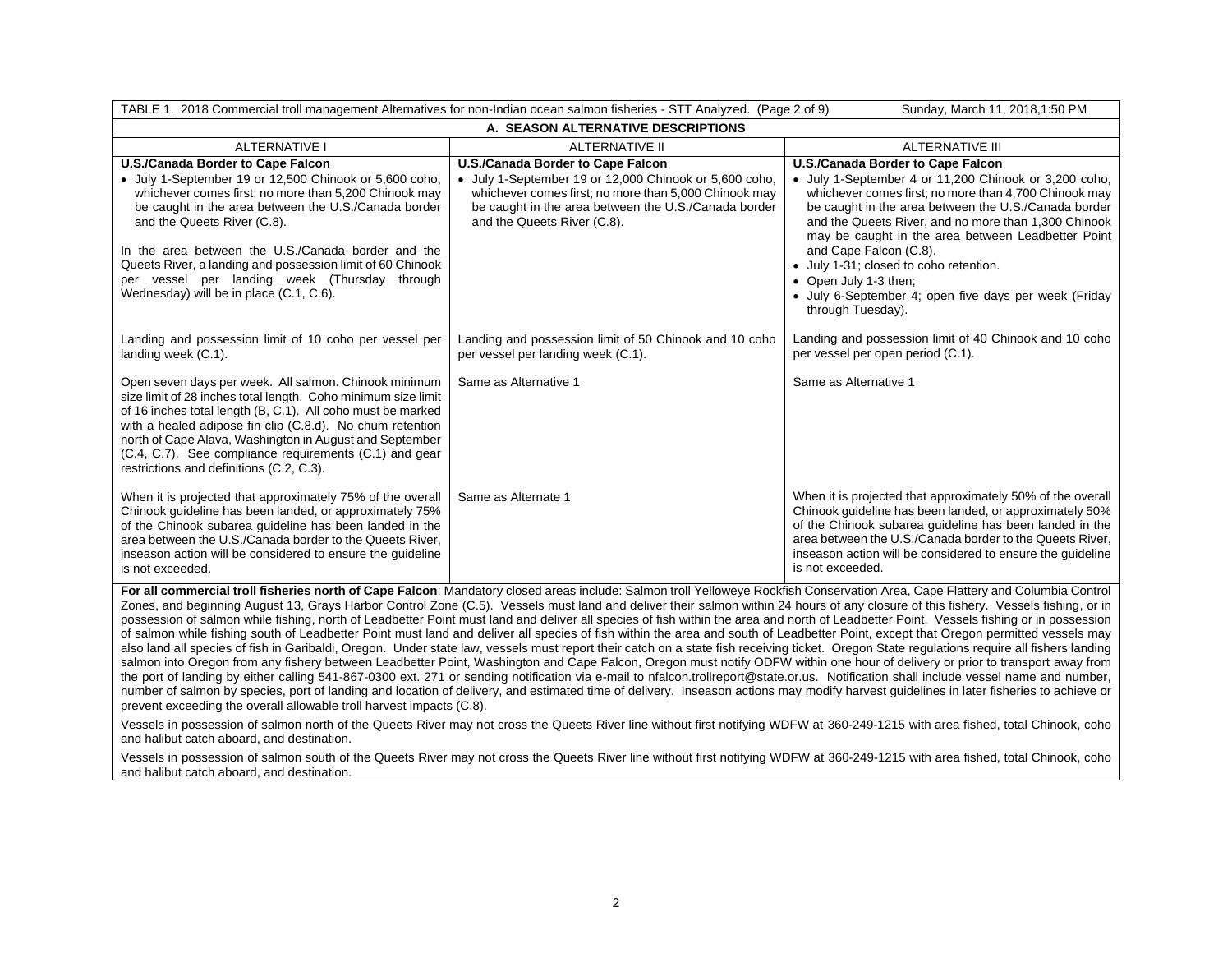| TABLE 1. 2018 Commercial troll management Alternatives for non-Indian ocean salmon fisheries - STT Analyzed. (Page 3 of 9))<br>Sunday, March 11, 2018, 1:50 PM                                                                                                                                                                                                                                                                                                                                                                                                                                                                                                           |                                                                                                                                                                                                                                                                                                                                                                                                                                                                                                                                                                                                                                                                          |                                                                                                                                                                                                                                                                                                                                                                                                                                                                                                                                                                                                                                                |  |  |
|--------------------------------------------------------------------------------------------------------------------------------------------------------------------------------------------------------------------------------------------------------------------------------------------------------------------------------------------------------------------------------------------------------------------------------------------------------------------------------------------------------------------------------------------------------------------------------------------------------------------------------------------------------------------------|--------------------------------------------------------------------------------------------------------------------------------------------------------------------------------------------------------------------------------------------------------------------------------------------------------------------------------------------------------------------------------------------------------------------------------------------------------------------------------------------------------------------------------------------------------------------------------------------------------------------------------------------------------------------------|------------------------------------------------------------------------------------------------------------------------------------------------------------------------------------------------------------------------------------------------------------------------------------------------------------------------------------------------------------------------------------------------------------------------------------------------------------------------------------------------------------------------------------------------------------------------------------------------------------------------------------------------|--|--|
| A. SEASON ALTERNATIVE DESCRIPTIONS                                                                                                                                                                                                                                                                                                                                                                                                                                                                                                                                                                                                                                       |                                                                                                                                                                                                                                                                                                                                                                                                                                                                                                                                                                                                                                                                          |                                                                                                                                                                                                                                                                                                                                                                                                                                                                                                                                                                                                                                                |  |  |
| <b>ALTERNATIVE I</b>                                                                                                                                                                                                                                                                                                                                                                                                                                                                                                                                                                                                                                                     | <b>ALTERNATIVE II</b>                                                                                                                                                                                                                                                                                                                                                                                                                                                                                                                                                                                                                                                    | <b>ALTERNATIVE III</b>                                                                                                                                                                                                                                                                                                                                                                                                                                                                                                                                                                                                                         |  |  |
| South of Cape Falcon                                                                                                                                                                                                                                                                                                                                                                                                                                                                                                                                                                                                                                                     | South of Cape Falcon                                                                                                                                                                                                                                                                                                                                                                                                                                                                                                                                                                                                                                                     | <b>South of Cape Falcon</b>                                                                                                                                                                                                                                                                                                                                                                                                                                                                                                                                                                                                                    |  |  |
| <b>Supplemental Management Information</b>                                                                                                                                                                                                                                                                                                                                                                                                                                                                                                                                                                                                                               | <b>Supplemental Management Information</b>                                                                                                                                                                                                                                                                                                                                                                                                                                                                                                                                                                                                                               | <b>Supplemental Management Information</b>                                                                                                                                                                                                                                                                                                                                                                                                                                                                                                                                                                                                     |  |  |
| 1. Sacramento River fall Chinook spawning escapement<br>of 102,983 hatchery and natural area adults.<br>2. Sacramento Index exploitation rate of 55.1%.<br>3. Klamath River recreational fishery allocation: 3,893 adult<br>Klamath River fall Chinook.<br>4. Klamath tribal allocation: 25,956 adult Klamath River<br>fall Chinook.<br>5. CA/OR share of Klamath River fall Chinook commercial<br>ocean harvest: 78% / 22%.<br>6. Fisheries may need to be adjusted to meet NMFS ESA<br>consultation standards, FMP requirements, other<br>management objectives, or upon receipt of new<br>allocation recommendations from the California Fish<br>and Game Commission. | 1. Sacramento River fall Chinook spawning escapement<br>of 122,762 hatchery and natural area adults.<br>2. Sacramento Index exploitation rate of 46.5%.<br>3. Klamath River recreational fishery allocation: 2,729 adult<br>Klamath River fall Chinook.<br>4. Klamath tribal allocation: 18,195 adult Klamath River<br>fall Chinook.<br>5. CA/OR share of Klamath River fall Chinook<br>commercial ocean harvest: 74% / 26%.<br>6. Fisheries may need to be adjusted to meet NMFS ESA<br>consultation standards, FMP requirements, other<br>management objectives, or upon receipt of new allocation<br>recommendations from the California Fish and Game<br>Commission. | 1. Sacramento River fall Chinook spawning<br>escapement of 141,023 hatchery and natural area<br>adults.<br>2. Sacramento Index exploitation rate of 38.5%.<br>3. Klamath River recreational fishery allocation: 1,907<br>adult Klamath River fall Chinook.<br>4. Klamath tribal allocation: 12,716 adult Klamath<br>River fall Chinook.<br>5. CA/OR share of Klamath River fall Chinook<br>commercial ocean harvest: 87% / 13%.<br>6. Fisheries may need to be adjusted to meet NMFS<br>ESA consultation standards, FMP requirements,<br>other management objectives, or upon receipt of<br>new allocation recommendations from the California |  |  |
| Cape Falcon to Humbug Mt.<br>• May 3-August 29;<br>• September 1-October 31 (C.9.a).                                                                                                                                                                                                                                                                                                                                                                                                                                                                                                                                                                                     | Cape Falcon to Humbug Mt.<br>• May 1-August 15;<br>• September 1-October 31 (C.9.a).                                                                                                                                                                                                                                                                                                                                                                                                                                                                                                                                                                                     | Fish and Game Commission.<br>Cape Falcon to Humbug Mt.<br>• May 1-14; May 25-31;<br>• June 1-11, June 24-30;<br>• September 1-October 31 (C.9.a).                                                                                                                                                                                                                                                                                                                                                                                                                                                                                              |  |  |
|                                                                                                                                                                                                                                                                                                                                                                                                                                                                                                                                                                                                                                                                          |                                                                                                                                                                                                                                                                                                                                                                                                                                                                                                                                                                                                                                                                          | Cape Falcon to the South End of Heceta Bank<br>(43°58'00"N) (Closed South of the South End of<br>Heceta Bank [43°58'00"N])<br>• July 1-10, July 15-23;<br>• August 1-8, August 19-29 (C.9.a).                                                                                                                                                                                                                                                                                                                                                                                                                                                  |  |  |
| Open seven days per week. All salmon except coho (C.4,<br>C.7). Chinook minimum size limit of 28 inches total length<br>(B, C.1). All vessels fishing in the area must land their<br>salmon in the State of Oregon. See gear restrictions and<br>definitions (C.2, C.3) and Oregon State regulations for a<br>description of special regulations at the mouth of<br>Tillamook Bay.                                                                                                                                                                                                                                                                                       | Same as Alternative 1                                                                                                                                                                                                                                                                                                                                                                                                                                                                                                                                                                                                                                                    | Same as Alternative 1                                                                                                                                                                                                                                                                                                                                                                                                                                                                                                                                                                                                                          |  |  |
| Beginning September 1 no more than 50 Chinook allowed<br>per vessel per landing week (Thurs-Wed); and only open<br>shoreward of the 40 fathom management line beginning<br>October 1.                                                                                                                                                                                                                                                                                                                                                                                                                                                                                    | Same as Alternative 1                                                                                                                                                                                                                                                                                                                                                                                                                                                                                                                                                                                                                                                    | Beginning September 1 only open shoreward of the 40<br>fathom management line and no more than 50 Chinook<br>per vessel per landing week (Thurs-Wed).                                                                                                                                                                                                                                                                                                                                                                                                                                                                                          |  |  |
| In 2019, the season will open March 15 for all salmon<br>except coho. Chinook minimum size limit of 28 inches<br>total length. Gear restrictions same as in 2018. This<br>opening could be modified following Council review at its<br>March 2019 meeting.                                                                                                                                                                                                                                                                                                                                                                                                               | In 2019, same as Alternative I                                                                                                                                                                                                                                                                                                                                                                                                                                                                                                                                                                                                                                           | In 2019, same as Alternative I                                                                                                                                                                                                                                                                                                                                                                                                                                                                                                                                                                                                                 |  |  |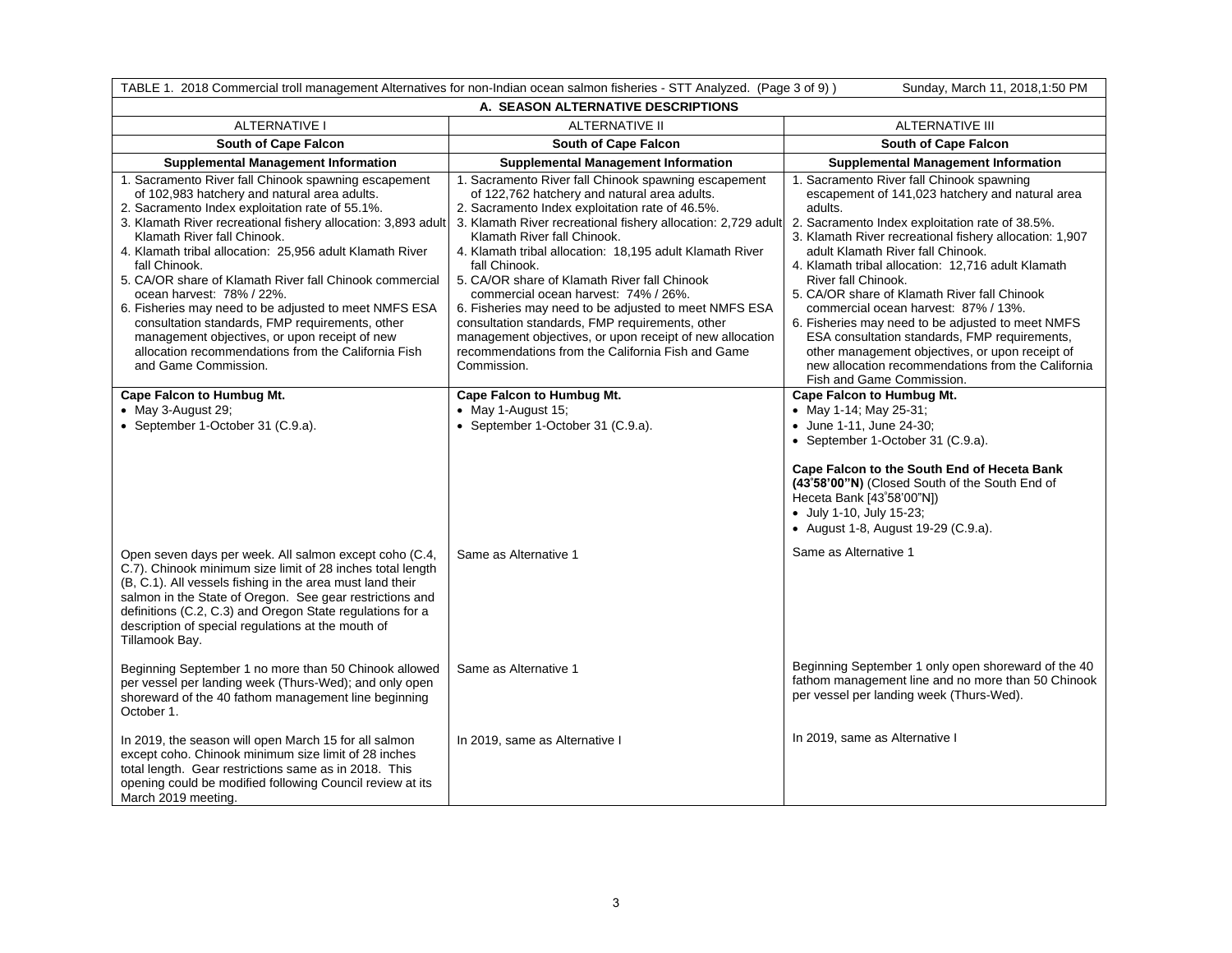| TABLE 1. 2017 Commercial troll management Alternatives for non-Indian ocean salmon fisheries - STT Analyzed. (Page 4 of 9)<br>Sunday, March 11, 2018, 1:50 PM                                                                                                                                                                                                                                                                                                                                                                              |                                                                                                                                                                                                                                                                                                                                                                                                                                                                                                                               |                                                                                                       |  |  |
|--------------------------------------------------------------------------------------------------------------------------------------------------------------------------------------------------------------------------------------------------------------------------------------------------------------------------------------------------------------------------------------------------------------------------------------------------------------------------------------------------------------------------------------------|-------------------------------------------------------------------------------------------------------------------------------------------------------------------------------------------------------------------------------------------------------------------------------------------------------------------------------------------------------------------------------------------------------------------------------------------------------------------------------------------------------------------------------|-------------------------------------------------------------------------------------------------------|--|--|
| A. SEASON ALTERNATIVE DESCRIPTIONS                                                                                                                                                                                                                                                                                                                                                                                                                                                                                                         |                                                                                                                                                                                                                                                                                                                                                                                                                                                                                                                               |                                                                                                       |  |  |
| <b>ALTERNATIVE I</b>                                                                                                                                                                                                                                                                                                                                                                                                                                                                                                                       | <b>ALTERNATIVE II</b><br><b>ALTERNATIVE III</b>                                                                                                                                                                                                                                                                                                                                                                                                                                                                               |                                                                                                       |  |  |
| Humbug Mt. to OR/CA Border (Oregon KMZ)<br>• May 1-31;<br>• June 1 through earlier of June 30, or a 1,500 Chinook<br>quota $(C.8.b)$ ;<br>• August 1 through earlier of August 29, or a 1,000 Chinook<br>quota; $(C.9.a)$ .<br>Open seven days per week. All salmon except coho (C.4,<br>C.7). Chinook minimum size limit of 28 inches total length<br>(B, C.1). See compliance requirements (C.1) and gear<br>restrictions and definitions (C.2, C.3). Prior to June 1, all<br>salmon caught in this area must be landed and delivered in | Humbug Mt. to OR/CA Border (Oregon KMZ)<br>• May 1-31;<br>NW Rock (42°27'45"N) to Mack Arch (42°13'40"N) and<br>shoreward of the 40 fathom regulatory line<br>• June 15 through earlier of June 30, or a 1,500 Chinook<br>quota $(C.8.b)$ ;<br>• July 1 through earlier of July 31, or a 2,000 Chinook<br>quota $(C.8.b)$ ;<br>• August 1 through earlier of August 15, or a 500 Chinook<br>quota; $(C.9.a)$ .<br>Same as Alternative 1                                                                                       | Humbug Mt. to OR/CA Border (Oregon KMZ)<br>• May 1-14 and May 25-31 (C.9.a).<br>Same as Alternative 1 |  |  |
| the State of Oregon.<br>June 1 - August 29 landing and possession limit of 20<br>Chinook per vessel per day. Any remaining portion of the<br>June Chinook quota may be transferred inseason on an<br>impact neutral basis to the next open quota period (C.8).<br>All vessels fishing in this area during June and August must<br>land and deliver all salmon within this area or into Port<br>Orford, within 24 hours of any closure of this fishery, and<br>prior to fishing outside of this area.                                       | June 15 – August 15 weekly landing and possession limit<br>of 50 Chinook per vessel landing week (Thurs-Wed). Any<br>remaining portion of the June and/or July Chinook quotas<br>may be transferred inseason on an impact neutral basis<br>to the next open quota period (C.8).<br>All vessels fishing in this area from June through August<br>must land and deliver all salmon into Port Orford, Gold<br>Beach, or Brookings, within 24 hours of any closure of<br>this fishery, and prior to fishing outside of this area. |                                                                                                       |  |  |
| For all quota managed seasons (June and August), Oregon<br>state regulations require fishers to notify ODFW within one<br>hour of landing and prior to transport away from the port of<br>landing by calling 541-867-0300 Ext. 252, with vessel name<br>and number, number of salmon by species, location of<br>delivery, and estimated time of delivery.<br>In 2019, the season will open March 15 for all salmon<br>except coho. Chinook minimum size limit of 28 inches total                                                           | For all quota managed seasons (June, July, and August),<br>Oregon state regulations require fishers to notify ODFW<br>within one hour of landing and prior to transport away<br>from the port of landing by calling 541-867-0300 Ext. 252,<br>with vessel name and number, number of salmon by<br>species, location of delivery, and estimated time of<br>delivery.                                                                                                                                                           |                                                                                                       |  |  |
| length. Gear restrictions same as in 2018. This opening<br>could be modified following Council review at its March 2019<br>meeting.                                                                                                                                                                                                                                                                                                                                                                                                        | In 2019, same as Alternative 1                                                                                                                                                                                                                                                                                                                                                                                                                                                                                                | In 2019, same as Alternative 1                                                                        |  |  |
| <b>OR/CA Border to Humboldt South Jetty (California KMZ)</b><br>• May 1-31 or 5,000 Chinook quota whichever comes first;<br>• June 1-30, or 5,000 Chinook quota whichever comes first;                                                                                                                                                                                                                                                                                                                                                     | <b>OR/CA Border to Humboldt South Jetty (California</b><br>KMZ)                                                                                                                                                                                                                                                                                                                                                                                                                                                               | <b>OR/CA Border to Humboldt South Jetty (California</b><br>KMZ)                                       |  |  |
| • July 1-31 or 2,000 Chinook quota whichever comes first;<br>• August 1-31 or 2,000 Chinook quota whichever comes first<br>(C.9.b).<br>Open seven days per week. All salmon except coho (C.4,<br>C.7). Chinook minimum size limit of 26 inches total length (B,<br>$C.1$ ).                                                                                                                                                                                                                                                                | Same as Alternative 1                                                                                                                                                                                                                                                                                                                                                                                                                                                                                                         | Same as Alternative 1                                                                                 |  |  |
| When the fishery is closed between the OR/CA border and Humbug Mountain and open to the south, vessels with fish on board caught in the open area off California may seek<br>temporary mooring in Brookings, Oregon prior to landing in California only if such vessels first notify the Chetco River Coast Guard Station via VHF channel 22A between the hours of<br>0500 and 2200 and provide the vessel name, number of fish on board, and estimated time of arrival (C.6).                                                             |                                                                                                                                                                                                                                                                                                                                                                                                                                                                                                                               |                                                                                                       |  |  |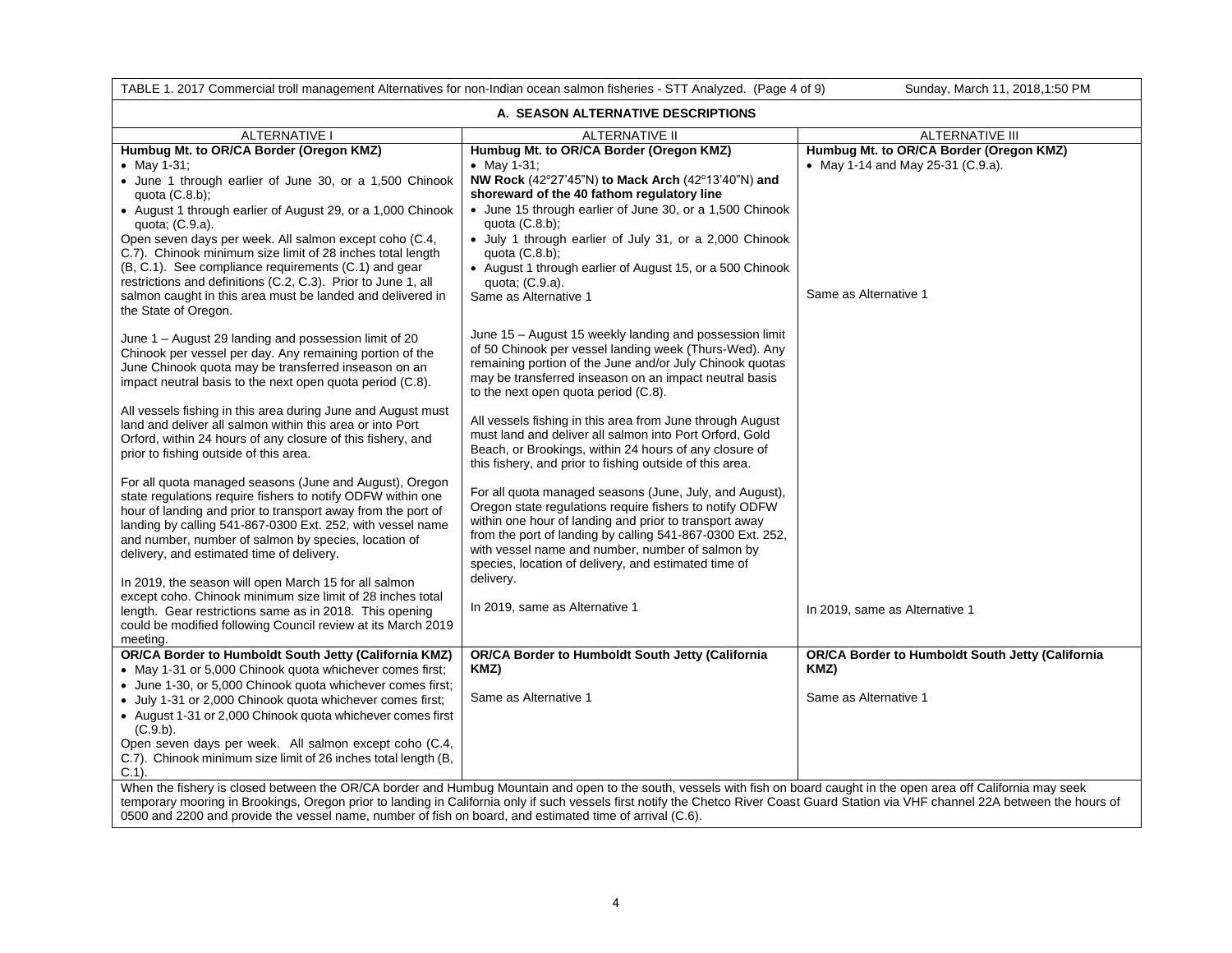| TABLE 1. 2017 Commercial troll management Alternatives for non-Indian ocean salmon fisheries - STT Analyzed. (Page 5 of 9)<br>Sunday, March 11, 2018, 1:50 PM                                                                                                                                                                                                                                                                                                                      |                                                                                                                                                                                                                                                                                                                                                                     |                                                                                                                  |  |  |
|------------------------------------------------------------------------------------------------------------------------------------------------------------------------------------------------------------------------------------------------------------------------------------------------------------------------------------------------------------------------------------------------------------------------------------------------------------------------------------|---------------------------------------------------------------------------------------------------------------------------------------------------------------------------------------------------------------------------------------------------------------------------------------------------------------------------------------------------------------------|------------------------------------------------------------------------------------------------------------------|--|--|
| A. SEASON ALTERNATIVE DESCRIPTIONS                                                                                                                                                                                                                                                                                                                                                                                                                                                 |                                                                                                                                                                                                                                                                                                                                                                     |                                                                                                                  |  |  |
| <b>ALTERNATIVE III</b><br><b>ALTERNATIVE I</b><br>ALTERNATIVE II                                                                                                                                                                                                                                                                                                                                                                                                                   |                                                                                                                                                                                                                                                                                                                                                                     |                                                                                                                  |  |  |
| Humboldt South Jetty to Horse Mt.<br>Closed.                                                                                                                                                                                                                                                                                                                                                                                                                                       | Humboldt South Jetty to Horse Mt.<br>Closed.                                                                                                                                                                                                                                                                                                                        | Humboldt South Jetty to Horse Mt.<br>Closed.                                                                     |  |  |
| Horse Mt. to Point Arena (Fort Bragg)<br>$\bullet$ July 15-31;<br>$\bullet$ August 7-29;<br>• September $1-30$ (C.9.b).<br>Open seven days per week. All salmon except coho<br>(C.4, C.7). Chinook minimum size limit of 26 inches total<br>length $(B, C.1)$ .                                                                                                                                                                                                                    | Horse Mt. to Point Arena (Fort Bragg)<br>$\bullet$ August 7-29;<br>• September $1-30$ (C.9.b).<br>Same as Alternative I                                                                                                                                                                                                                                             | Horse Mt. to Point Arena (Fort Bragg)<br>• August 15-29;<br>• September $1-30$ (C.9.b).<br>Same as Alternative I |  |  |
| In 2019, the season will open April 16-30 for all salmon<br>except coho, with a 27 inch Chinook minimum size limit<br>and the same gear restrictions as in 2018. All salmon<br>caught in the area must be landed in the area. This<br>opening could be modified following Council review at its<br>March 2019 meeting.                                                                                                                                                             | In 2019, same as Alternative I                                                                                                                                                                                                                                                                                                                                      | In 2019, same as Alternative I                                                                                   |  |  |
| Pt. Arena to Pigeon Pt. (San Francisco)                                                                                                                                                                                                                                                                                                                                                                                                                                            | Pt. Arena to Pigeon Pt. (San Francisco)                                                                                                                                                                                                                                                                                                                             | Pt. Arena to Pigeon Pt. (San Francisco)                                                                          |  |  |
| • June 1-30;<br>• July 15-31;                                                                                                                                                                                                                                                                                                                                                                                                                                                      | $\bullet$ June 1-30:<br>• September $1-30$ (C.9.b).                                                                                                                                                                                                                                                                                                                 | • June 15-30:<br>• September $1-30$ (C.9.b).                                                                     |  |  |
| • September $1-30$ (C.9.b).                                                                                                                                                                                                                                                                                                                                                                                                                                                        |                                                                                                                                                                                                                                                                                                                                                                     |                                                                                                                  |  |  |
| Open seven days per week. All salmon except coho<br>(C.4, C.7). Chinook minimum size limit of 26 inches total<br>length (B, C.1). All salmon must be landed in California.<br>All salmon caught in California prior to September 1 must<br>be landed and offloaded no later than 11:59 p.m., August<br>30 (C.6). During September, all salmon must be landed<br>south of Point Arena (C.6). See compliance requirements<br>(C.1) and gear restrictions and definitions (C.2, C.3). | Same as Alternative 1                                                                                                                                                                                                                                                                                                                                               | Same as Alternative 1                                                                                            |  |  |
| Point Reyes to Point San Pedro (Fall Area Target<br>Zone)<br>$\bullet$ October 1-5 and 8-12.                                                                                                                                                                                                                                                                                                                                                                                       | Point Reyes to Point San Pedro (Fall Area Target<br>Zone)<br>• Same as Alternative 1                                                                                                                                                                                                                                                                                | Point Reyes to Point San Pedro (Fall Area Target<br>Zone)<br>• Same as Alternative 1                             |  |  |
| Open five days per week, Monday through Friday. All<br>salmon except coho (C.4, C.7). Chinook minimum size<br>limit of 26 inches total length (B, C.1). All salmon caught<br>in this area must be landed between Point Arena and<br>Pigeon Point (C.6). See compliance requirements (C.1)<br>and gear restrictions and definitions (C.2, C.3).                                                                                                                                     |                                                                                                                                                                                                                                                                                                                                                                     |                                                                                                                  |  |  |
| Pigeon Point to U.S./Mexico Border (Monterey)                                                                                                                                                                                                                                                                                                                                                                                                                                      | Pigeon Point to U.S./Mexico Border (Monterey)                                                                                                                                                                                                                                                                                                                       | Pigeon Point to U.S./Mexico Border (Monterey)                                                                    |  |  |
| • May 1-31 $(C.9.b)$ .                                                                                                                                                                                                                                                                                                                                                                                                                                                             | • May 1-15 $(C.9.b)$ .                                                                                                                                                                                                                                                                                                                                              | • Closed $(C.9.b)$ .                                                                                             |  |  |
| Open seven days per week. All salmon except coho<br>(C.4, C.7). Chinook minimum size limit of 26 inches total<br>length (B, C.1). All salmon must be landed in California.<br>See compliance requirements (C.1) and gear restrictions<br>and definitions (C.2, C.3).                                                                                                                                                                                                               | Same as Alternative 1                                                                                                                                                                                                                                                                                                                                               |                                                                                                                  |  |  |
| Code §8226).                                                                                                                                                                                                                                                                                                                                                                                                                                                                       | California State regulations require all salmon be made available to a CDFW representative for sampling immediately at port of landing. Any person in possession of a salmon with<br>a missing adipose fin, upon request by an authorized agent or employee of the CDFW, shall immediately relinquish the head of the salmon to the State (California Fish and Game |                                                                                                                  |  |  |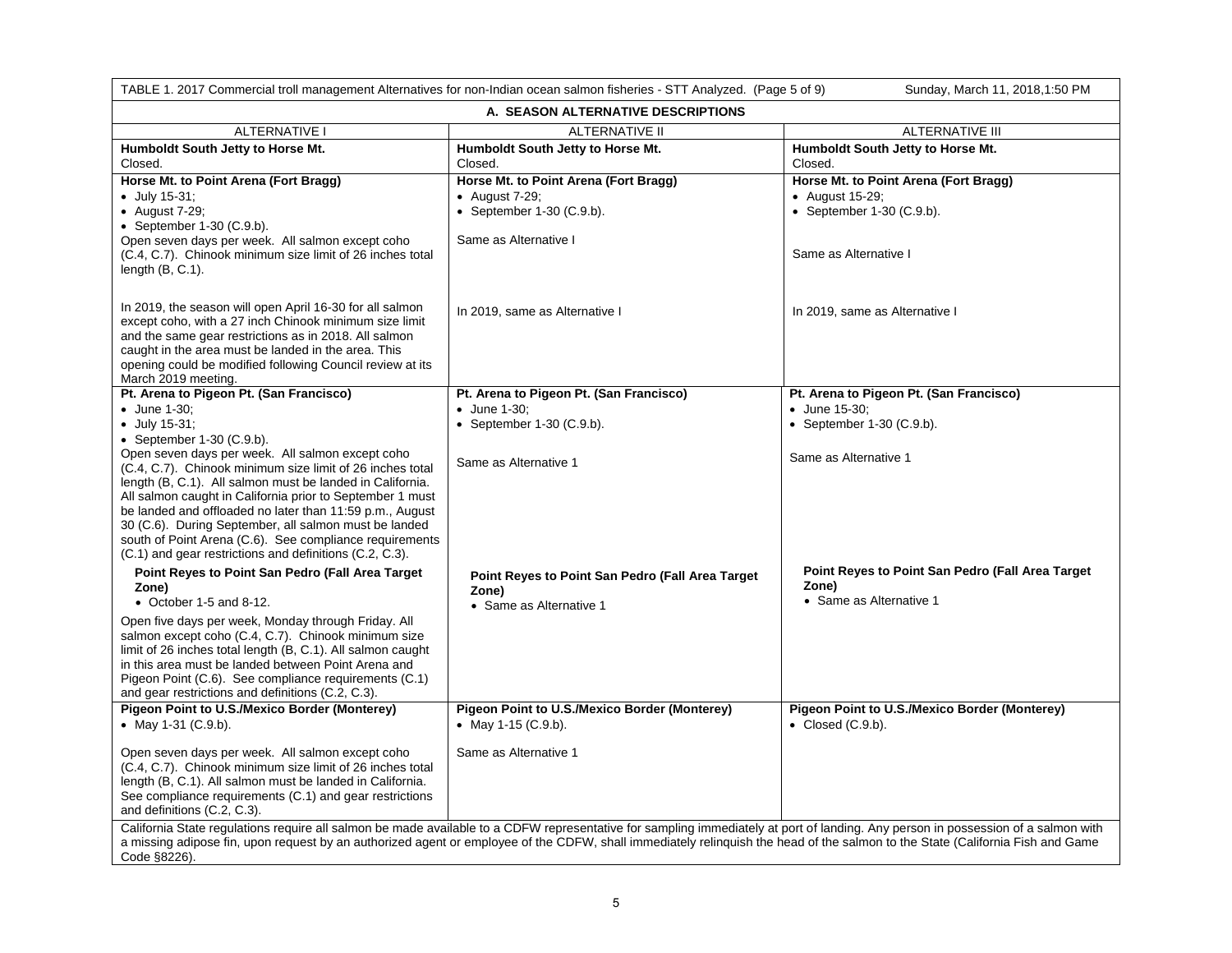|                                      | Chinook         |          | Coho                     |          |      |
|--------------------------------------|-----------------|----------|--------------------------|----------|------|
| Area (when open)                     | Total<br>Length | Head-off | <b>Total Length</b>      | Head-off | Pink |
| North of Cape Falcon                 | 28              | 21.5     | 16                       | 12       | None |
| Cape Falcon to Humbug Mt.            | 28              | 21.5     |                          |          | None |
| Humbug Mt. to OR/CA Border           | 28              | 21.5     |                          |          | None |
| OR/CA Border to Humboldt South Jetty | 26              | 19.5     |                          |          | 26   |
| Horse Mt. to Pt. Arena               | 26              | 19.5     |                          |          | 26   |
| Pt. Arena to Pigeon Pt.              | 26              | 19.5     | $\overline{\phantom{a}}$ |          | 26   |
| Pigeon Pt. to U.S./Mexico Border     | 26              | 19.5     |                          |          | 26   |

## **B. MINIMUM SIZE (Inches) (See C.1)**

#### **C. REQUIREMENTS, DEFINITIONS, RESTRICTIONS, OR EXCEPTIONS**

C.1. Compliance with Minimum Size or Other Special Restrictions: All salmon on board a vessel must meet the minimum size, landing/possession limit, or other special requirements for the area being fished and the area in which they are landed if the area is open or has been closed less than 48 hours for that species of salmon. Salmon may be landed in an area that has been closed for a species of salmon more than 48 hours only if they meet the minimum size, landing/possession limit, or other special requirements for the area in which they were caught. Salmon may not be filleted prior to landing.

Any person who is required to report a salmon landing by applicable state law must include on the state landing receipt for that landing both the number and weight of salmon landed by species. States may require fish landing/receiving tickets be kept on board the vessel for 90 days or more after landing to account for all previous salmon landings.

#### C.2. Gear Restrictions:

- a. Salmon may be taken only by hook and line using single point, single shank, barbless hooks.
- b. Cape Falcon, Oregon, to the OR/CA border: No more than 4 spreads are allowed per line.
- c. OR/CA border to U.S./Mexico border: No more than 6 lines are allowed per vessel, and barbless circle hooks are required when fishing with bait by any means other than trolling.

# C.3. Gear Definitions:

*Trolling defined*: Fishing from a boat or floating device that is making way by means of a source of power, other than drifting by means of the prevailing water current or weather conditions.

*Troll fishing gear defined*: One or more lines that drag hooks behind a moving fishing vessel engaged in trolling. In that portion of the fishery management area off Oregon and Washington, the line or lines must be affixed to the vessel and must not be intentionally disengaged from the vessel at any time during the fishing operation.

*Spread defined*: A single leader connected to an individual lure and/or bait.

*Circle hook defined*: A hook with a generally circular shape and a point which turns inward, pointing directly to the shank at a 90º angle.

#### C.4. Vessel Operation in Closed Areas with Salmon on Board:

- a. Except as provided under C.4.b below, it is unlawful for a vessel to have troll or recreational gear in the water while in any area closed to fishing for a certain species of salmon, while possessing that species of salmon; however, fishing for species other than salmon is not prohibited if the area is open for such species, and no salmon are in possession.
- b. When Genetic Stock Identification (GSI) samples will be collected in an area closed to commercial salmon fishing, the scientific research permit holder shall notify NOAA OLE, USCG, CDFW, WDFW, ODFW and OSP at least 24 hours prior to sampling and provide the following information: the vessel name, date, location and time collection activities will be done. Any vessel collecting GSI samples in a closed area shall not possess any salmon other than those from which GSI samples are being collected. Salmon caught for collection of GSI samples must be immediately released in good condition after collection of samples.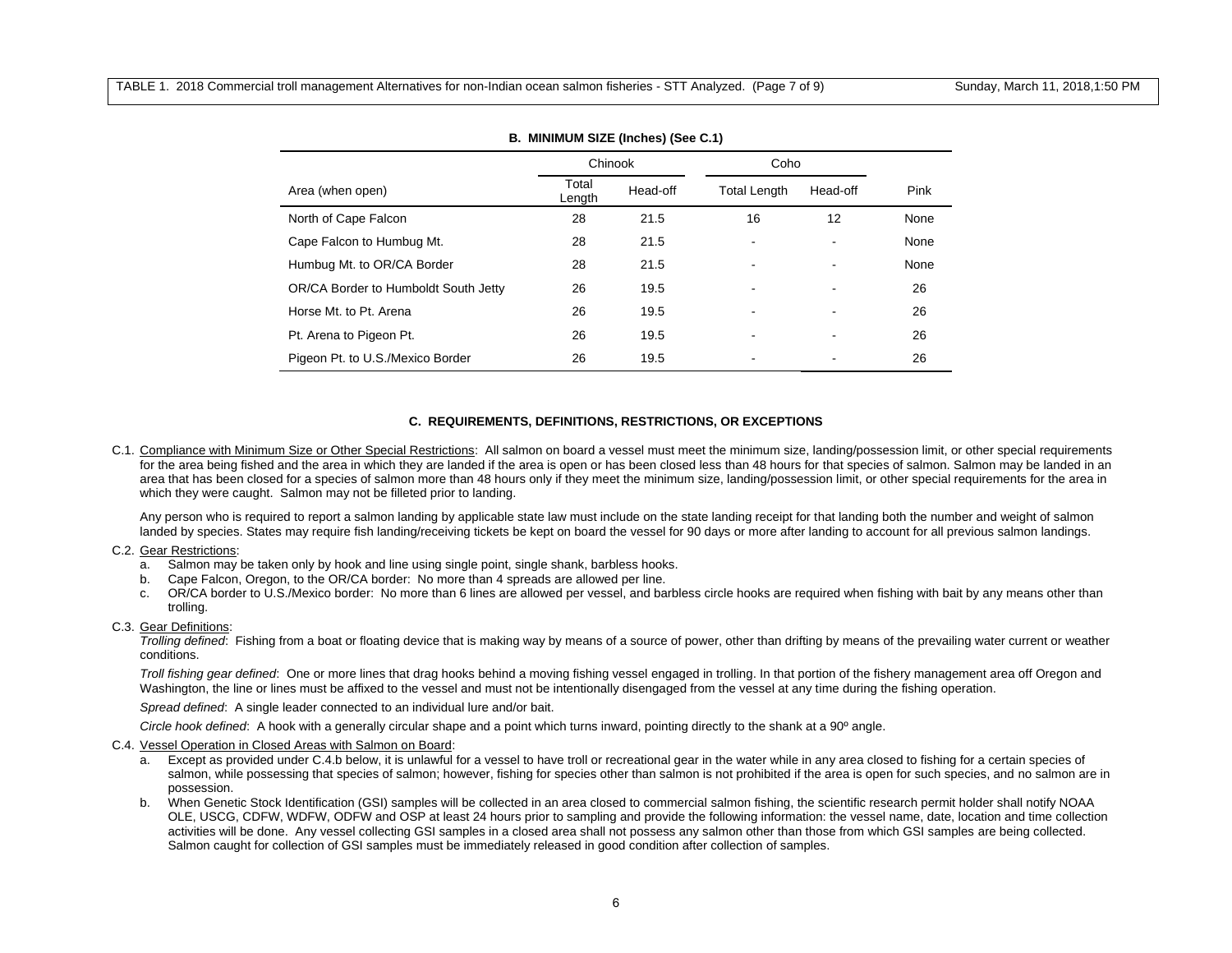#### **C. REQUIREMENTS, DEFINITIONS, RESTRICTIONS, OR EXCEPTIONS** (Continued)

#### C.5.Control Zone Definitions:

- a. *Cape Flattery Control Zone*  The area from Cape Flattery (48º23'00" N. lat.) to the northern boundary of the U.S. EEZ; and the area from Cape Flattery south to Cape Alava (48º10'00" N. lat.) and east of 125º05'00" W. long.
- b. *Mandatory Yelloweye Rockfish Conservation Area* The area in Washington Marine Catch Area 3 from 48°00.00' N. lat.; 125°14.00' W. long. to 48°02.00' N. lat.; 125°14.00' W. long. to 48°02.00' N. lat.; 125°16.50' W. long. to 48°00.00' N. lat.; 125°16.50' W. long. and connecting back to 48°00.00' N. lat.; 125°14.00' W. long.
- c. *Grays Harbor Control Zone* The area defined by a line drawn from the Westport Lighthouse (46° 53'18" N. lat., 124° 07'01" W. long.) to Buoy #2 (46° 52'42" N. lat., 124°12'42" W. long.) to Buoy #3 (46° 55'00" N. lat., 124°14'48" W. long.) to the Grays Harbor north jetty (46° 55'36" N. lat., 124°10'51" W. long.).
- d. *Columbia Control Zone* An area at the Columbia River mouth, bounded on the west by a line running northeast/southwest between the red lighted Buoy #4 (46°13'35" N. lat., 124°06'50" W. long.) and the green lighted Buoy #7 (46°15'09' N. lat., 124°06'16" W. long.); on the east, by the Buoy #10 line which bears north/south at 357° true from the south jetty at 46°14'00" N. lat.,124°03'07" W. long. to its intersection with the north jetty; on the north, by a line running northeast/southwest between the green lighted Buoy #7 to the tip of the north jetty (46°15'48" N. lat., 124°05'20" W. long.), and then along the north jetty to the point of intersection with the Buoy #10 line; and, on the south, by a line running northeast/southwest between the red lighted Buoy #4 and tip of the south jetty (46°14'03" N. lat., 124°04'05" W. long.), and then along the south jetty to the point of intersection with the Buoy #10 line.
- e. *Klamath Control Zone* The ocean area at the Klamath River mouth bounded on the north by 41°38'48" N. lat. (approximately 6 nautical miles north of the Klamath River mouth); on the west by 124°23'00" W. long. (approximately 12 nautical miles off shore); and on the south by 41°26'48" N. lat. (approximately 6 nautical miles south of the Klamath River mouth).
- f. Waypoints for the 40 fathom regulatory line from Cape Falcon to Humbug Mt. (50 CFR 660.71 (k) (12)-(70).

| 45°46.00' N. lat., 124°04.49' W. long.; | 44°01.18' N. lat., 124°15.42' W. long.; |
|-----------------------------------------|-----------------------------------------|
| 45°44.34' N. lat., 124°05.09' W. long.; | 43°51.61' N. lat., 124°14.68' W. long.; |
| 45°40.64' N. lat., 124°04.90' W. long.; | 43°42.66' N. lat., 124°15.46' W. long.; |
| 45°33.00' N. lat., 124°04.46' W. long.: | 43°40.49' N. lat., 124°15.74' W. long.: |
| 45°32.27' N. lat., 124°04.74' W. long.; | 43°38.77' N. lat., 124°15.64' W. long.; |
| 45°29.26' N. lat., 124°04.22' W. long.; | 43°34.52' N. lat., 124°16.73' W. long.; |
| 45°20.25' N. lat., 124°04.67' W. long.; | 43°28.82' N. lat., 124°19.52' W. long.; |
| 45°19.99' N. lat., 124°04.62' W. long.; | 43°23.91' N. lat., 124°24.28' W. long.; |
| 45°17.50' N. lat., 124°04.91' W. long.; | 43°20.83' N. lat., 124°26.63' W. long.; |
| 45°11.29' N. lat., 124°05.20' W. long.; | 43°17.96' N. lat., 124°28.81' W. long.; |
| 45°05.80' N. lat., 124°05.40' W. long.; | 43°16.75' N. lat., 124°28.42' W. long.; |
| 45°05.08' N. lat., 124°05.93' W. long.; | 43°13.97' N. lat., 124°31.99' W. long.; |
| 45°03.83' N. lat., 124°06.47' W. long.; | 43°13.72' N. lat., 124°33.25' W. long.; |
| 45°01.70' N. lat., 124°06.53' W. long.; | 43°12.26' N. lat., 124°34.16' W. long.; |
| 44°58.75' N. lat., 124°07.14' W. long.; | 43°10.96' N. lat., 124°32.33' W. long.; |
| 44°51.28' N. lat., 124°10.21' W. long.; | 43°05.65' N. lat., 124°31.52' W. long.; |
| 44°49.49' N. lat., 124°10.90' W. long.; | 42°59.66' N. lat., 124°32.58' W. long.; |
| 44°44.96' N. lat., 124°14.39' W. long.; | 42°54.97' N. lat., 124°36.99' W. long.; |
| 44°43.44' N. lat., 124°14.78' W. long.: | 42°53.81' N. lat., 124°38.57' W. long.: |
| 44°42.26' N. lat., 124°13.81' W. long.; | 42°50.00' N. lat., 124°39.68' W. long.; |
| 44°41.68' N. lat., 124°15.38' W. long.; | 42°49.13' N. lat., 124°39.70' W. long.; |
| 44°34.87' N. lat., 124°15.80' W. long.; | 42°46.47' N. lat., 124°38.89' W. long.; |
| 44°33.74' N. lat., 124°14.44' W. long.; | 42°45.74' N. lat., 124°38.86' W. long.; |
| 44°27.66' N. lat., 124°16.99' W. long.; | 42°44.79' N. lat., 124°37.96' W. long.; |
| 44°19.13' N. lat., 124°19.22' W. long.; | 42°45.01' N. lat., 124°36.39' W. long.; |
| 44°15.35' N. lat., 124°17.38' W. long.; | 42°44.14' N. lat., 124°35.17' W. long.; |
| 44°14.38' N. lat., 124°17.78' W. long.; | 42°42.14' N. lat., 124°32.82' W. long.; |
| 44°12.80' N. lat., 124°17.18' W. long.; | 42°40.50' N. lat., 124°31.98' W. long.  |
| 44°09.23' N. lat., 124°15.96' W. long.; |                                         |
| 44°08.38' N. lat., 124°16.79' W. long.; |                                         |
| 44°08.30' N. lat., 124°16.75' W. long.; |                                         |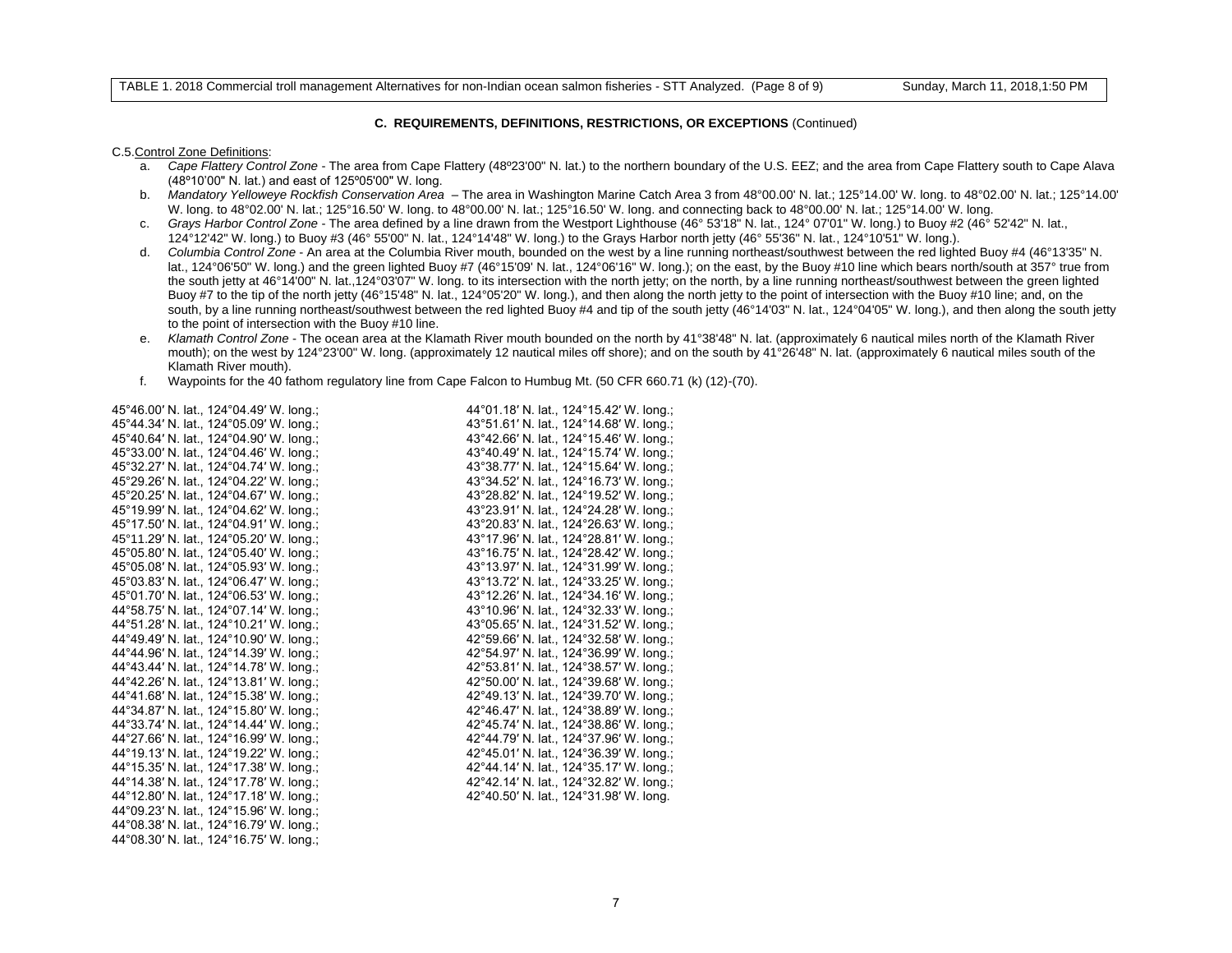#### **C. REQUIREMENTS, DEFINITIONS, RESTRICTIONS, OR EXCEPTIONS (continued)**

C.6. Notification When Unsafe Conditions Prevent Compliance with Regulations: If prevented by unsafe weather conditions or mechanical problems from meeting special management area landing restrictions, vessels must notify the U.S. Coast Guard and receive acknowledgment of such notification prior to leaving the area. This notification shall include the name of the vessel, port where delivery will be made, approximate number of salmon (by species) on board, the estimated time of arrival, and the specific reason the vessel is not able to meet special management area landing restrictions.

In addition to contacting the U.S. Coast Guard, vessels fishing south of the Oregon/California border must notify CDFW within one hour of leaving the management area by calling 800-889-8346 and providing the same information as reported to the U.S. Coast Guard. All salmon must be offloaded within 24 hours of reaching port.

C.7. Incidental Halibut Harvest: During authorized periods, the operator of a vessel that has been issued an incidental halibut harvest license may retain Pacific halibut caught incidentally in Area 2A while trolling for salmon. Halibut retained must be no less than 32 inches in total length, measured from the tip of the lower jaw with the mouth closed to the extreme end of the middle of the tail, and must be landed with the head on. When halibut are caught and landed incidental to commercial salmon fishing by an IPHC license holder, any person who is required to report the salmon landing by applicable state law must include on the state landing receipt for that landing both the number of halibut landed, and the total dressed, head-on weight of halibut landed, in pounds, as well as the number and species of salmon landed.

 License applications for incidental harvest must be obtained from the International Pacific Halibut Commission (phone: 206-634-1838). Applicants must apply prior to mid-March 2018 for 2018 permits (*exact date to be set by the IPHC in early 2018*). Incidental harvest is authorized only during April, May, and June of the 2018 troll seasons, and after June 30 in 2018 if quota remains and if announced on the NMFS hotline (phone: 800-662-9825 or 206-526-6667). WDFW, ODFW, and CDFW will monitor landings. If the landings are projected to exceed the IPHC's \_\_\_\_\_\_ pound preseason allocation or the total Area 2A non-Indian commercial halibut allocation, NMFS will take inseason action to prohibit retention of halibut in the non-Indian salmon troll fishery.

Alternative I - May 1, 2018 until the end of the 2018 salmon troll season, and April 1-30, 2019, license holders may land or possess no more than one Pacific halibut per three Chinook, except one Pacific halibut may be possessed or landed without meeting the ratio requirement, and no more than 20 halibut may be possessed or landed per trip. Pacific halibut retained must be no less than 32 inches in total length (with head on).

Alternative II - - May 1, 2018 until the end of the 2018 salmon troll season, and April 1-30, 2019, license holders may land or possess no more than one Pacific halibut per three Chinook, except one Pacific halibut may be possessed or landed without meeting the ratio requirement, and no more than 30 halibut may be possessed or landed per trip. Pacific halibut retained must be no less than 32 inches in total length (with head on).

Alternative III - - May 1, 2018 until the end of the 2018 salmon troll season, and April 1-30, 2019, license holders may land or possess no more than one Pacific halibut per two Chinook, except two Pacific halibut may be possessed or landed without meeting the ratio requirement, and no more than 35 halibut may be possessed or landed per trip. Pacific halibut retained must be no less than 32 inches in total length (with head on).

Incidental Pacific halibut catch regulations in the commercial salmon troll fishery adopted for 2018, prior to any 2018 inseason action, will be in effect when incidental Pacific halibut retention opens on April 1, 2019 unless otherwise modified by inseason action at the March 2019 Council meeting.

a. "C-shaped" yelloweye rockfish conservation area is an area to be voluntarily avoided for salmon trolling. NMFS and the Council request salmon trollers voluntarily avoid this area in order to protect yelloweye rockfish. The area is defined in the Pacific Council Halibut Catch Sharing Plan in the North Coast subarea (Washington marine area 3), with the following coordinates in the order listed:

48°18' N. lat.; 125°18' W. long.; 48°18' N. lat.; 124°59' W. long.; 48°11' N. lat.; 124°59' W. long.; 48°11' N. lat.; 125°11' W. long.; 48°04' N. lat.; 125°11' W. long.; 48°04' N. lat.; 124°59' W. long.; 48°00' N. lat.; 124°59' W. long.; 48°00' N. lat.; 125°18' W. long.; and connecting back to 48°18' N. lat.; 125°18' W. long.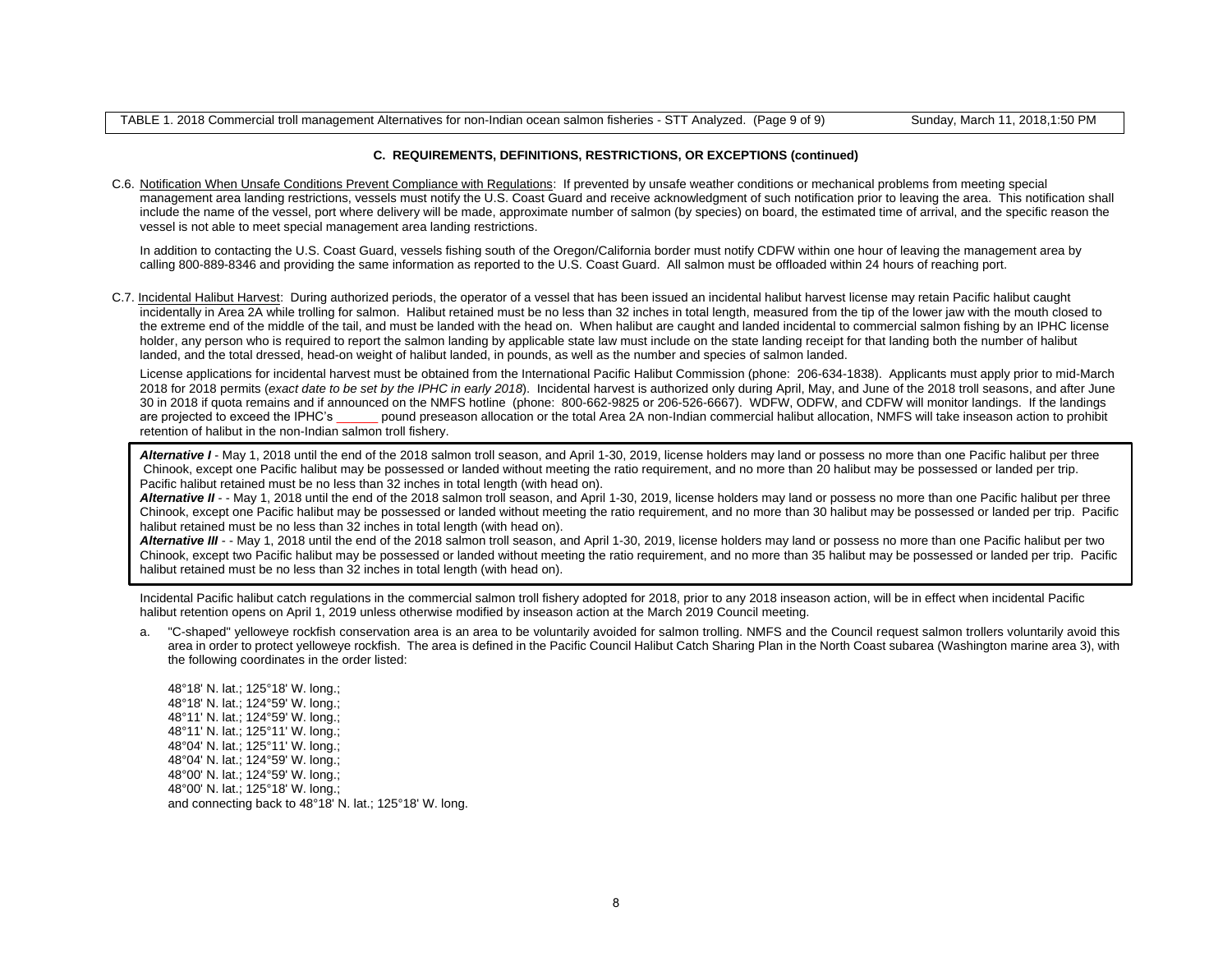TABLE 1.2018 Commercial troll management Alternatives for non-Indian ocean salmon fisheries - STT Analyzed. (Page 10 of 10) Sunday, March 11, 2018,1:50 PM

# **C. REQUIREMENTS, DEFINITIONS, RESTRICTIONS, OR EXCEPTIONS (continued)**

- C.8. Inseason Management: In addition to standard inseason actions or modifications already noted under the season description, the following inseason guidance is provided to NMFS:
	- a. Chinook remaining from the May through June non-Indian commercial troll harvest guideline north of Cape Falcon may be transferred to the July through September harvest guideline if the transfer would not result in exceeding preseason impact expectations on any stocks.
	- b. Chinook remaining from the June or July non-Indian commercial troll quotas in the Oregon KMZ may be transferred to the Chinook quota for the July open period if the transfer would not result in exceeding preseason impact expectations on any stocks.
	- c. NMFS may transfer salmon between the recreational and commercial fisheries north of Cape Falcon if there is agreement among the areas' representatives on the Salmon Advisory Subpanel (SAS), and if the transfer would not result in exceeding preseason impact expectations on any stocks.
	- d. At the March 2019 meeting, the Council will consider inseason recommendations for special regulations for any experimental fisheries (proposals must meet Council protocol and be received in November 2018).
	- e. If retention of unmarked coho (adipose fin intact) is permitted by inseason action, the allowable coho quota will be adjusted to ensure preseason projected impacts on all stocks is not exceeded.
	- f. Landing limits may be modified inseason to sustain season length and keep harvest within overall quotas.
- C.9. State Waters Fisheries: Consistent with Council management objectives:
	- a. The State of Oregon may establish additional late-season fisheries in state waters.
	- b. The State of California may establish limited fisheries in selected state waters.
	- c. Check state regulations for details.
- C.10. For the purposes of California Fish and Game Code, Section 8232.5, the definition of the Klamath Management Zone (KMZ) for the ocean salmon season shall be that area from Humbug Mountain, Oregon, to Horse Mountain, California.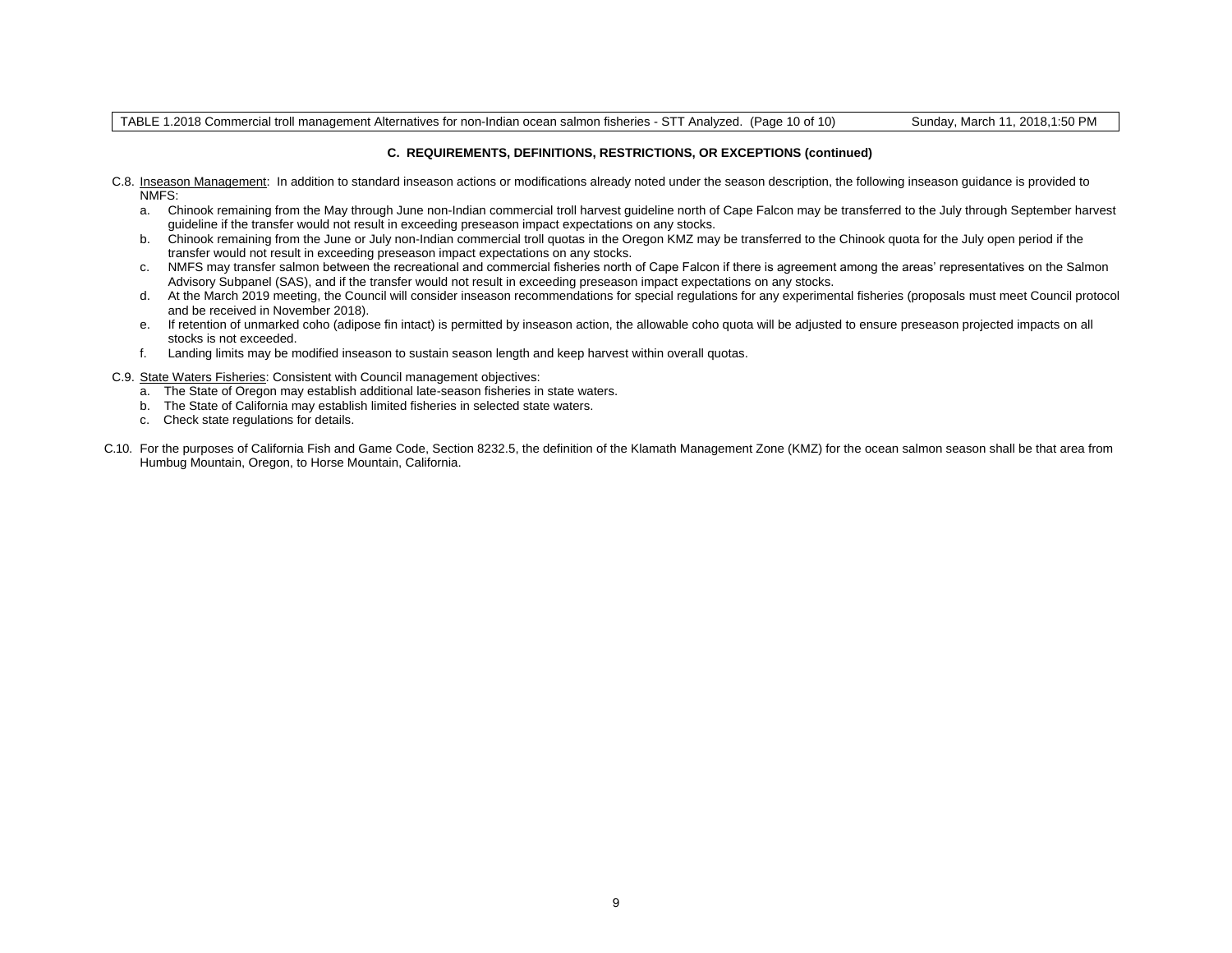|                                                                                                                                                                                                                                                                                                                                                                                                                                                                                                                                                                                                                                                                                                                                                           | TABLE 2. 2018 Recreational management Alternatives for non-Indian ocean salmon fisheries - STT Analyzed. (Page 1 of 7)                                                                                                                                                                                                                                                                                                                                                                                                                                                                                                                                                                                 | Sunday, March 11, 2018,1:51 PM                                                                                                                                                                                                                                                                                                                                                                                                                                                                                                                                                                                                                                                                         |  |  |
|-----------------------------------------------------------------------------------------------------------------------------------------------------------------------------------------------------------------------------------------------------------------------------------------------------------------------------------------------------------------------------------------------------------------------------------------------------------------------------------------------------------------------------------------------------------------------------------------------------------------------------------------------------------------------------------------------------------------------------------------------------------|--------------------------------------------------------------------------------------------------------------------------------------------------------------------------------------------------------------------------------------------------------------------------------------------------------------------------------------------------------------------------------------------------------------------------------------------------------------------------------------------------------------------------------------------------------------------------------------------------------------------------------------------------------------------------------------------------------|--------------------------------------------------------------------------------------------------------------------------------------------------------------------------------------------------------------------------------------------------------------------------------------------------------------------------------------------------------------------------------------------------------------------------------------------------------------------------------------------------------------------------------------------------------------------------------------------------------------------------------------------------------------------------------------------------------|--|--|
| A. SEASON ALTERNATIVE DESCRIPTIONS                                                                                                                                                                                                                                                                                                                                                                                                                                                                                                                                                                                                                                                                                                                        |                                                                                                                                                                                                                                                                                                                                                                                                                                                                                                                                                                                                                                                                                                        |                                                                                                                                                                                                                                                                                                                                                                                                                                                                                                                                                                                                                                                                                                        |  |  |
| <b>ALTERNATIVE I</b>                                                                                                                                                                                                                                                                                                                                                                                                                                                                                                                                                                                                                                                                                                                                      | <b>ALTERNATIVE II</b>                                                                                                                                                                                                                                                                                                                                                                                                                                                                                                                                                                                                                                                                                  | <b>ALTERNATIVE III</b>                                                                                                                                                                                                                                                                                                                                                                                                                                                                                                                                                                                                                                                                                 |  |  |
| <b>North of Cape Falcon</b>                                                                                                                                                                                                                                                                                                                                                                                                                                                                                                                                                                                                                                                                                                                               | <b>North of Cape Falcon</b>                                                                                                                                                                                                                                                                                                                                                                                                                                                                                                                                                                                                                                                                            | North of Cape Falcon                                                                                                                                                                                                                                                                                                                                                                                                                                                                                                                                                                                                                                                                                   |  |  |
| <b>Supplemental Management Information</b>                                                                                                                                                                                                                                                                                                                                                                                                                                                                                                                                                                                                                                                                                                                | <b>Supplemental Management Information</b>                                                                                                                                                                                                                                                                                                                                                                                                                                                                                                                                                                                                                                                             | <b>Supplemental Management Information</b>                                                                                                                                                                                                                                                                                                                                                                                                                                                                                                                                                                                                                                                             |  |  |
| 1. Overall non-Indian TAC: 75,000 Chinook and 47,600<br>coho marked with a healed adipose fin clip (marked).<br>2. Recreational TAC: 37,500 Chinook and 42,000 marked<br>coho: all retained coho must be marked.<br>3. A trade with commercial troll may be considered in April.<br>4. No Area 4B add-on fishery.<br>5. Buoy 10 fishery opens August 1 with an expected<br>landed catch of 15,000 marked coho in August and<br>September.<br>6. Overall Chinook and/or coho TACs may need to be<br>reduced or fisheries adjusted to meet NMFS ESA<br>guidance, FMP requirements, upon conclusion of<br>negotiations in the North of Falcon forum, or upon<br>receipt of preseason catch and abundance expectations<br>for Canadian and Alaskan fisheries. | 1. Overall non-Indian TAC: 60,000 Chinook and 35,000<br>coho marked with a healed adipose fin clip (marked).<br>2. Recreational TAC: 30,000 Chinook and 29,400 marked<br>coho: all retained coho must be marked.<br>3. Trade:<br>4. No Area 4B add-on fishery.<br>5. Buoy 10 fishery opens August 1 with an expected<br>landed catch of 20,000 marked coho in August and<br>September.<br>6. Overall Chinook and/or coho TACs may need to be<br>reduced or fisheries adjusted to meet NMFS ESA<br>guidance, FMP requirements, upon conclusion of<br>negotiations in the North of Falcon forum, or upon<br>receipt of preseason catch and abundance expectations<br>for Canadian and Alaskan fisheries. | 1. Overall non-Indian TAC: 45,000 Chinook and 20,000<br>coho marked with a healed adipose fin clip (marked).<br>2. Recreational TAC: 22,500 Chinook and 16,800 marked<br>coho: all retained coho must be marked.<br>3. Trade:<br>4. No Area 4B add-on fishery.<br>5. Buoy 10 fishery opens August 1 with an expected<br>landed catch of 25,000 marked coho in August and<br>September.<br>6. Overall Chinook and/or coho TACs may need to be<br>reduced or fisheries adjusted to meet NMFS ESA<br>guidance, FMP requirements, upon conclusion of<br>negotiations in the North of Falcon forum, or upon<br>receipt of preseason catch and abundance expectations<br>for Canadian and Alaskan fisheries. |  |  |
|                                                                                                                                                                                                                                                                                                                                                                                                                                                                                                                                                                                                                                                                                                                                                           |                                                                                                                                                                                                                                                                                                                                                                                                                                                                                                                                                                                                                                                                                                        |                                                                                                                                                                                                                                                                                                                                                                                                                                                                                                                                                                                                                                                                                                        |  |  |
| U.S./Canada Border to Cape Alava (Neah Bay)<br>• June 23 through earlier of September 3 or 4,370<br>marked coho subarea quota with a subarea guideline<br>of 6,600 Chinook (C.5).<br>Open seven days per week. All salmon, except no chum<br>beginning August 1; two salmon per day. All coho must<br>be marked with a healed adipose fin clip (C.1).                                                                                                                                                                                                                                                                                                                                                                                                     | U.S./Canada Border to Cape Alava (Neah Bay)<br>• June 30 through earlier of September 3 or 3,060<br>marked coho subarea quota with a subarea guideline<br>of 5,300 Chinook (C.5).<br>Same as Alternative 1                                                                                                                                                                                                                                                                                                                                                                                                                                                                                             | U.S./Canada Border to Cape Alava (Neah Bay)<br>• July 1 through earlier of September 3 or 1,750 marked<br>coho subarea quota with a subarea guideline of 4,000<br>Chinook (C.5).<br>Open seven days per week. All salmon, except no chum<br>beginning August 1; two salmon per day, no more than<br>one of which may be a Chinook. All coho must be                                                                                                                                                                                                                                                                                                                                                    |  |  |
| Beginning August 1, Chinook non-retention east of the<br>Bonilla-Tatoosh line (C.4.a) during Council managed<br>ocean fishery. See gear restrictions and definitions (C.2,<br>C.3). Inseason management may be used to sustain<br>season length and keep harvest within the overall<br>Chinook and coho recreational TACs for north of Cape<br>Falcon (C.5).                                                                                                                                                                                                                                                                                                                                                                                              | Same as Alternative 1                                                                                                                                                                                                                                                                                                                                                                                                                                                                                                                                                                                                                                                                                  | marked with a healed adipose fin clip (C.1).<br>Same as Alternative 1                                                                                                                                                                                                                                                                                                                                                                                                                                                                                                                                                                                                                                  |  |  |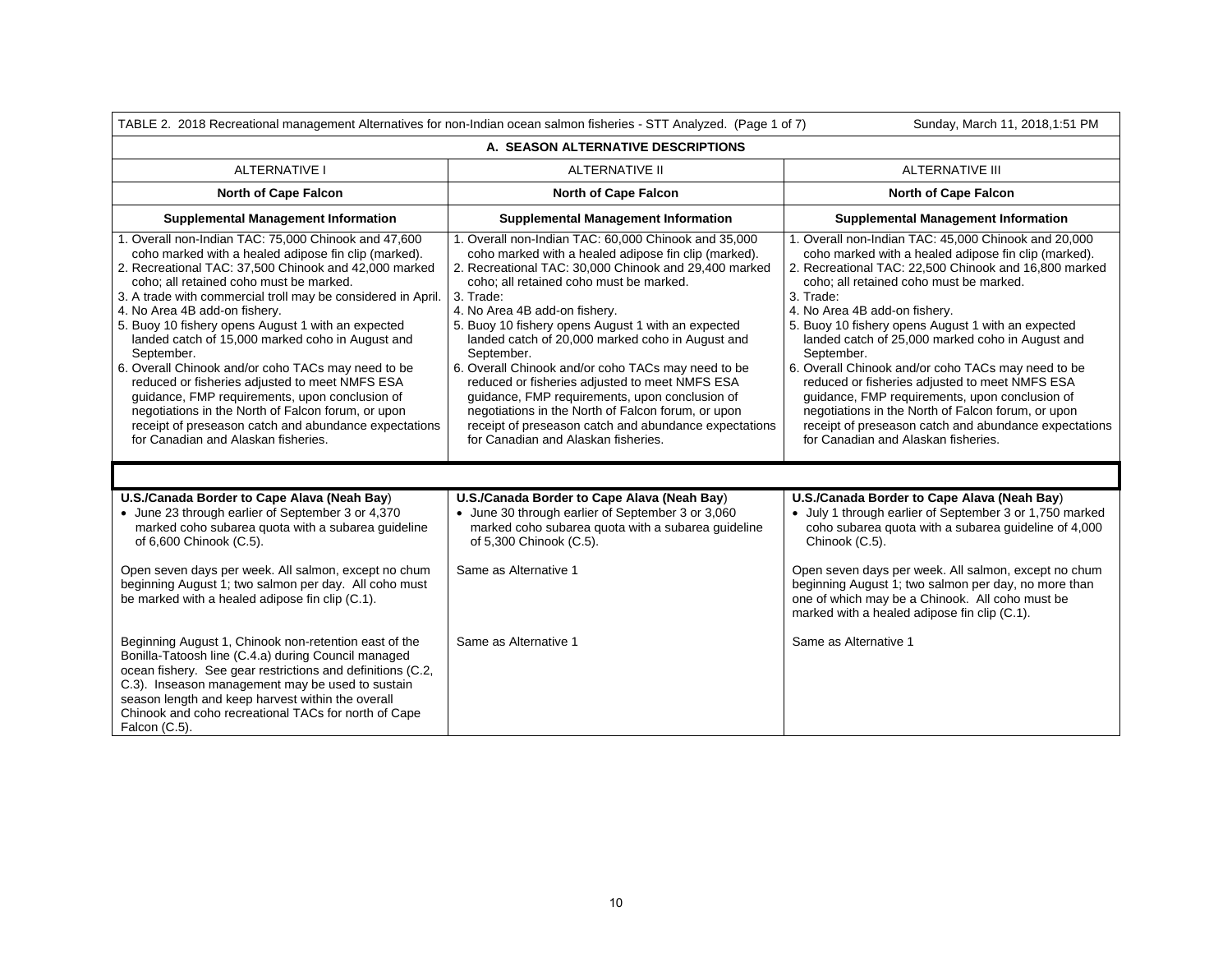| TABLE 2. 2018 Recreational management Alternatives for non-Indian ocean salmon fisheries - STT Analyzed. (Page 2 of 7)<br>Sunday, March 11, 2018, 1:51 PM                                                                                                                                                                                                                                                                                                                                                                                                                                                                                               |                                                                                                                                                                                                                                                                                                                                                                                                     |                                                                                                                                                                                                                                                                                                                                                                                            |  |  |
|---------------------------------------------------------------------------------------------------------------------------------------------------------------------------------------------------------------------------------------------------------------------------------------------------------------------------------------------------------------------------------------------------------------------------------------------------------------------------------------------------------------------------------------------------------------------------------------------------------------------------------------------------------|-----------------------------------------------------------------------------------------------------------------------------------------------------------------------------------------------------------------------------------------------------------------------------------------------------------------------------------------------------------------------------------------------------|--------------------------------------------------------------------------------------------------------------------------------------------------------------------------------------------------------------------------------------------------------------------------------------------------------------------------------------------------------------------------------------------|--|--|
| A. SEASON ALTERNATIVE DESCRIPTIONS                                                                                                                                                                                                                                                                                                                                                                                                                                                                                                                                                                                                                      |                                                                                                                                                                                                                                                                                                                                                                                                     |                                                                                                                                                                                                                                                                                                                                                                                            |  |  |
| <b>ALTERNATIVE I</b>                                                                                                                                                                                                                                                                                                                                                                                                                                                                                                                                                                                                                                    | <b>ALTERNATIVE II</b>                                                                                                                                                                                                                                                                                                                                                                               | <b>ALTERNATIVE III</b>                                                                                                                                                                                                                                                                                                                                                                     |  |  |
| Cape Alava to Queets River (La Push Subarea)<br>• June 23 through earlier of September 3 or 990 marked<br>coho subarea quota with a subarea guideline of 2,000<br>Chinook (C.5)<br>• September 29 through earlier of October 14 or 100<br>marked coho quota or 100 Chinook quota (C.5) in the<br>area north of 47°50'00 N. lat. and south of 48°00'00" N.<br>lat.                                                                                                                                                                                                                                                                                       | Cape Alava to Queets River (La Push Subarea)<br>• June 30 through earlier of September 3 or 660 marked<br>coho subarea quota with a subarea guideline of 1,600<br>Chinook (C.5).<br>• September 29 through earlier of October 14 or 100<br>marked coho quota or 100 Chinook quota (C.5) in the<br>area north of 47°50'00 N. lat. and south of 48°00'00" N.<br>lat.                                  | Cape Alava to Queets River (La Push Subarea)<br>• July 1 through earlier of September 3 or 440 marked<br>coho subarea quota with a subarea guideline of 1,300<br>Chinook (C.5).                                                                                                                                                                                                            |  |  |
| Open seven days per week. All salmon, two salmon per<br>day. All coho must be marked with a healed adipose fin<br>clip. (C.1). See gear restrictions and definitions (C.2, C.3).<br>Inseason management may be used to sustain season                                                                                                                                                                                                                                                                                                                                                                                                                   | Same as Alternative 1                                                                                                                                                                                                                                                                                                                                                                               | Open seven days per week. All salmon, two salmon per<br>day, no more than one of which may be a Chinook. All<br>coho must be marked with a healed adipose fin clip (see<br>C.1). See gear restrictions and definitions (C.2, C.3).                                                                                                                                                         |  |  |
| length and keep harvest within the overall Chinook and<br>coho recreational TACs for north of Cape Falcon (C.5).                                                                                                                                                                                                                                                                                                                                                                                                                                                                                                                                        | Same as Alternative 1                                                                                                                                                                                                                                                                                                                                                                               | Same as Alternative 1                                                                                                                                                                                                                                                                                                                                                                      |  |  |
| Queets River to Leadbetter Point (Westport Subarea)<br>• July 1 through earlier of September 3 or 15,540 marked<br>coho subarea quota with a subarea guideline of 17,800<br>Chinook (C.5).<br>Open seven days per week. All salmon; two salmon per<br>day, no more than one of which may be a Chinook. All<br>coho must be marked with a healed adipose fin clip (C.1).                                                                                                                                                                                                                                                                                 | Queets River to Leadbetter Point (Westport Subarea)<br>• June 24 through earlier of September 3 or 10,880<br>marked coho subarea quota with a subarea guideline of<br>14,200 Chinook (C.5)<br>Open five days per week (Sunday through Thursday). All<br>salmon; two salmon per day, no more than one of which<br>may be a Chinook. All coho must be marked with a healed<br>adipose fin clip (C.1). | Queets River to Leadbetter Point (Westport Subarea)<br>• July 1 through earlier of September 3 or 6,210 marked<br>coho subarea quota with a subarea guideline of 10,600<br>Chinook<br>Open five days per week (Sunday through Thursday). All<br>salmon; two salmon per day no more than one of which<br>may be a Chinook. All coho must be marked with a healed<br>adipose fin clip (C.1). |  |  |
| See gear restrictions and definitions (C.2, C.3). Grays<br>Harbor Control Zone closed beginning August 13 (C.4.b).<br>Inseason management may be used to sustain season<br>length and keep harvest within the overall Chinook and<br>coho recreational TACs for north of Cape Falcon (C.5).                                                                                                                                                                                                                                                                                                                                                             | Same as Alternative 1                                                                                                                                                                                                                                                                                                                                                                               | Same as Alternative 1                                                                                                                                                                                                                                                                                                                                                                      |  |  |
| Leadbetter Point to Cape Falcon (Columbia River<br>Subarea)<br>• June 23 through earlier of September 3 or 21,000<br>marked coho subarea quota with a subarea guideline of<br>11,000 Chinook (C.5).<br>Open seven days per week. All salmon; two salmon per<br>day, no more than one of which may be a Chinook. All<br>coho must be marked with a healed adipose fin clip (C.1).<br>See gear restrictions and definitions (C.2, C.3). Columbia<br>Control Zone closed (C.4.c). Inseason management may<br>be used to sustain season length and keep harvest within<br>the overall Chinook and coho recreational TACs for north<br>of Cape Falcon (C.5). | Leadbetter Point to Cape Falcon (Columbia River<br>Subarea)<br>• June 30 through earlier of September 3 or 14,700<br>marked coho subarea quota with a subarea guideline of<br>8,800 Chinook (C.5).<br>Same as Alternative 1                                                                                                                                                                         | Leadbetter Point to Cape Falcon (Columbia River<br>Subarea)<br>• July 1 through earlier of September 3 or 8,400 marked<br>coho subarea quota with a subarea guideline of 6,600<br>Chinook (C.5).<br>Same as Alternative 1                                                                                                                                                                  |  |  |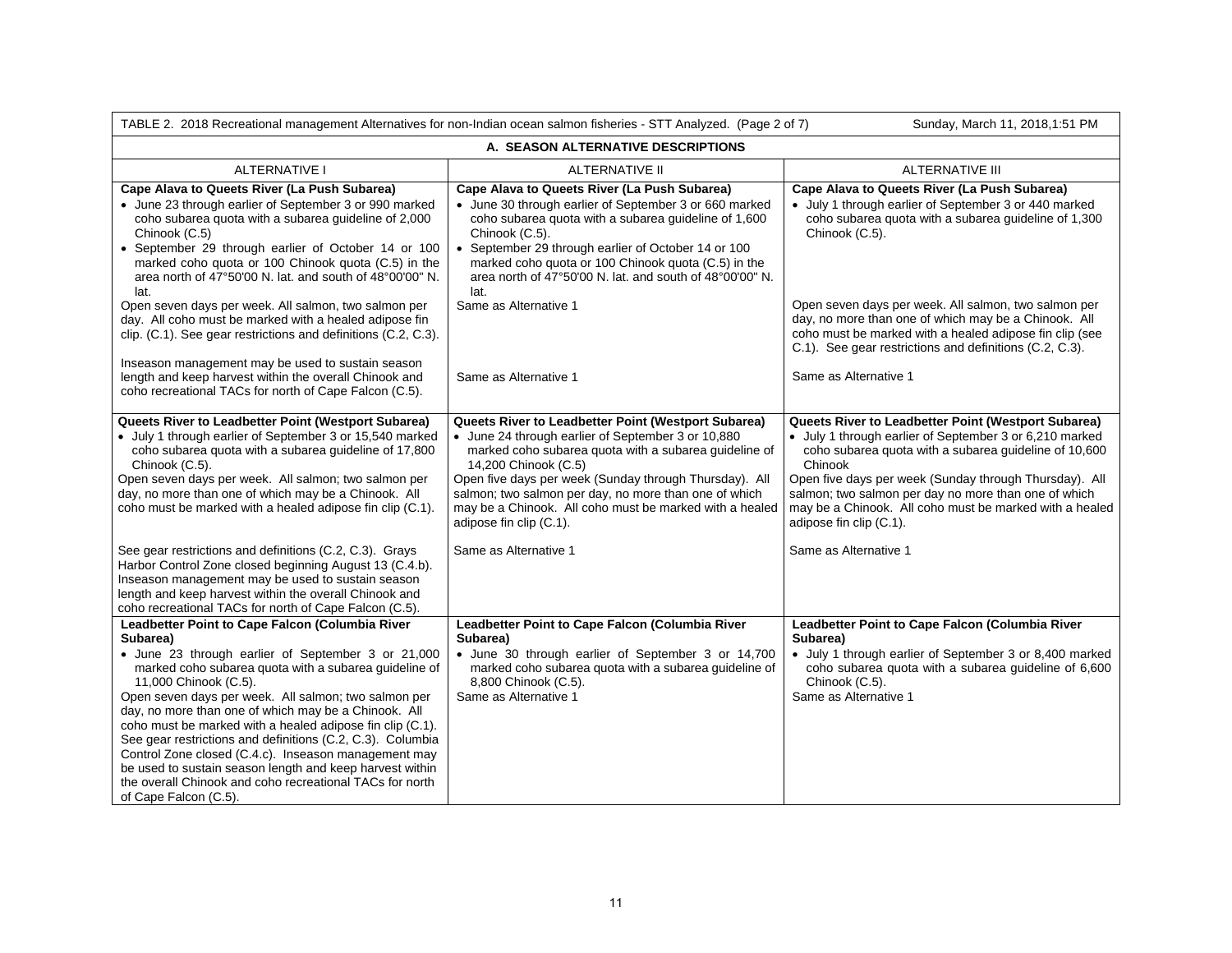| TABLE 2. 2018 Recreational management Alternatives for non-Indian ocean salmon fisheries - STT Analyzed. (Page 3 of 7)                                                                                                                                                                                                                                                                                                                                                                                                                                                                                                                                                                                                                                                                                                                                                                                       |                                                                                                                                                                                                                                                                                                                                                                                                                                                                                                                                                                                                                                                                                                                                                                                               | Sunday, March 11, 2018, 1:51 PM                                                                                                                                                                                                                                                                                                                                                                                                                                                                                                                                                                                                                                                                                                                                                             |  |  |
|--------------------------------------------------------------------------------------------------------------------------------------------------------------------------------------------------------------------------------------------------------------------------------------------------------------------------------------------------------------------------------------------------------------------------------------------------------------------------------------------------------------------------------------------------------------------------------------------------------------------------------------------------------------------------------------------------------------------------------------------------------------------------------------------------------------------------------------------------------------------------------------------------------------|-----------------------------------------------------------------------------------------------------------------------------------------------------------------------------------------------------------------------------------------------------------------------------------------------------------------------------------------------------------------------------------------------------------------------------------------------------------------------------------------------------------------------------------------------------------------------------------------------------------------------------------------------------------------------------------------------------------------------------------------------------------------------------------------------|---------------------------------------------------------------------------------------------------------------------------------------------------------------------------------------------------------------------------------------------------------------------------------------------------------------------------------------------------------------------------------------------------------------------------------------------------------------------------------------------------------------------------------------------------------------------------------------------------------------------------------------------------------------------------------------------------------------------------------------------------------------------------------------------|--|--|
| A. SEASON ALTERNATIVE DESCRIPTIONS                                                                                                                                                                                                                                                                                                                                                                                                                                                                                                                                                                                                                                                                                                                                                                                                                                                                           |                                                                                                                                                                                                                                                                                                                                                                                                                                                                                                                                                                                                                                                                                                                                                                                               |                                                                                                                                                                                                                                                                                                                                                                                                                                                                                                                                                                                                                                                                                                                                                                                             |  |  |
| South of Cape Falcon                                                                                                                                                                                                                                                                                                                                                                                                                                                                                                                                                                                                                                                                                                                                                                                                                                                                                         | South of Cape Falcon                                                                                                                                                                                                                                                                                                                                                                                                                                                                                                                                                                                                                                                                                                                                                                          | South of Cape Falcon                                                                                                                                                                                                                                                                                                                                                                                                                                                                                                                                                                                                                                                                                                                                                                        |  |  |
| <b>ALTERNATIVE I</b>                                                                                                                                                                                                                                                                                                                                                                                                                                                                                                                                                                                                                                                                                                                                                                                                                                                                                         | <b>ALTERNATIVE II</b>                                                                                                                                                                                                                                                                                                                                                                                                                                                                                                                                                                                                                                                                                                                                                                         | <b>ALTERNATIVE III</b>                                                                                                                                                                                                                                                                                                                                                                                                                                                                                                                                                                                                                                                                                                                                                                      |  |  |
| <b>Supplemental Management Information</b>                                                                                                                                                                                                                                                                                                                                                                                                                                                                                                                                                                                                                                                                                                                                                                                                                                                                   | <b>Supplemental Management Information</b>                                                                                                                                                                                                                                                                                                                                                                                                                                                                                                                                                                                                                                                                                                                                                    | <b>Supplemental Management Information</b>                                                                                                                                                                                                                                                                                                                                                                                                                                                                                                                                                                                                                                                                                                                                                  |  |  |
| 1. Sacramento River fall Chinook spawning escapement<br>of 102,983 hatchery and natural area adults.<br>2. Sacramento Index exploitation rate of 55.1%.<br>3. Klamath River recreational fishery allocation: 3,893 adult<br>Klamath River fall Chinook.<br>4. Klamath tribal allocation: 25,956 adult Klamath River<br>fall Chinook.<br>5. Overall recreational coho TAC: 20,000 coho marked<br>with a healed adipose fin clip (marked), and 12,000<br>coho in the non-mark-selective coho fishery.<br>6. Fisheries may need to be adjusted to meet NMFS ESA<br>consultation standards, FMP requirements, other<br>management objectives, or upon receipt of new<br>allocation recommendations from the CFGC.<br><b>Cape Falcon to Humbug Mt.</b><br>• March 15-October 31 (C.6), except as provided below<br>during the all-salmon mark-selective fishery and the<br>non-mark-selective coho fishery (C.5). | 1. Sacramento River fall Chinook spawning escapement<br>of 122,762 hatchery and natural area adults.<br>2. Sacramento Index exploitation rate of 46.5%.<br>3. Klamath River recreational fishery allocation: 2,729 adult<br>Klamath River fall Chinook.<br>4. Klamath tribal allocation: 18,195 adult Klamath River<br>fall Chinook.<br>5. Overall recreational coho TAC: 40,000 coho marked<br>with a healed adipose fin clip (marked).<br>6. Fisheries may need to be adjusted to meet NMFS ESA<br>consultation standards, FMP requirements, other<br>management objectives, or upon receipt of new allocation<br>recommendations from the CFGC.<br>Cape Falcon to Humbug Mt.<br>• March15-October 31 (C.6), except as provided below<br>during the all-salmon mark-selective coho fishery. | 1. Sacramento River fall Chinook spawning escapement<br>of 141,023 hatchery and natural area adults.<br>2. Sacramento Index exploitation rate of 38.5%.<br>3. Klamath River recreational fishery allocation: 1,907 adult<br>Klamath River fall Chinook.<br>4. Klamath tribal allocation: 12,716 adult Klamath River<br>fall Chinook.<br>5. Overall recreational coho TAC: 16,000 coho in the non-<br>mark-selective coho fishery.<br>6. Fisheries may need to be adjusted to meet NMFS ESA<br>consultation standards, FMP requirements, other<br>management objectives, or upon receipt of new<br>allocation recommendations from the CFGC.<br>Cape Falcon to Humbug Mt.<br>• March 15-October 31 (C.6), except as provided below<br>during the all-salmon non-mark-selective coho fishery. |  |  |
| Open seven days per week. All salmon except coho, two<br>fish per day (C.1). Chinook minimum size limit of 24<br>inches total length (B). See gear restrictions and<br>definitions (C.2, C.3).<br>October 1-31: The fishery is only open shoreward of the                                                                                                                                                                                                                                                                                                                                                                                                                                                                                                                                                                                                                                                    | Same as Alternative 1<br>September 4-October 31: The fishery is only open                                                                                                                                                                                                                                                                                                                                                                                                                                                                                                                                                                                                                                                                                                                     | Same as Alternative 1<br>Same as Alternative 1                                                                                                                                                                                                                                                                                                                                                                                                                                                                                                                                                                                                                                                                                                                                              |  |  |
| 40 fathom management line.<br>In 2019, the season will open March 15 for all salmon<br>except coho, two salmon per day (C.1). Chinook minimum<br>size limit of 24 inches total length (B); and the same gear<br>restrictions as in 2018 (C.2, C.3).                                                                                                                                                                                                                                                                                                                                                                                                                                                                                                                                                                                                                                                          | shoreward of the 40 fathom management line.<br>In 2019, same as Alternative 1<br>Fishing in the Stonewall Bank yelloweye rockfish conservation area restricted to trolling only on days the all depth recreational halibut fishery is open (call the halibut fishing hotline                                                                                                                                                                                                                                                                                                                                                                                                                                                                                                                  | In 2019, same as Alternative 1                                                                                                                                                                                                                                                                                                                                                                                                                                                                                                                                                                                                                                                                                                                                                              |  |  |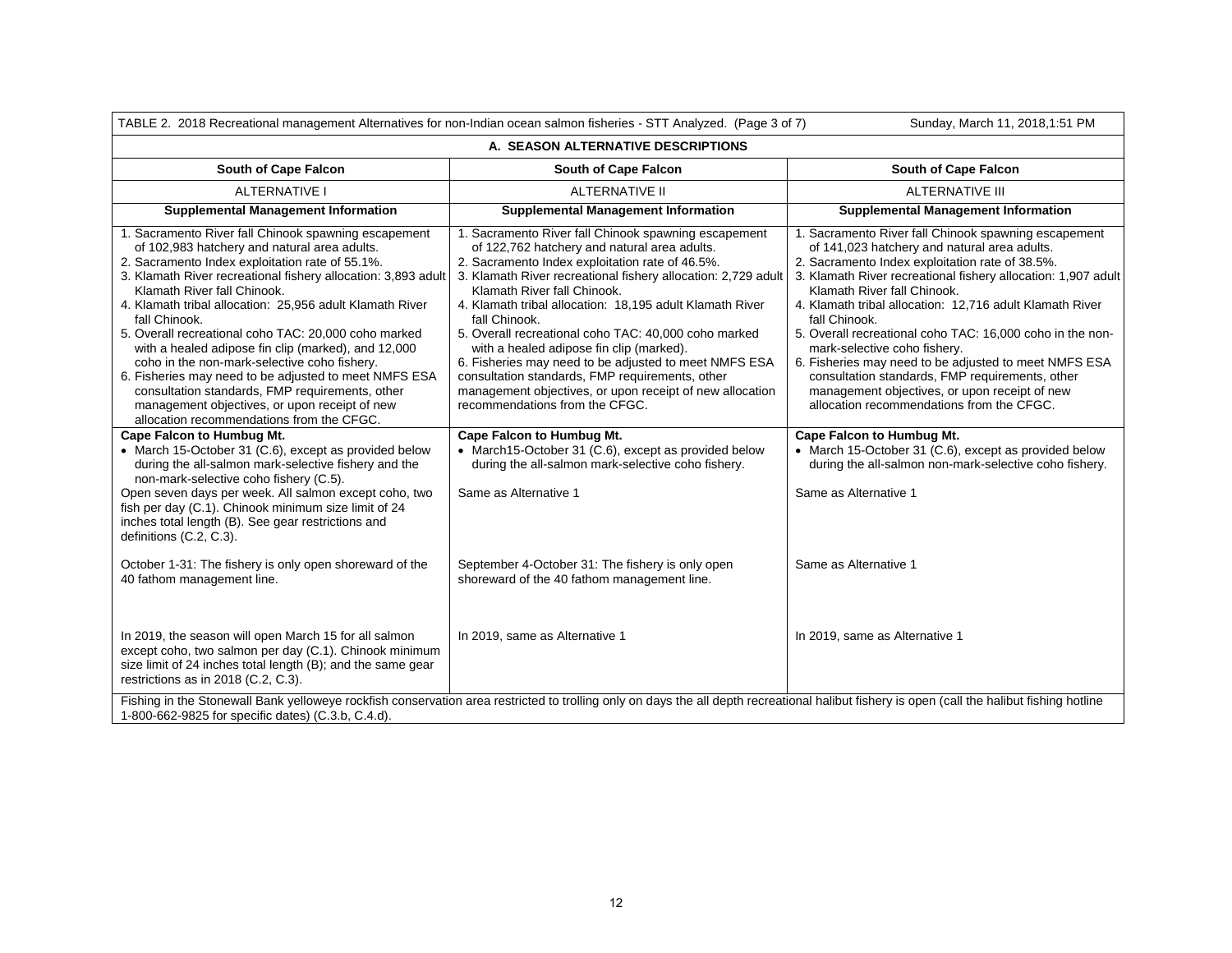| TABLE 2. 2018 Recreational management Alternatives for non-Indian ocean salmon fisheries - STT Analyzed. (Page 4 of 7)<br>Sunday, March 11, 2018, 1:51 PM                                                                                                                                                                                                                                                                                                                                                                                                                                                                                                                                                                                                                       |                                                                                                                                                                                                                                                                                                                                                                                                                                                                                                                                                                                                                    |                                                                                                                                                                                                 |  |  |
|---------------------------------------------------------------------------------------------------------------------------------------------------------------------------------------------------------------------------------------------------------------------------------------------------------------------------------------------------------------------------------------------------------------------------------------------------------------------------------------------------------------------------------------------------------------------------------------------------------------------------------------------------------------------------------------------------------------------------------------------------------------------------------|--------------------------------------------------------------------------------------------------------------------------------------------------------------------------------------------------------------------------------------------------------------------------------------------------------------------------------------------------------------------------------------------------------------------------------------------------------------------------------------------------------------------------------------------------------------------------------------------------------------------|-------------------------------------------------------------------------------------------------------------------------------------------------------------------------------------------------|--|--|
| A. SEASON ALTERNATIVE DESCRIPTIONS                                                                                                                                                                                                                                                                                                                                                                                                                                                                                                                                                                                                                                                                                                                                              |                                                                                                                                                                                                                                                                                                                                                                                                                                                                                                                                                                                                                    |                                                                                                                                                                                                 |  |  |
| <b>ALTERNATIVE I</b>                                                                                                                                                                                                                                                                                                                                                                                                                                                                                                                                                                                                                                                                                                                                                            | <b>ALTERNATIVE II</b>                                                                                                                                                                                                                                                                                                                                                                                                                                                                                                                                                                                              | <b>ALTERNATIVE III</b>                                                                                                                                                                          |  |  |
| Cape Falcon to Humbug Mt.<br>All-salmon mark-selective coho fishery:<br>• June 30 through the earlier of August 19, or a landed<br>catch of 20,000 marked coho (C.6).<br>Open seven days per week. All salmon, two salmon per<br>day. All retained coho must be marked with a healed<br>adipose fin clip (C.1). See minimum size limits (B). See<br>gear restrictions and definitions (C.2, C.3).<br>Any remainder of the mark-selective coho quota will be<br>transferred inseason on an impact neutral basis to the<br>September non-selective coho quota from Cape Falcon to<br>Humbug Mountain (C.5).<br>Non-mark-selective coho fishery:<br>• September 1 through the earlier of September 30, or a<br>landed catch of a 12,000 non-mark-selective coho quota<br>$(C.6)$ . | <b>Cape Falcon to Humbug Mt.</b><br>All-salmon mark-selective coho fishery:<br>• June 30 through the earlier of September 3, or a landed<br>catch of 40,000 marked coho (C.6).<br>Open seven days per week. All salmon, two salmon per<br>day. All retained coho must be marked with a healed<br>adipose fin clip (C.1). See minimum size limits (B). See<br>gear restrictions and definitions (C.2, C.3).<br>Any remainder of the mark-selective coho quota will be<br>transferred inseason on an impact neutral basis to the<br>September non-selective coho quota from Cape Falcon to<br>Humbug Mountain (C.5). | Cape Falcon to Humbug Mt.<br>Non-mark-selective coho fishery:<br>• September 1 through the earlier of September 30, or a<br>landed catch of a 16,000 non-mark-selective coho quota<br>$(C.6)$ . |  |  |
| Open seven days per week. All salmon, two salmon per<br>day (C.1). See minimum size limits (B). See gear<br>restrictions and definitions (C.2, C.3).                                                                                                                                                                                                                                                                                                                                                                                                                                                                                                                                                                                                                            |                                                                                                                                                                                                                                                                                                                                                                                                                                                                                                                                                                                                                    | Open seven days per week. All salmon, two salmon per<br>day (C.1). See minimum size limits (B). See gear<br>restrictions and definitions (C.2, C.3).                                            |  |  |
| Fishing in the Stonewall Bank yelloweye rockfish conservation area restricted to trolling only on days the all depth recreational halibut fishery is open (call the halibut fishing hotline<br>1-800-662-9825 for specific dates) (C.3.b, C.4.d).                                                                                                                                                                                                                                                                                                                                                                                                                                                                                                                               |                                                                                                                                                                                                                                                                                                                                                                                                                                                                                                                                                                                                                    |                                                                                                                                                                                                 |  |  |
| Humbug Mt. to OR/CA Border (Oregon KMZ)<br>• May 19 through August 26 (C.6).                                                                                                                                                                                                                                                                                                                                                                                                                                                                                                                                                                                                                                                                                                    | Humbug Mt. to OR/CA Border (Oregon KMZ)<br>$\bullet$ June 1-17;<br>$\bullet$ July 1-15;<br>• August 4-12 $(C.6)$ .                                                                                                                                                                                                                                                                                                                                                                                                                                                                                                 | Humbug Mt. to OR/CA Border (Oregon KMZ)<br>• May 19-July 4 $(C.6)$ .                                                                                                                            |  |  |
| Open seven days per week. All salmon except coho, two<br>salmon per day (C.1). Chinook minimum size limit of 24<br>inches total length (B). See gear restrictions and definitions<br>$(C.2, C.3)$ .                                                                                                                                                                                                                                                                                                                                                                                                                                                                                                                                                                             | Same as Alternative 1                                                                                                                                                                                                                                                                                                                                                                                                                                                                                                                                                                                              | Same as Alternative 1                                                                                                                                                                           |  |  |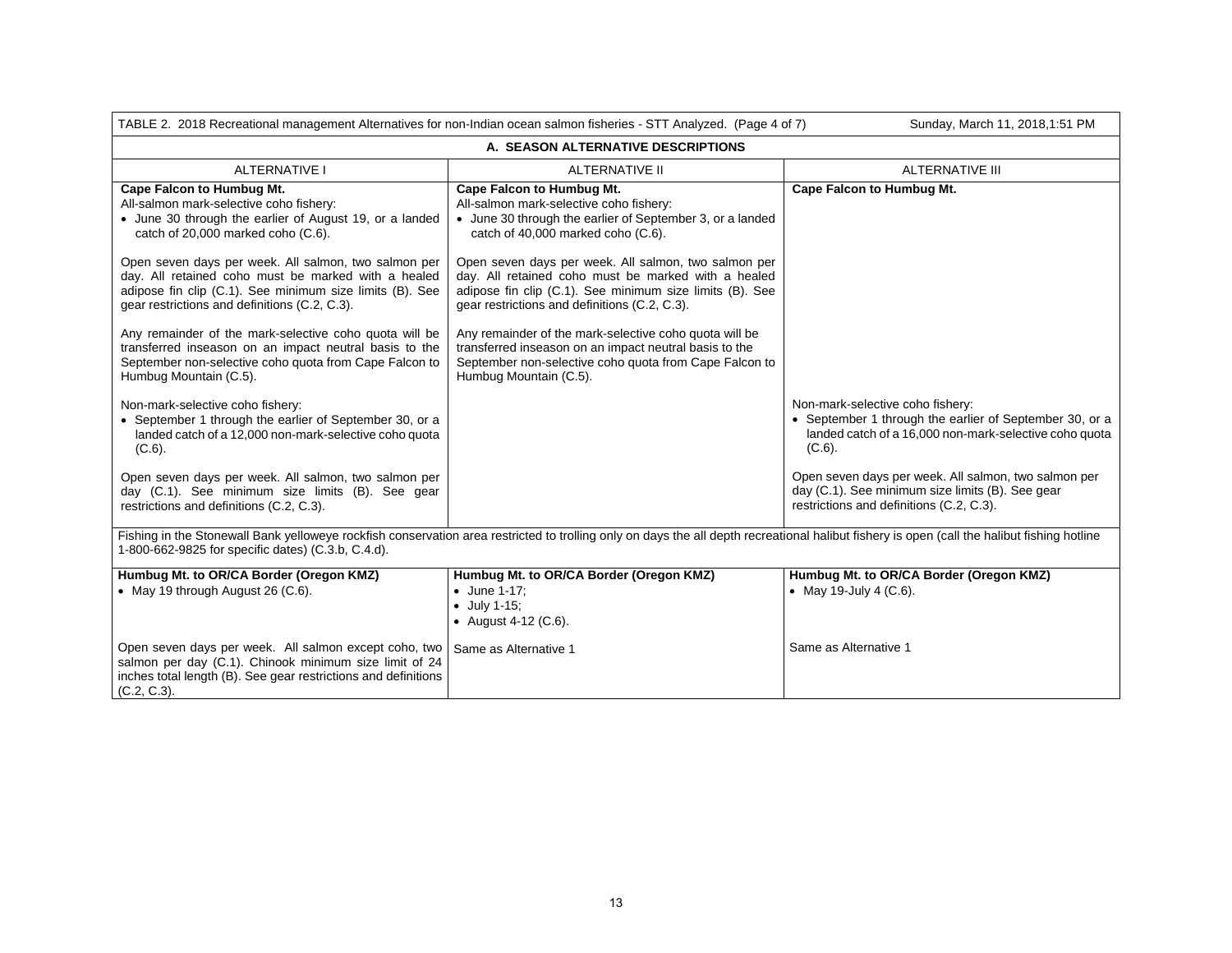| TABLE 2. 2018 Recreational management Alternatives for non-Indian ocean salmon fisheries - STT Analyzed. (Page 5 of 7)<br>Sunday, March 11, 2018, 1:51 PM                                                                                                                                                                                                                                                                                        |                                                                                                                                                                                                                                                                                                                               |                                                                                                                                                                                                                                                                                                                                     |  |  |
|--------------------------------------------------------------------------------------------------------------------------------------------------------------------------------------------------------------------------------------------------------------------------------------------------------------------------------------------------------------------------------------------------------------------------------------------------|-------------------------------------------------------------------------------------------------------------------------------------------------------------------------------------------------------------------------------------------------------------------------------------------------------------------------------|-------------------------------------------------------------------------------------------------------------------------------------------------------------------------------------------------------------------------------------------------------------------------------------------------------------------------------------|--|--|
| A. SEASON ALTERNATIVE DESCRIPTIONS                                                                                                                                                                                                                                                                                                                                                                                                               |                                                                                                                                                                                                                                                                                                                               |                                                                                                                                                                                                                                                                                                                                     |  |  |
| <b>ALTERNATIVE I</b>                                                                                                                                                                                                                                                                                                                                                                                                                             | <b>ALTERNATIVE II</b>                                                                                                                                                                                                                                                                                                         | <b>ALTERNATIVE III</b>                                                                                                                                                                                                                                                                                                              |  |  |
| OR/CA Border to Horse Mt. (California KMZ)<br>• May 16-September 3 $(C.6)$ .<br>Open seven days per week. All salmon except coho, two<br>salmon per day (C.1). Chinook minimum size limit of 20<br>inches total length (B). See gear restrictions and<br>definitions (C.2, C.3).                                                                                                                                                                 | OR/CA Border to Horse Mt. (California KMZ)<br>$\bullet$ May 26-September 3 (C.6).<br>Same as Alternative 1                                                                                                                                                                                                                    | OR/CA Border to Horse Mt. (California KMZ)<br>• June 2-September 3 (C.6).<br>Same as Alternative 1                                                                                                                                                                                                                                  |  |  |
| Horse Mt. to Point Arena (Fort Bragg)                                                                                                                                                                                                                                                                                                                                                                                                            | Horse Mt. to Point Arena (Fort Bragg)                                                                                                                                                                                                                                                                                         | Horse Mt. to Point Arena (Fort Bragg)                                                                                                                                                                                                                                                                                               |  |  |
| • April 7-September 3 (C.6).<br>Open seven days per week. All salmon except coho, two<br>salmon per day (C.1). Chinook minimum size limit of 20<br>inches total length (B). See gear restrictions and<br>definitions (C.2, C.3).                                                                                                                                                                                                                 | $\bullet$ April 7-30;<br>$\bullet$ May 15-September 3 (C.6).<br>Same as Alternative 1                                                                                                                                                                                                                                         | • April 7-30;<br>$\bullet$ May 26-September 3 (C.6).<br>Same as Alternative 1                                                                                                                                                                                                                                                       |  |  |
| In 2019, season opens April 6 for all salmon except coho,<br>two salmon per day (C.1). Chinook minimum size limit of<br>20 inches total length (B); and the same gear restrictions<br>as in 2018 (C.2, C.3).                                                                                                                                                                                                                                     | In 2019, same as Alternative 1                                                                                                                                                                                                                                                                                                | In 2019, same as Alternative 1                                                                                                                                                                                                                                                                                                      |  |  |
| Point Arena to Pigeon Point (San Francisco)                                                                                                                                                                                                                                                                                                                                                                                                      | Point Arena to Pigeon Point (San Francisco)                                                                                                                                                                                                                                                                                   | Point Arena to Pigeon Point (San Francisco)                                                                                                                                                                                                                                                                                         |  |  |
| • April 7-September 3 (C.6).<br>Open seven days per week. All salmon except coho, two<br>salmon per day (C.1). Chinook minimum size limit of 24<br>inches total length (B). See gear restrictions and<br>definitions (C.2, C.3).<br>In 2019, season opens April 6 for all salmon except coho,<br>two salmon per day (C.1). Chinook minimum size limit of<br>24 inches total length (B); and the same gear restrictions<br>as in 2018 (C.2, C.3). | • April 7-30;<br>• May 15-September 30 $(C.6)$ .<br>Open seven days per week. All salmon except coho, two<br>salmon per day (C.1). Chinook minimum size limit of 24<br>inches total length through April 30, 20 inches thereafter<br>(B). See gear restrictions and definitions (C.2, C.3).<br>In 2019, same as Alternative 1 | • April 7-30;<br>$\bullet$ May 26- September 30 (C.6).<br>Open seven days per week. All salmon except coho, two<br>salmon per day (C.1). Chinook minimum size limit of 24 inches<br>total length through April 30, 20 inches thereafter (B). See<br>gear restrictions and definitions (C.2, C.3).<br>In 2019, same as Alternative 1 |  |  |
| Pigeon Point to U.S./Mexico Border (Monterey)<br>• April 7-September 3 (C.6).<br>Open seven days per week. All salmon except coho, two<br>salmon per day (C.1). Chinook minimum size limit of 24<br>inches total length (B). See gear restrictions and<br>definitions (C.2, C.3).                                                                                                                                                                | Pigeon Point to U.S./Mexico Border (Monterey)<br>• April 7-August 12 $(C.6)$ .<br>Same as Alternative 1                                                                                                                                                                                                                       | Pigeon Point to U.S./Mexico Border (Monterey)<br>• April 7-July 31 (C.6).<br>Same as Alternative 1                                                                                                                                                                                                                                  |  |  |
| In 2019, season opens April 6 for all salmon except coho,<br>two salmon per day (C.1). Chinook minimum size limit of<br>24 inches total length (B); and the same gear restrictions<br>as in 2018 (C.2, C.3).                                                                                                                                                                                                                                     | In 2019, same as Alternative 1                                                                                                                                                                                                                                                                                                | In 2019, same as Alternative 1                                                                                                                                                                                                                                                                                                      |  |  |
| California State regulations require all salmon be made available to a CDFW representative for sampling immediately at port of landing. Any person in possession of a salmon with a<br>missing adipose fin, upon request by an authorized agent or employee of the CDFW, shall immediately relinquish the head of the salmon to the State (California Code of Regulations Title<br>14 Section 1.73).                                             |                                                                                                                                                                                                                                                                                                                               |                                                                                                                                                                                                                                                                                                                                     |  |  |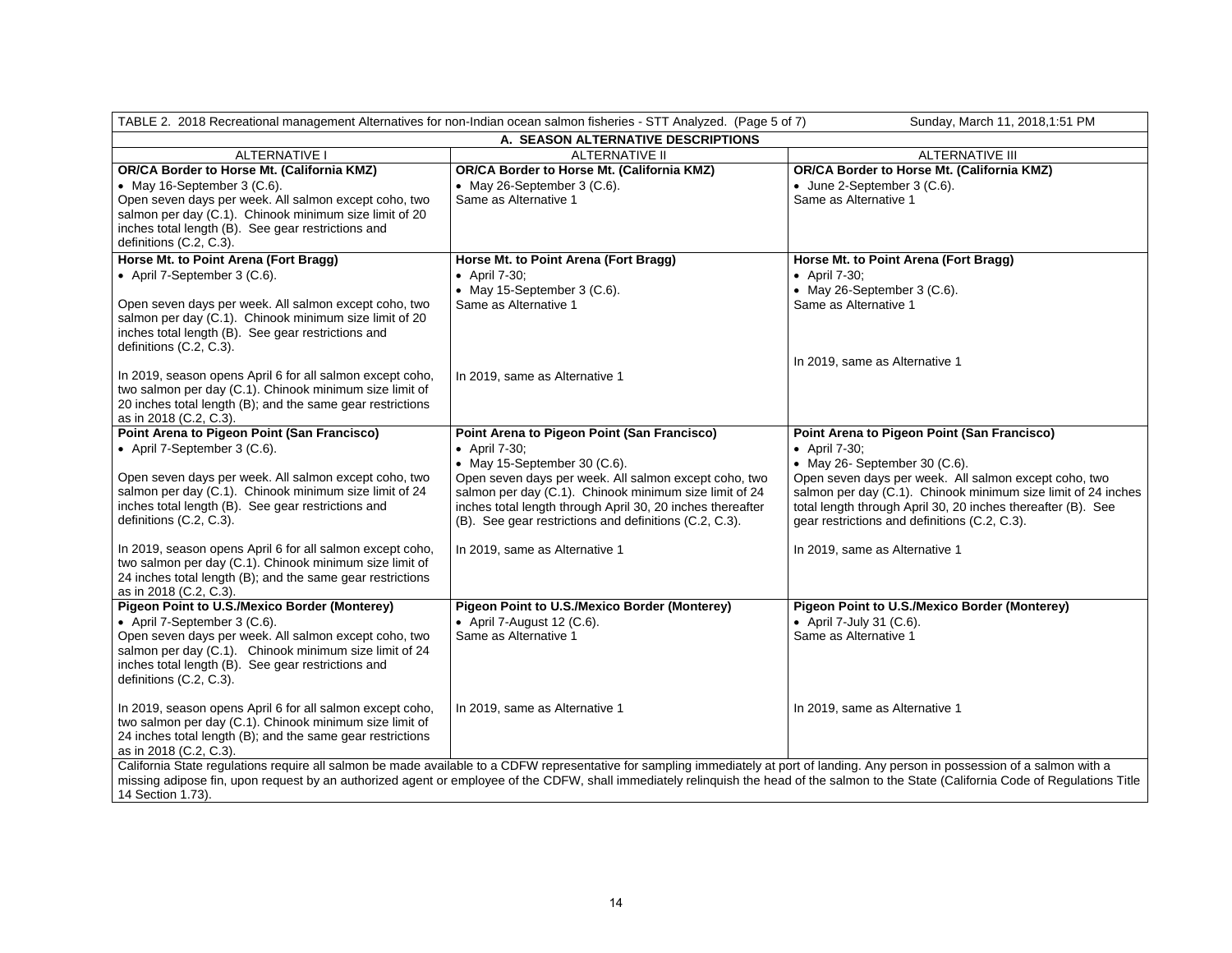TABLE 2. 2018 Recreational management Alternatives for non-Indian ocean salmon fisheries - STT Analyzed. (Page 6 of 7) Sunday, March 11, 2018,1:51 PM

| B. MINIMUM SIZE (Inches) (See C.1)                    |         |      |      |  |  |  |  |  |  |  |  |  |
|-------------------------------------------------------|---------|------|------|--|--|--|--|--|--|--|--|--|
| Area (when open)                                      | Chinook | Coho | Pink |  |  |  |  |  |  |  |  |  |
| North of Cape Falcon                                  | 24      | 16   | None |  |  |  |  |  |  |  |  |  |
| Cape Falcon to Humbug Mt.                             | 24      | 16   | None |  |  |  |  |  |  |  |  |  |
| Humbug Mt. to OR/CA Border                            | 24      | 16   | None |  |  |  |  |  |  |  |  |  |
| OR/CA Border to Horse Mt.                             | 20      |      | 20   |  |  |  |  |  |  |  |  |  |
| Horse Mt. to Pt. Arena                                | 20      |      | 20   |  |  |  |  |  |  |  |  |  |
| Pt. Arena to Pigeon Pt. (Alt. 1)                      | 24      |      | 24   |  |  |  |  |  |  |  |  |  |
| Pt. Arena to Pigeon Pt. $\le$ April 30 (Alt. 2 and 3) | 24      |      | 24   |  |  |  |  |  |  |  |  |  |
| Pt. Arena to Pigeon Pt. > April 30 (Alt. 2 and 3)     | 20      |      | 20   |  |  |  |  |  |  |  |  |  |
| Pigeon Pt. to U.S./Mexico Border                      | 24      |      | 24   |  |  |  |  |  |  |  |  |  |

# **C. REQUIREMENTS, DEFINITIONS, RESTRICTIONS, OR EXCEPTIONS**

C.1. Compliance with Minimum Size and Other Special Restrictions: All salmon on board a vessel must meet the minimum size or other special requirements for the area being fished and the area in which they are landed if that area is open. Salmon may be landed in an area that is closed only if they meet the minimum size or other special requirements for the area in which they were caught. Salmon may not be filleted prior to landing.

*Ocean Boat Limits*: Off the coast of Washington, Oregon, and California, each fisher aboard a vessel may continue to use angling gear until the combined daily limits of Chinook and coho salmon for all licensed and juvenile anglers aboard have been attained (additional state restrictions may apply).

- C.2. Gear Restrictions: Salmon may be taken only by hook and line using barbless hooks. All persons fishing for salmon, and all persons fishing from a boat with salmon on board, must meet the gear restrictions listed below for specific areas or seasons.
	- a. *U.S./Canada Border to Pt. Conception, California*: No more than one rod may be used per angler; and no more than two single point, single shank barbless hooks are required for all fishing gear.
	- b. *Horse Mt., California, to Pt. Conception, California:* Single point, single shank, barbless circle hooks (see gear definitions below) are required when fishing with bait by any means other than trolling, and no more than two such hooks shall be used. When angling with two hooks, the distance between the hooks must not exceed five inches when measured from the top of the eye of the top hook to the inner base of the curve of the lower hook, and both hooks must be permanently tied in place (hard tied). Circle hooks are not required when artificial lures are used without bait.

# C.3. Gear Definitions:

- a. *Recreational fishing gear defined*: Off Oregon and Washington, angling tackle consists of a single line that must be attached to a rod and reel held by hand or closely attended; the rod and reel must be held by hand while playing a hooked fish. No person may use more than one rod and line while fishing off Oregon or Washington. Off California, the line must be attached to a rod and reel held by hand or closely attended; weights directly attached to a line may not exceed four pounds (1.8 kg). While fishing off California north of Pt. Conception, no person fishing for salmon, and no person fishing from a boat with salmon on board, may use more than one rod and line. Fishing includes any activity which can reasonably be expected to result in the catching, taking, or harvesting of fish.
- b. *Trolling defined*: Angling from a boat or floating device that is making way by means of a source of power, other than drifting by means of the prevailing water current or weather conditions.
- c. *Circle hook defined*: A hook with a generally circular shape and a point which turns inward, pointing directly to the shank at a 90° angle.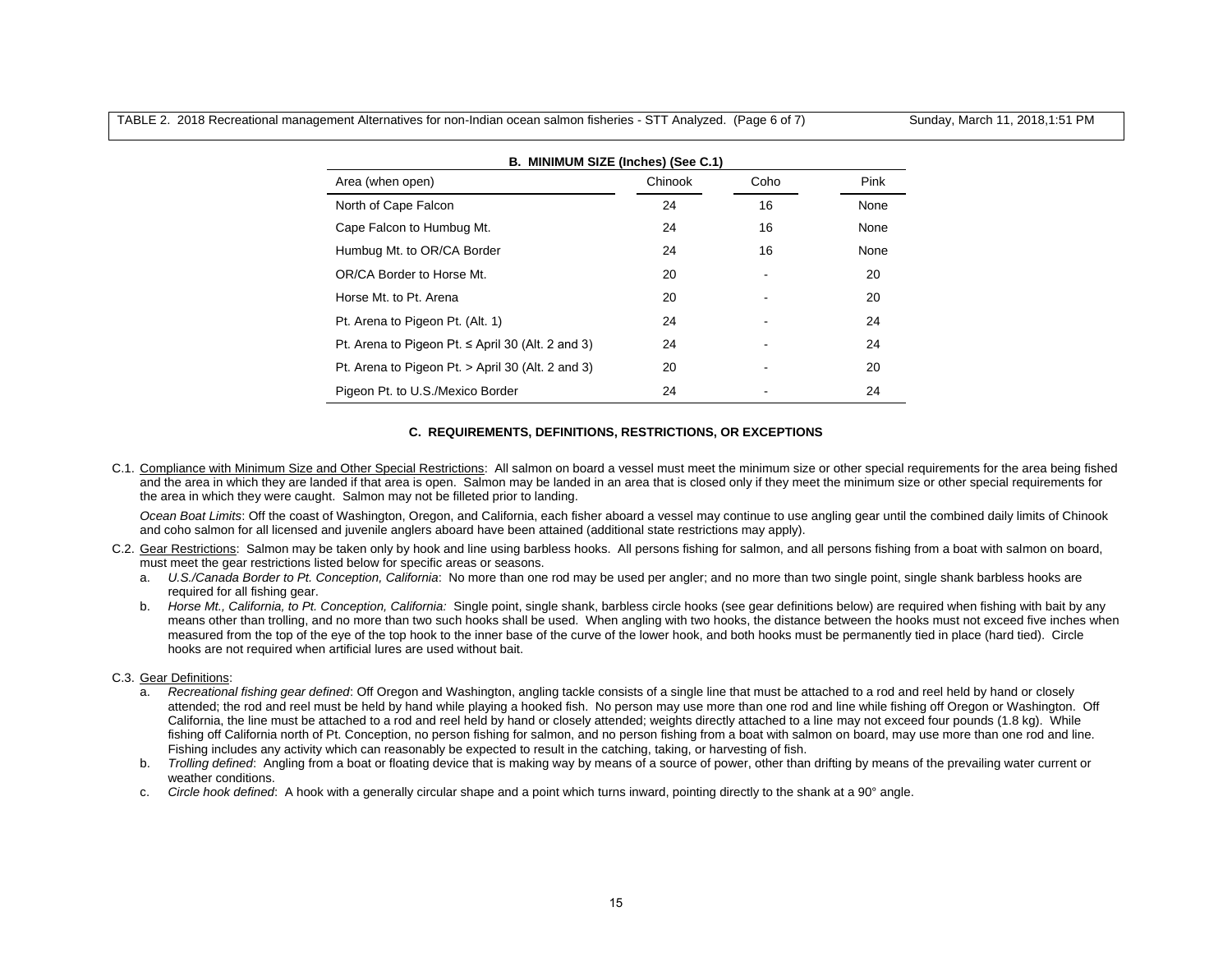TABLE 2. 2018 Recreational management Alternatives for non-Indian ocean salmon fisheries - STT Analyzed. (Page 7 of 7) Sunday, March 11, 2018,1:51 PM

#### **C. REQUIREMENTS, DEFINITIONS, RESTRICTIONS, OR EXCEPTIONS (continued)**

#### C.4. Control Zone Definitions:

- a. *The Bonilla-Tatoosh Line*: A line running from the western end of Cape Flattery to Tatoosh Island Lighthouse (48°23'30" N. lat., 124°44'12" W. long.) to the buoy adjacent to Duntze Rock (48°24'37" N. lat., 124°44'37" W. long.), then in a straight line to Bonilla Pt. (48°35'39" N. lat., 124°42'58" W. long.) on Vancouver Island, British Columbia.
- b. *Grays Harbor Control Zone* The area defined by a line drawn from the Westport Lighthouse (46° 53'18" N. lat., 124° 07'01" W. long.) to Buoy #2 (46° 52'42" N. lat., 124°12'42" W. long.) to Buoy #3 (46° 55'00" N. lat., 124°14'48" W. long.) to the Grays Harbor north jetty (46° 55'36" N. lat., 124°10'51" W. long.).
- c. *Columbia Control Zone*: An area at the Columbia River mouth, bounded on the west by a line running northeast/southwest between the red lighted Buoy #4 (46°13'35" N. lat., 124°06'50" W. long.) and the green lighted Buoy #7 (46°15'09' N. lat., 124°06'16" W. long.); on the east, by the Buoy #10 line which bears north/south at 357° true from the south jetty at 46°14'00" N. lat., 124°03'07" W. long. to its intersection with the north jetty; on the north, by a line running northeast/southwest between the green lighted Buoy #7 to the tip of the north jetty (46°15'48" N. lat., 124°05'20" W. long. and then along the north jetty to the point of intersection with the Buoy #10 line; and on the south, by a line running northeast/southwest between the red lighted Buoy #4 and tip of the south jetty (46°14'03" N. lat., 124°04'05" W. long.), and then along the south jetty to the point of intersection with the Buoy #10 line.
- d. *Stonewall Bank Yelloweye Rockfish Conservation Area*: The area defined by the following coordinates in the order listed:

 44°37.46' N. lat.; 124°24.92' W. long. 44°37.46' N. lat.; 124°23.63' W. long. 44°28.71' N. lat.; 124°21.80' W. long. 44°28.71' N. lat.; 124°24.10' W. long. 44°31.42' N. lat.; 124°25.47' W. long. and connecting back to 44°37.46' N. lat.; 124°24.92' W. long.

- e. *Klamath Control Zone*: The ocean area at the Klamath River mouth bounded on the north by 41°38'48" N. lat. (approximately 6 nautical miles north of the Klamath River mouth); on the west by 124°23'00" W. long. (approximately 12 nautical miles off shore); and, on the south by 41°26'48" N. lat. (approximately 6 nautical miles south of the Klamath River mouth).
- C.5. Inseason Management: Regulatory modifications may become necessary inseason to meet preseason management objectives such as quotas, harvest guidelines, and season duration. In addition to standard inseason actions or modifications already noted under the season description, the following inseason guidance is provided to NMFS:
	- a. Actions could include modifications to bag limits, or days open to fishing, and extensions or reductions in areas open to fishing.
	- b. Coho may be transferred inseason among recreational subareas north of Cape Falcon to help meet the recreational season duration objectives (for each subarea) after conferring with representatives of the affected ports and the Council's SAS recreational representatives north of Cape Falcon, and if the transfer would not result in exceeding preseason impact expectations on any stocks.
	- c. Chinook and coho may be transferred between the recreational and commercial fisheries north of Cape Falcon if there is agreement among the representatives of the SAS, and if the transfer would not result in exceeding preseason impact expectations on any stocks.
	- d. Fishery managers may consider inseason action modifying regulations restricting retention of unmarked (adipose fin intact) coho. To remain consistent with preseason expectations, any inseason action shall consider, if significant, the difference between observed and preseason forecasted (adipose-clipped) mark rates. Such a consideration may also include a change in bag limit of two salmon, no more than one of which may be a coho.
	- e. Marked coho remaining from the Cape Falcon to Humbug Mt. recreational mark-selective coho quota may be transferred inseason to the Cape Falcon to Humbug Mt. nonmark-selective recreational fishery if the transfer would not result in exceeding preseason impact expectations on any stocks.
- C.6. Additional Seasons in State Territorial Waters: Consistent with Council management objectives, the States of Washington, Oregon, and California may establish limited seasons in state waters. Check state regulations for details.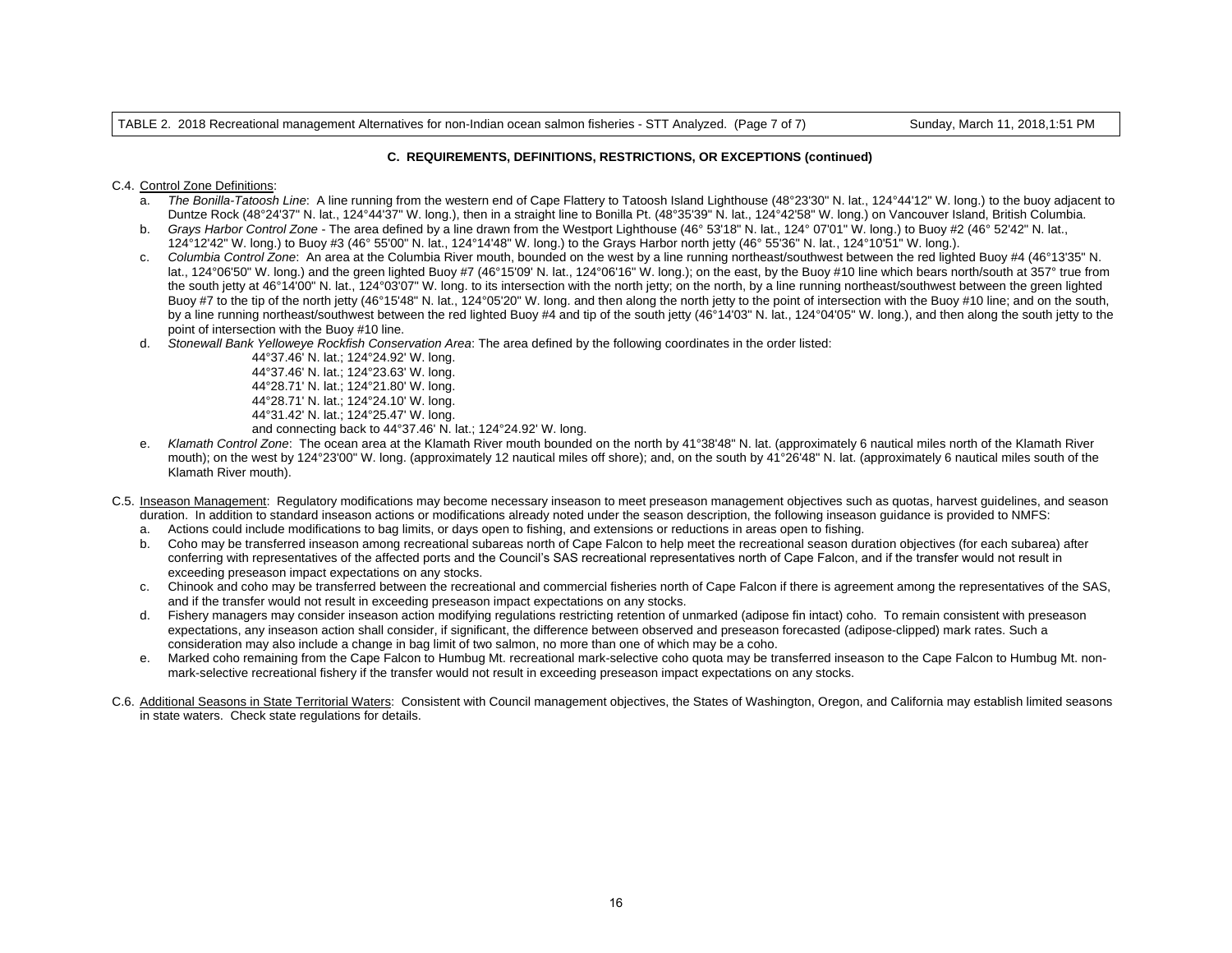| TABLE 3. 2018 Treaty Indian troll management Alternatives for ocean salmon fisheries - Tribe proposed. (Page 1 of 2)                                                                                                                                                                                                                                                             |                                                                                                                                                                                                                                                                                                                                                                                  |                                                                                                                                                                                                                                                                                                                                                                                 |  |  |  |  |  |  |  |  |  |
|----------------------------------------------------------------------------------------------------------------------------------------------------------------------------------------------------------------------------------------------------------------------------------------------------------------------------------------------------------------------------------|----------------------------------------------------------------------------------------------------------------------------------------------------------------------------------------------------------------------------------------------------------------------------------------------------------------------------------------------------------------------------------|---------------------------------------------------------------------------------------------------------------------------------------------------------------------------------------------------------------------------------------------------------------------------------------------------------------------------------------------------------------------------------|--|--|--|--|--|--|--|--|--|
|                                                                                                                                                                                                                                                                                                                                                                                  | A. SEASON ALTERNATIVE DESCRIPTIONS                                                                                                                                                                                                                                                                                                                                               |                                                                                                                                                                                                                                                                                                                                                                                 |  |  |  |  |  |  |  |  |  |
| <b>ALTERNATIVE I</b>                                                                                                                                                                                                                                                                                                                                                             | ALTERNATIVE II                                                                                                                                                                                                                                                                                                                                                                   | <b>ALTERNATIVE III</b>                                                                                                                                                                                                                                                                                                                                                          |  |  |  |  |  |  |  |  |  |
| <b>Supplemental Management Information</b>                                                                                                                                                                                                                                                                                                                                       | <b>Supplemental Management Information</b>                                                                                                                                                                                                                                                                                                                                       | <b>Supplemental Management Information</b>                                                                                                                                                                                                                                                                                                                                      |  |  |  |  |  |  |  |  |  |
| 1. Overall Treaty-Indian TAC: 50,000 Chinook and<br>40,000 coho.<br>2. Overall Chinook and/or coho TACs may need to be<br>reduced or fisheries adjusted to meet NMFS ESA<br>guidance, FMP requirements, upon conclusion of<br>negotiations in the North of Falcon forum, or upon<br>receipt of preseason catch and abundance<br>expectations for Canadian and Alaskan fisheries. | 1. Overall Treaty-Indian TAC: 40,000 Chinook and 22,000<br>coho.<br>2. Overall Chinook and/or coho TACs may need to be<br>reduced or fisheries adjusted to meet NMFS ESA<br>guidance, FMP requirements, upon conclusion of<br>negotiations in the North of Falcon forum, or upon<br>receipt of preseason catch and abundance<br>expectations for Canadian and Alaskan fisheries. | 1. Overall Treaty-Indian TAC: 30,000 Chinook and 12,500<br>coho.<br>2. Overall Chinook and/or coho TAC may need to be<br>reduced or fisheries adjusted to meet NMFS ESA<br>guidance, FMP requirements, upon conclusion of<br>negotiations in the North of Falcon forum, or upon<br>receipt of preseason catch and abundance<br>expectations for Canadian and Alaskan fisheries. |  |  |  |  |  |  |  |  |  |
| May 1 through the earlier of June 30 or 25,000<br>Chinook quota.<br>All salmon may be retained except coho. If the Chinook<br>quota is exceeded, the excess will be deducted from the<br>later all-salmon season (C.5). See size limit (B) and other<br>restrictions (C).<br>• July 1 through the earlier of September 15, or 25,000                                             | May 1 through the earlier of June 30 or 20,000<br>Chinook quota.<br>All salmon may be retained except coho. If the Chinook<br>quota is exceeded, the excess will be deducted from the<br>later all-salmon season (C.5). See size limit (B) and other<br>restrictions (C).<br>July 1 through the earlier of September 15, or 20,000                                               | May 1 through the earlier of June 30 or 15,000<br>Chinook quota.<br>All salmon may be retained except coho. If the Chinook<br>quota is exceeded, the excess will be deducted from the<br>later all-salmon season (C.5). See size limit (B) and other<br>restrictions (C).<br>• July 1 through the earlier of September 15, or 15,000                                            |  |  |  |  |  |  |  |  |  |
| Chinook quota, or 40,000 coho quota.<br>All Salmon. See size limit (B) and other restrictions (C).                                                                                                                                                                                                                                                                               | Chinook quota or 22,000 coho quota<br>All salmon. See size limit (B) and other restrictions (C).                                                                                                                                                                                                                                                                                 | Chinook quota or 12,500 coho quota.<br>All salmon. See size limit (B) and other restrictions (C).                                                                                                                                                                                                                                                                               |  |  |  |  |  |  |  |  |  |

| B. Minimum Length (total |                      |                     | Chinook        | Coho                |                |      |          |
|--------------------------|----------------------|---------------------|----------------|---------------------|----------------|------|----------|
|                          | Area (when open)     | <b>Total Length</b> | Head-off       | <b>Total Length</b> | Head-off       | Pink | inches). |
|                          | North of Cape Falcon | 24.0 (61.0 cm)      | 18.0 (45.7 cm) | 16.0 (40.6 cm)      | 12.0 (30.5 cm) | None |          |

# **C. REQUIREMENTS, DEFINITIONS, RESTRICTIONS, OR EXCEPTIONS**

C.1. Tribe and Area Boundaries. All boundaries may be changed to include such other areas as may hereafter be authorized by a Federal court for that tribe's treaty fishery. S'KLALLAM - Washington State Statistical Area 4B (defined to include those waters of Puget Sound easterly of a line projected from the Bonilla Point light on Vancouver Island to the Tatoosh Island light, thence to the most westerly point on Cape Flattery and westerly of a line projected true north from the fishing boundary marker at the mouth of the Sekiu River [WAC 220-301-030]).

MAKAH - Washington State Statistical Area 4B and that portion of the FMA north of 48°02'15" N. lat. (Norwegian Memorial) and east of 125°44'00" W. long.

QUILEUTE - That portion of the FMA between 48°10'00" N. lat. (Cape Alava.) and 47°3'70" N. lat. (Queets River) and east of 125°44'00" W. long.

HOH - That portion of the FMA between 47°54'18" N. lat. (Quillayute River) and 47°21'00" N. lat. (Quinault River) and east of 125°44'00" W. long.

QUINAULT - That portion of the FMA between 47°40'06" N. lat. (Destruction Island) and 46°53'18"N. lat. (Point Chehalis) and east of 125°08'30" W. long.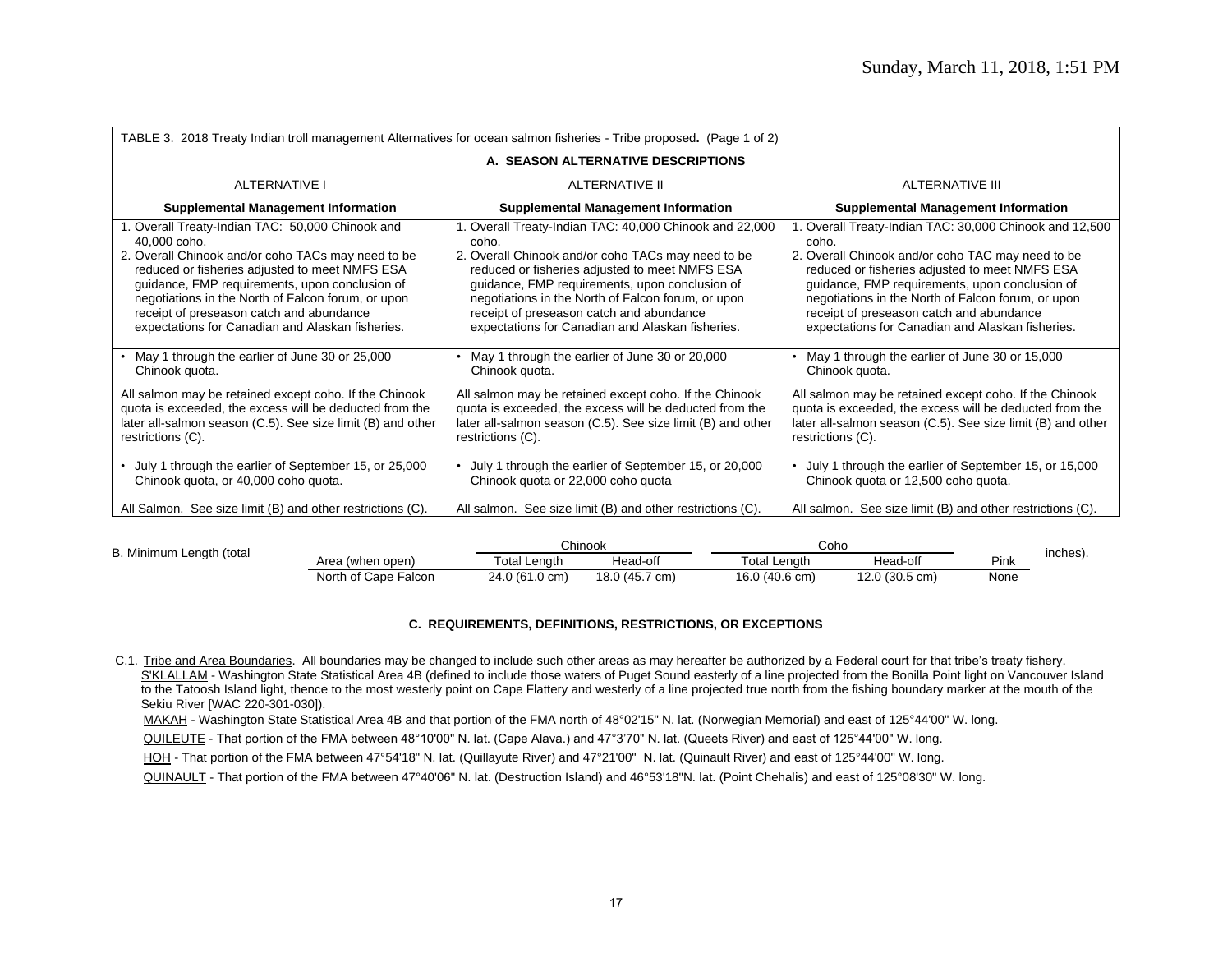TABLE 3. 2018 Treaty Indian troll management Alternatives for ocean salmon fisheries - Tribe proposed**.** (Page 2 of 2)

# **C. REQUIREMENTS, DEFINITIONS, RESTRICTIONS, OR EXCEPTIONS (Continued)**

#### C.2. Gear restrictions

- a. Single point, single shank, barbless hooks are required in all fisheries.
- b. No more than eight fixed lines per boat.
- c. No more than four hand held lines per person in the Makah area fishery (Washington State Statistical Area 4B and that portion of the FMA north of 48°02'15" N. lat. (Norwegian Memorial) and east of 125°44'00" W. long.)

#### C.3. Quotas

- a. The quotas include troll catches by the S'Klallam and Makah Tribes in Washington State Statistical Area 4B from May 1 through August 31.
- b. The Quileute Tribe will continue a ceremonial and subsistence fishery during the time frame of October 1 through October 15 in the same manner as in 2004-2015. Fish taken during this fishery are to be counted against treaty troll quotas established for the 2017 season (estimated harvest during the October ceremonial and subsistence fishery: 20 Chinook; 40 coho).

# C.4. Area Closures

- a. The area within a six nautical mile radius of the mouths of the Queets River (47°31'42" N. lat.) and the Hoh River (47°45'12" N. lat.) will be closed to commercial fishing.
- b. A closure within two nautical miles of the mouth of the Quinault River (47°21'00" N. lat.) may be enacted by the Quinault Nation and/or the State of Washington and will not adversely affect the Secretary of Commerce's management regime.
- C.5. Inseason Management: In addition to standard inseason actions or modifications already noted under the season description, the following inseason guidance is provided to NMFS:
	- a. Chinook remaining from the May through June treaty-Indian ocean troll harvest guideline north of Cape Falcon may be transferred to the July through September harvest guideline on a fishery impact equivalent basis.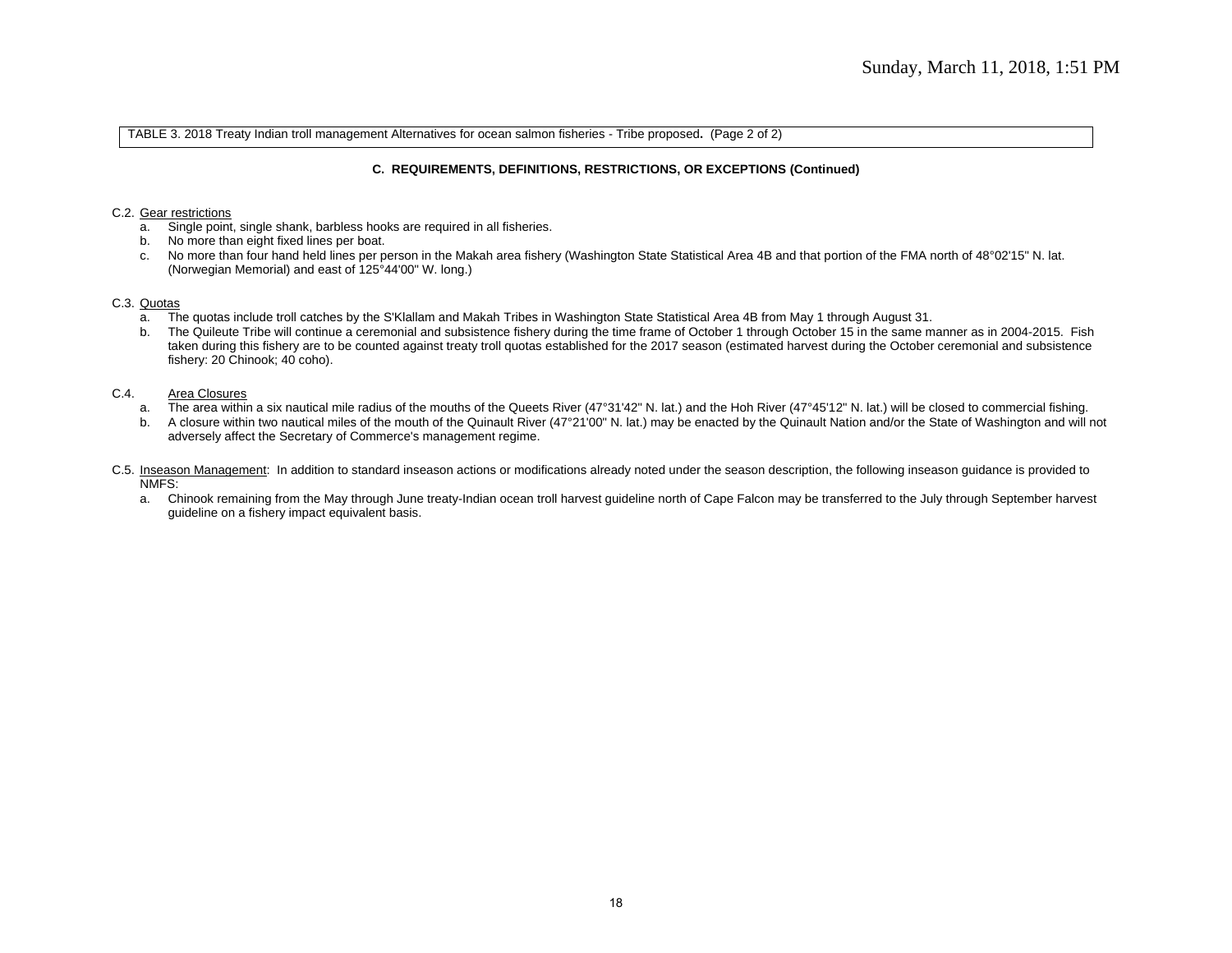|                                                                   |       | <b>PROJECTED</b> |         | 2018                                                                                                                                                                                                                                                                                                                                                                                                                                                                                                                                                                                                                                             |
|-------------------------------------------------------------------|-------|------------------|---------|--------------------------------------------------------------------------------------------------------------------------------------------------------------------------------------------------------------------------------------------------------------------------------------------------------------------------------------------------------------------------------------------------------------------------------------------------------------------------------------------------------------------------------------------------------------------------------------------------------------------------------------------------|
| Key Stock/Criteria                                                | Alt I | Alt II           | Alt III | Spaw ner Objective or Other Comparative Standard as Noted <sup>b/</sup><br>Criteria                                                                                                                                                                                                                                                                                                                                                                                                                                                                                                                                                              |
| <b>CHINOOK</b>                                                    |       | <b>CHINOOK</b>   |         | <b>CHINOOK</b>                                                                                                                                                                                                                                                                                                                                                                                                                                                                                                                                                                                                                                   |
| Columbia Upriver Brights                                          | 197.3 | 200.3            | 203.5   | 74.0 Minimum ocean escapement to attain 40.0 adults over McNary Dam, with normal distribution and no<br>mainstem harvest.                                                                                                                                                                                                                                                                                                                                                                                                                                                                                                                        |
| Mid-Columbia Brights                                              | 39.5  | 40.1             | 40.8    | 14.9 Minimum ocean escapement to attain 7.9 for Little White Salmon egg-take, assuming average conversion<br>and no mainstem harvest.                                                                                                                                                                                                                                                                                                                                                                                                                                                                                                            |
| Columbia Low er River Hatchery Tules                              | 60.9  | 62.3             | 63.8    | 25.0 Minimum ocean escapement to attain 14.8 adults for hatchery egg-take, with average conversion and<br>no low er river mainstem or tributary harvest.                                                                                                                                                                                                                                                                                                                                                                                                                                                                                         |
| Columbia Low er River Natural Tules <sup>c/</sup><br>(threatened) | 42.9% | 40.5%            | 37.6%   | $\leq$ 38.0% Total adult equivalent fishery exploitation rate (2018 NMFS ESA guidance).                                                                                                                                                                                                                                                                                                                                                                                                                                                                                                                                                          |
| Columbia Low er River Wild <sup>e/</sup> (threatened)             | 7.5   | 7.6              | 7.7     | 6.9 Minimum ocean escapement to attain MSY spaw ner goal of 5.7 for N. Lew is River fall Chinook (NMFS<br>ESA consultation standard).                                                                                                                                                                                                                                                                                                                                                                                                                                                                                                            |
| Spring Creek Hatchery Tules                                       | 48.4  | 50.4             | 52.7    | 8.2 Minimum ocean escapement to attain 6.0 adults for Spring Creek Hatchery egg-take, assuming average<br>conversion and no mainstem harvest.                                                                                                                                                                                                                                                                                                                                                                                                                                                                                                    |
| Snake River Fall (threatened) SRFI                                | 56.0% | 50.0%            | 42.0%   | ≤ 70.0% Of 1988-1993 base period exploitation rate for all ocean fisheries (NMFS ESA consultation standard).                                                                                                                                                                                                                                                                                                                                                                                                                                                                                                                                     |
| Klamath River Fall                                                | 32.9  | 40.8             | 46.5    | 40.7 2018 minimum natural area adult escapement (FMP control rule).                                                                                                                                                                                                                                                                                                                                                                                                                                                                                                                                                                              |
| Federally recognized tribal harvest                               | 50.0% | 50.0%            | 50.0%   | 50.0% Equals 26.0, 18.2, and 12.7 (thousand) adult fish for Yurok and Hoopa Valley tribal fisheries.                                                                                                                                                                                                                                                                                                                                                                                                                                                                                                                                             |
| Exploitation (spaw ner reduction) rate                            | 45.0% | 31.7%            | 22.2%   | $\leq$ 31.9% FMP control rule.                                                                                                                                                                                                                                                                                                                                                                                                                                                                                                                                                                                                                   |
| Adult river mouth return                                          | 87.8  | 91.3             | 93.9    | NA Total adults in thousands.                                                                                                                                                                                                                                                                                                                                                                                                                                                                                                                                                                                                                    |
| Age-4 ocean harvest rate                                          | 17.0% | 12.9%            | 9.7%    | $\leq$ 16.0% NMFS ESA consultation standard for threatened California Coastal Chinook.                                                                                                                                                                                                                                                                                                                                                                                                                                                                                                                                                           |
| KMZ sport fishery share                                           | 8.8%  | 10.2%            | 13.0%   | NA Includes 0.0 (thousand) adult fish impacted in the KMZ sport fishery during fall (Sept-Dec) 2017.                                                                                                                                                                                                                                                                                                                                                                                                                                                                                                                                             |
| River recreational fishery share                                  | 15.0% | 15.0%            | 15.0%   | NA Equals 3.9, 2.7, and 1.9 (thousand) adult fish for recreational inriver fisheries.                                                                                                                                                                                                                                                                                                                                                                                                                                                                                                                                                            |
| Sacramento River Winter<br>(endangered)                           | 12.4% | 12.3%            | 10.7%   | $\leq$ 14.4% Age-3 ocean impact rate in fisheries south of Pt. Arena. In addition, the following season restrictions<br>apply: Recreational- Pt. Arena to Pigeon Pt. between the first Saturday in April and the second Sunday<br>in November; Pigeon Pt. to the U.S./Mexico border between the first Saturday in April and the first<br>Sunday in October. Minimum size limit ≥ 20 inches total length. Commercial- Pt. Arena to the U.S./Mexico<br>border between May 1 and September 30, except Pt. Reyes to Pt. San Pedro between October 1 and<br>15 (Monday-Friday). Minimum size limit ≥ 26 inches total length (NMFS 2018 ESA Guidance). |

Table 5. Projected key stock escapements (thousands of fish) or management criteria for 2018 ocean fishery Alternatives\_STT analyzed.<sup>a/</sup> (Page 1 of 3)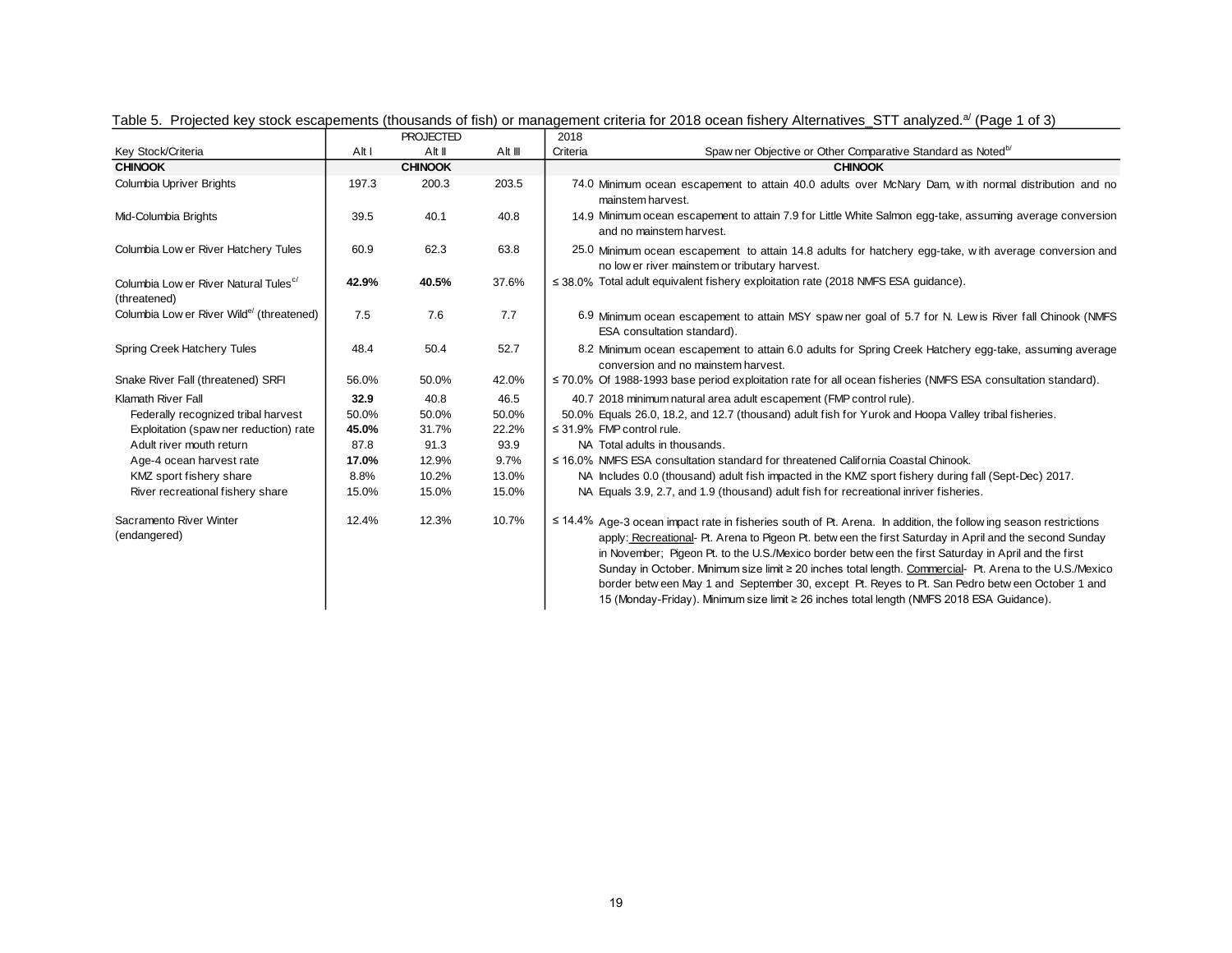|                                               |                          | <b>PROJECTED</b>              |                 | 2018     |                                                                                                                                                       |
|-----------------------------------------------|--------------------------|-------------------------------|-----------------|----------|-------------------------------------------------------------------------------------------------------------------------------------------------------|
| Key Stock/Criteria                            | Alt I                    | Alt II                        | Alt III         | Criteria | Spaw ner Objective or Other Comparative Standard as Noted b                                                                                           |
| <b>CHINOOK</b>                                |                          | <b>CHINOOK</b>                |                 |          | <b>CHINOOK</b>                                                                                                                                        |
| Sacramento River Fall                         | 103.0                    | 122.8                         | 141.0           |          | $\geq$ 122.0 2018 minimum hatchery and natural area adult escapement (FMP control rule).                                                              |
| Sacramento Index Exploitation Rate            | 55.1%                    | 46.5%                         | 38.5%           |          | $\leq$ 46.8% FMP control rule.                                                                                                                        |
| Ocean commercial impacts                      | 79.5                     | 57.7                          | 37.8            |          | Includes fall (Sept-Dec) 2017 impacts (8.1 thousand SRFC).                                                                                            |
| Ocean recreational impacts                    | 28.8                     | 27.3                          | 25.8            |          | Includes fall 2017 impacts (3.2 thousand SRFC).                                                                                                       |
| River recreational impacts                    | 18.2                     | 21.7                          | 24.9            |          | NA Equals 14.4%, 20.3%, and 28.1% of the total harvest.                                                                                               |
| <b>COHO</b>                                   |                          | <b>COHO</b>                   |                 |          | <b>COHO</b>                                                                                                                                           |
| Interior Fraser (Thompson River)              | 10.2% (5.1%) 8.2% (3.0%) |                               | $6.9\% (1.8\%)$ |          | $\leq$ 10.0% 2018 Southern U.S. exploitation rate ceiling; PSC coho agreement.                                                                        |
| Skagit                                        |                          | $10.6\%(4.8\%)$ 8.7\% (2.8\%) |                 |          | 7.6%(1.7%) $\leq$ 35.0% 2018 total exploitation rate ceiling; FMP matrix <sup>d/</sup>                                                                |
| Stillaguamish                                 | $9.7\%$ $(3.3\%)$        | $8.4\%(2.0\%)$                |                 |          | 7.6%(1.2%) $\vert$ ≤ 35.0% 2018 total exploitation rate ceiling; FMP matrix <sup>d/</sup>                                                             |
| Snohomish                                     |                          |                               |                 |          | 21.0%(3.3%)   19.8%(2.0%)   19.0%(1.2%)   $\leq 40.0\%$ 2018 total exploitation rate ceiling; FMP matrix <sup>d/</sup>                                |
| <b>Hood Canal</b>                             |                          |                               |                 |          | 43.1%(5.0%) 41.9%(3.1%) 41.1%(1.8%) $  \leq 65.0\%$ 2018 total exploitation rate ceiling; FMP matrix <sup>d/</sup>                                    |
| Strait of Juan de Fuca                        |                          |                               |                 |          | 7.5%(4.6%)   5.3%(2.5%)   5.1%(2.3%)   ≤ 20.0% 2018 total exploitation rate ceiling; FMP matrix <sup>d/</sup>                                         |
| Quillayute Fall                               | 10.0                     | 10.1                          | 10.3            |          | 6.3 FMP MSY adult spaw ner estimate. Value depicted is ocean escapement.                                                                              |
| Hoh                                           | 4.9                      | 5.2                           | 5.4             |          | 2.0 FMP MSY adult spaw ner estimate. Value depicted is ocean escapement.                                                                              |
| Queets Wild                                   | 5.9                      | 6.1                           | 6.3             |          | 5.8 FMP MSY adult spaw ner estimate. Value depicted is ocean escapement.                                                                              |
| Grays Harbor                                  | 39.3                     | 40.2                          | 40.6            |          | 35.4 FMP MSY adult spaw ner estimate. Value depicted is ocean escapement.                                                                             |
| Willapa Bay Natural                           | 18.6                     | 19.0                          | 19.4            |          | 17.2 FMP MSY adult spaw ner estimate. Value depicted is ocean escapement.                                                                             |
| Low er Columbia River Natural<br>(threatened) | 13.0%                    | 10.0%                         | 7.4%            |          | ≤ 18.0% Total marine and mainstem Columbia R. fishery exploitation rate (2018 NMFS ESA guidance).<br>Value depicted is marine ER before Buoy 10.      |
| Upper Columbia <sup>c/</sup>                  | $\geq 50\%$              | $\geq 50\%$                   | $\geq 50\%$     |          | $\geq$ 50% Minimum percentage of the run to Bonneville Dam.                                                                                           |
| Columbia River Hatchery Early                 | 115.2                    | 109.6                         | 127.9           |          | 77.2 Minimum ocean escapement to attain hatchery egg-take goal of 21.7 early adult coho,                                                              |
|                                               |                          |                               |                 |          | with average conversion and no mainstem or tributary fisheries.                                                                                       |
| Columbia River Hatchery Late                  | 82.8                     | 85.3                          | 99.8            |          | 9.7 Minimum ocean escapement to attain hatchery egg-take goal of 6.4 late adult coho,                                                                 |
|                                               |                          |                               |                 |          | with average conversion and no mainstem or tributary fisheries.                                                                                       |
| Oregon Coastal Natural                        | 24.2%                    | 15.5%                         | 21.3%           |          | $\leq$ 15.0% Marine and freshw ater fishery exploitation rate (NMFS ESA consultation standard). Value depicted is<br>ocean fishery exploitation rate. |
| Southern Oregon/Northern California           | 19.5%                    | 16.0%                         | 14.9%           |          | $\leq$ 13.0% Marine fishery exploitation rate for R/K hatchery coho (NMFS ESA consultation standard).                                                 |
| Coast (threatened)                            |                          |                               |                 |          |                                                                                                                                                       |

Table 5. Projected key stock escapements (thousands of fish) or management criteria for 2018 ocean fishery Alternatives\_STT analyzed.<sup>a/</sup> (Page 2 of 3)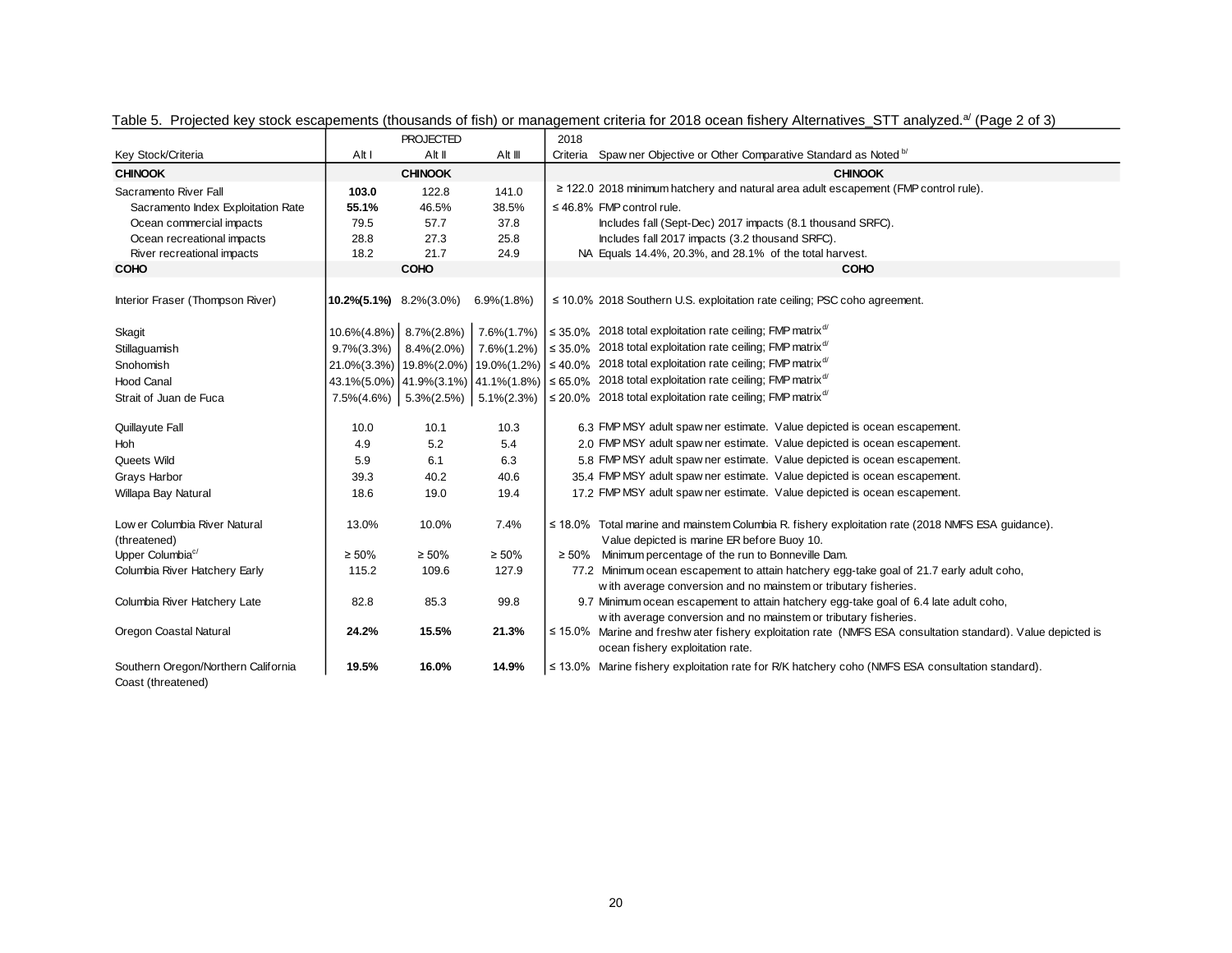#### Table 5. Projected key stock escapements (thousands of fish) or management criteria for 2018 ocean fishery Alternatives\_STT analyzed.<sup>a/</sup> (Page 3 of 3)

a/ Projections in the table assume 2017 post season fishing effort scalars for coho in Canadian fisheries. Model results for Chinook in this table used 2017 preseason catches and fishing effort scalers, and are updated w ith 2017 post season data if available. Assumptions for these fisheries w ill be changed prior to the April meeting as new information becomes available.

b/ Ocean escapement is the number of salmon escaping ocean fisheries and entering freshw ater w ith the follow ing clarifications. Numbers in parentheses represent Council area exploitation rates. For Columbia River early and late coho stocks, ocean escapement represents the number of coho after the Buoy 10 fishery. Exploitation rates for LCN coho include marine impacts before the Buoy10 fishery. Exploitation rates for OCN coho include impacts of freshw ater fisheries. Values reported for Klamath River fall Chinook are natural area adult spaw ners. Values reported for Sacramento River fall Chinook are hatchery and natural area adult spaw ners.

c/ Includes projected impacts of inriver fisheries that have not yet been shaped.

d/ Annual management objectives may be different than FMP goals, and are subject to agreement betw een WDFW and the treaty tribes under U.S. District Court orders. It is anticipated that fishery management w ill be adjusted by state and tribal comanagers during the preseason planning process to comply w ith stock management objectives.

e/ Includes minor contributions from East Fork Lew is River and Sandy River.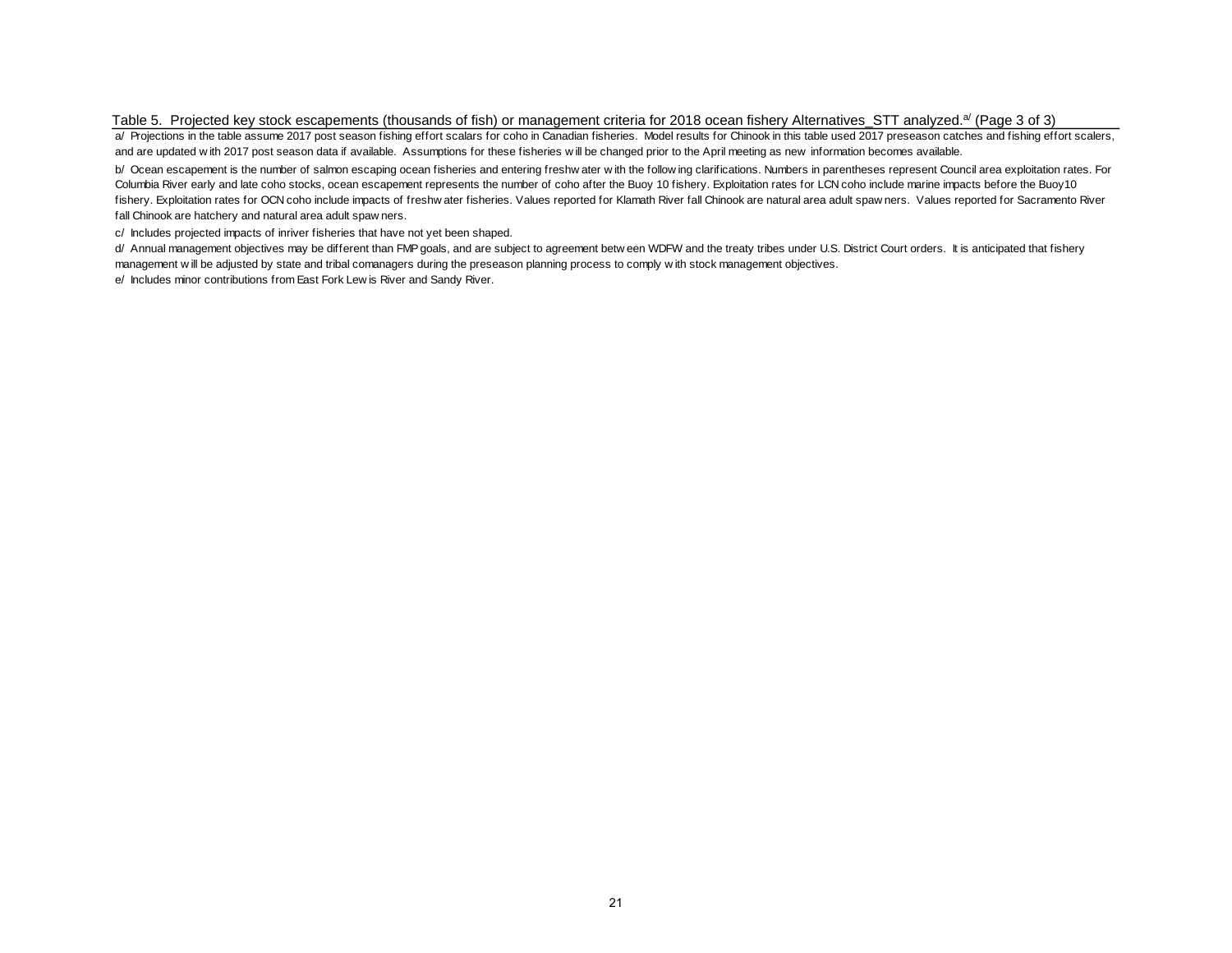|                                  |       | LCN Coho |                                    |       | OCN Coho |       |       | RK Coho |              |                | <b>LCR Tule Chinook</b> |                          |
|----------------------------------|-------|----------|------------------------------------|-------|----------|-------|-------|---------|--------------|----------------|-------------------------|--------------------------|
| Fishery                          |       |          | $\ensuremath{\mathsf{III}}\xspace$ |       |          | Ш     |       |         | $\mathbf{I}$ |                |                         | $\mathbf{I}$             |
| SOUTHEAST ALASKA                 | 0.0%  | 0.0%     | 0.0%                               | 0.0%  | 0.0%     | 0.0%  | 0.0%  | 0.0%    | 0.0%         | 1.9%           | 2.0%                    | 2.1%                     |
| <b>BRITISH COLUMBIA</b>          | 0.1%  | 0.1%     | 0.1%                               | 0.3%  | 0.3%     | 0.3%  | 0.2%  | 0.2%    | 0.2%         | 13.0%          | 13.3%                   | 13.7%                    |
| <b>PUGET SOUND/STRAIT</b>        | 0.1%  | 0.1%     | 0.1%                               | 0.0%  | 0.0%     | 0.0%  | 0.0%  | 0.0%    | 0.0%         | 0.3%           | 0.3%                    | 0.3%                     |
| NORTH OF CAPE FALCON             |       |          |                                    |       |          |       |       |         |              |                |                         |                          |
| Treaty Indian Ocean Troll        | 3.0%  | 1.6%     | 0.9%                               | 0.7%  | 0.4%     | 0.2%  | 0.0%  | 0.0%    | 0.0%         | 2.7%           | 2.2%                    | 1.7%                     |
| Recreational                     | 3.0%  | 2.1%     | 1.1%                               | 0.5%  | 0.4%     | 0.2%  | 0.0%  | 0.0%    | 0.0%         | 6.7%           | 5.7%                    | 4.3%                     |
| Non-Indian Troll                 | 1.2%  | 1.0%     | 0.8%                               | 0.3%  | 0.2%     | 0.2%  | 0.0%  | 0.0%    | 0.0%         | 8.1%           | 6.6%                    | 5.1%                     |
| SOUTH OF CAPE FALCON             |       |          |                                    |       |          |       |       |         |              |                |                         |                          |
| Recreational:                    |       |          |                                    |       |          |       |       |         |              | 0.2%           | 0.2%                    | 0.1%                     |
| Cape Falcon to Humbug Mt.        | 4.1%  | 3.6%     | 3.1%                               | 12.0% | 5.4%     | 12.3% | 0.6%  | 0.5%    | 0.4%         | $\sim$         |                         | $\blacksquare$           |
| Humbug Mt. to OR/CA border (KMZ) | 0.1%  | 0.0%     | 0.0%                               | 0.5%  | 0.2%     | 0.1%  | 1.0%  | 0.6%    | 0.2%         |                |                         | $\overline{\phantom{a}}$ |
| OR/CA border to Horse Mt. (KMZ)  | 0.2%  | 0.2%     | 0.2%                               | 1.2%  | 1.1%     | 1.1%  | 5.6%  | 5.5%    | 5.3%         |                |                         |                          |
| Fort Bragg                       | 0.1%  | 0.1%     | 0.1%                               | 1.0%  | 1.0%     | 1.0%  | 2.5%  | 2.5%    | 2.5%         | $\blacksquare$ |                         |                          |
| South of Pt. Arena               | 0.1%  | 0.1%     | 0.1%                               | 0.7%  | 0.7%     | 0.7%  | 1.8%  | 1.8%    | 1.7%         |                |                         |                          |
| Troll:                           |       |          |                                    |       |          |       |       |         |              | 1.8%           | 1.7%                    | 1.3%                     |
| Cape Falcon to Humbug Mt.        | 0.7%  | 0.6%     | 0.5%                               | 0.8%  | 0.7%     | 0.5%  | 0.1%  | 0.1%    | 0.1%         | $\blacksquare$ | $\sim$                  | $\mathbf{r}$             |
| Humbug Mt. to OR/CA border (KMZ) | 0.0%  | 0.0%     | 0.0%                               | 0.1%  | 0.1%     | 0.0%  | 0.0%  | 0.2%    | 0.0%         |                |                         |                          |
| OR/CA border to Horse Mt. (KMZ)  | 0.3%  | 0.3%     | 0.3%                               | 1.5%  | 1.5%     | 1.5%  | 3.9%  | 3.9%    | 3.9%         |                |                         |                          |
| Fort Bragg                       | 0.1%  | 0.0%     | 0.0%                               | 1.3%  | 0.3%     | 0.2%  | 3.2%  | 0.6%    | 0.4%         |                |                         | $\blacksquare$           |
| South of Pt. Arena               | 0.1%  | 0.1%     | 0.1%                               | 0.8%  | 0.4%     | 0.3%  | 0.5%  | 0.2%    | 0.2%         |                |                         |                          |
| BUOY 10                          | 1.7%  | 2.5%     | 2.5%                               | 0.1%  | 0.1%     | 0.1%  | 0.0%  | 0.0%    | 0.0%         |                |                         |                          |
| <b>ESTUARY/FRESHWATER</b>        | na    | na       | na                                 | 2.5%  | 2.5%     | 2.5%  | 0.2%  | 0.2%    | 0.2%         | 8.3%           | 8.6%                    | 9.0%                     |
| <b>TOTAL</b>                     | 13.0% | 10.0%    | 7.4%                               | 24.2% | 15.5%    | 21.3% | 19.5% | 16.0%   | 14.9%        | 42.9%          | 40.5%                   | 37.6%                    |

Table 7. Expected coastwide lower Columbia Natural (LCN) Oregon coastal natural (OCN) and Rogue/Klamath (RK) coho, and Lower Columbia River (LCR) tule Chinook exploitation rates by fishery for 2018 ocean fisheries management Alternatives\_STT analyzed.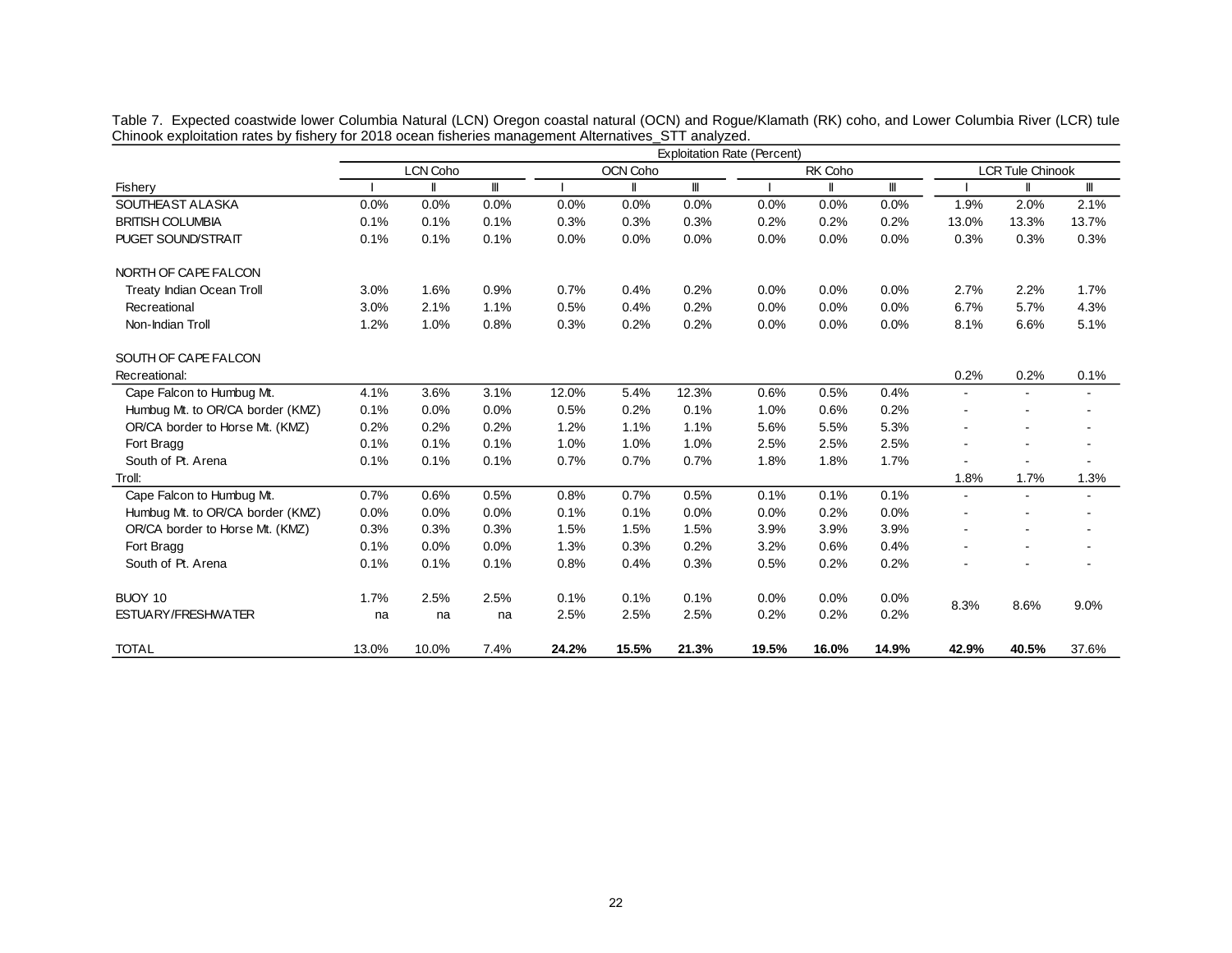|                        |      |            |      | <b>Commercial</b> |      |      |     |      |           | Recreational           |      |      |      |      |      |      |     |     |      |       |
|------------------------|------|------------|------|-------------------|------|------|-----|------|-----------|------------------------|------|------|------|------|------|------|-----|-----|------|-------|
| <b>Alternative I</b>   |      | 12.4 Total |      |                   |      |      |     |      |           | <b>Alternative I</b>   |      |      |      |      |      |      |     |     |      |       |
| Port                   |      |            |      |                   |      |      |     |      | Year      | Port                   |      |      |      |      |      |      |     |     |      | Year  |
| Area                   | May  | Jun        | Jul  | Aug               | Sep  | Oct  | Nov | Dec: | Total     | Area                   | Apr  | May  | Jun  | Jul  | Aug  | Sep  | Oct | Nov | Deci | Total |
| <b>SF</b>              |      | 1.56       | 0.41 |                   | 0.12 | 0.06 |     |      | 2.15      | <b>SF</b>              | 0.26 | 0.39 | 0.73 | 1.42 | 0.66 | 0.01 |     |     |      | 3.47  |
| <b>MO</b>              | 0.49 |            |      |                   |      |      |     |      | 0.49      | <b>MO</b>              | 0.82 | 0.59 | 1.15 | 2.68 | 1.04 | 0.01 |     |     |      | 6.29  |
| Total                  | 0.49 | .56        | 0.41 |                   | 0.12 | 0.06 |     |      | 2.64      | Total                  | 1.08 | 0.98 | 1.88 | 4.09 | 1.70 | 0.02 |     |     |      | 9.76  |
| <b>Alternative II</b>  |      | 12.3 Total |      |                   |      |      |     |      |           | <b>Alternative II</b>  |      |      |      |      |      |      |     |     |      |       |
| Port                   |      |            |      |                   |      |      |     |      | Year      | Port                   |      |      |      |      |      |      |     |     |      | Year  |
| Area                   | May  | Jun        | Jul  | Aug               | Sep  | Oct  | Nov | Dec: | Total     | Area                   | Apr  | May  | Jun  | Jul  | Aug  | Sep  | Oct | Nov | Deci | Total |
| <b>SF</b>              |      | 1.56       |      |                   | 0.12 | 0.06 |     |      | 1.74      | <b>SF</b>              | 0.26 | 0.49 | 1.20 | .84  | 0.75 | 0.10 |     |     |      | 4.65  |
| <b>MO</b>              | 0.24 |            |      |                   |      |      |     |      | 0.24      | <b>MO</b>              | 0.82 | 0.59 | 1.15 | 2.67 | 0.40 |      |     |     |      | 5.63  |
| Total                  | 0.24 | 1.56       |      |                   | 0.12 | 0.06 |     |      | 1.98      | Total                  | 1.08 | .09  | 2.36 | 4.51 | 1.15 | 0.10 |     |     |      | 10.27 |
| <b>Alternative III</b> |      | 10.7 Total |      |                   |      |      |     |      |           | <b>Alternative III</b> |      |      |      |      |      |      |     |     |      |       |
| Port                   |      |            |      |                   |      |      |     |      | Year      | Port                   |      |      |      |      |      |      |     |     |      | Year  |
| Area                   | May  | Jun        | Jul  | Aug               | Sep  | Oct  | Nov | Dec: | Total     | Area                   | Apr  | May  | Jun  | Jul  | Aug  | Sep  | Oct | Nov | Deci | Total |
| <b>SF</b>              |      | 0.84       |      |                   | 0.13 | 0.06 |     |      | 1.02      | <b>SF</b>              | 0.26 | 0.17 | 1.21 | .87  | 0.76 | 0.10 |     |     |      | 4.37  |
| <b>MO</b>              |      |            |      |                   |      |      |     |      | <b>NA</b> | <b>MO</b>              | 0.82 | 0.59 | 1.16 | 2.70 |      |      |     |     |      | 5.27  |
| Total                  |      | 0.84       |      |                   | 0.13 | 0.06 |     |      | 1.02      | Total                  | 1.08 | 0.77 | 2.37 | 4.57 | 0.76 | 0.10 |     |     |      | 9.65  |

Table A-1. Sacramento River winter run Chinook age-3 ocean impact rate south of Pt. Arena by fishery and Alternative. The age-3 SRWC impact rate was projected for each of the proposed 2018 fishing season Alternatives. The impacts are displayed as a percent for each Alternative by fishery, port area, and month. Max rate: 14.4.

SF Pt. Arena to Pigeon Pt. (San Francisco)

MO Pigeon Pt. to the U.S./Mexico Border (Monterey)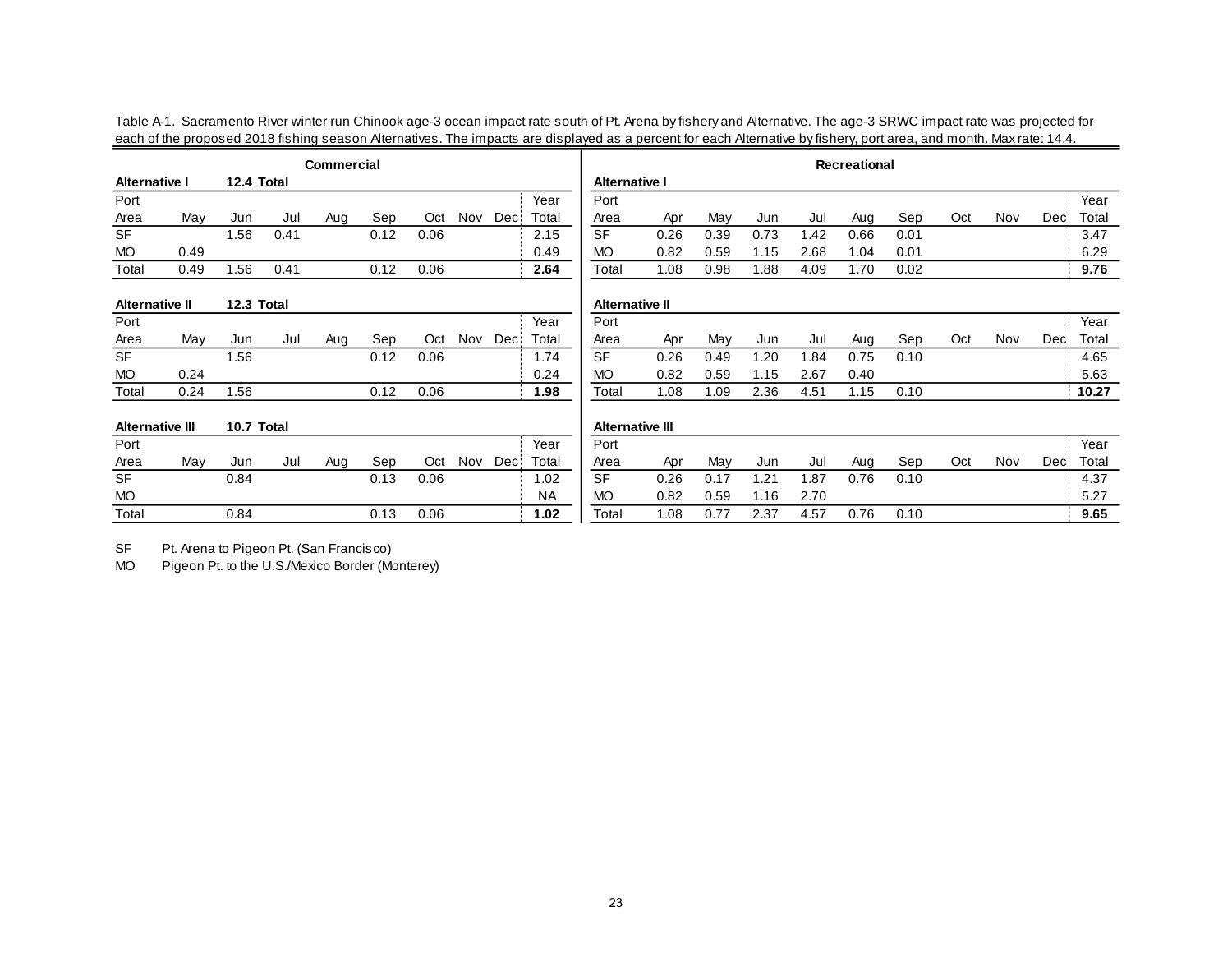|                 |          |                                                                                            |     |     | <b>Commercial</b> |       |       |       |        |        |                        |             |                  |          |             | Recreational |             |             |                |                 |        |       |
|-----------------|----------|--------------------------------------------------------------------------------------------|-----|-----|-------------------|-------|-------|-------|--------|--------|------------------------|-------------|------------------|----------|-------------|--------------|-------------|-------------|----------------|-----------------|--------|-------|
| Alternative I   |          |                                                                                            |     |     |                   |       |       |       |        |        | <b>Alternative I</b>   |             |                  |          |             |              |             |             |                |                 |        |       |
|                 |          | 32,853 natural area spawners, 45.0% spawner reduction rate, 17.0% age-4 ocean harvest rate |     |     |                   |       |       |       |        |        |                        |             |                  |          |             |              |             |             |                |                 |        |       |
| Port            |          | <b>Fall 2017</b>                                                                           |     |     | Summer 2018       |       |       |       | Summer | Year   | Port                   |             | <b>Fall 2017</b> |          |             |              | Summer 2018 |             |                |                 | Summer | Year  |
| Area            | Sep      | Oct-Dec                                                                                    | Mar | Apr | Mav               | Jun   | Jul   | Aug   | Total  | Total  | Area                   | Sep         | Oct              | Nov-Dec  | Mar         | Apr          | May         | Jun         | Jul            | Aug             | Total  | Total |
| <b>NO</b>       | $\Omega$ | $\mathbf{0}$                                                                               |     |     | 95                | 45    | 115   | 495   | 750    | 750    | <b>NO</b>              | $\mathbf 0$ | $\mathbf 0$      |          | $\mathbf 0$ | $\Omega$     | $\mathbf 0$ | $\mathbf 0$ | 32             | 36 <sup>3</sup> | 68     | 68    |
| $\rm CO$        |          | $\Omega$                                                                                   |     |     | 202               | 267   | 718   | 2,577 | 3,764  | 3,764  | CO                     | $\Omega$    | $\mathbf 0$      | $\Omega$ | $\Omega$    | $\Omega$     | 5           | 16          | 69             | 52              | 142    | 142   |
| KO              |          |                                                                                            |     |     | 48                | 200   |       | 285   | 533    | 533    | KO                     |             | $\mathbf 0$      |          |             |              | 3           | 74          | 173            | 245             | 495    | 495   |
| KC              |          |                                                                                            |     |     | 1.751             | 1.560 | 619   | 686   | 4.616  | 4.616  | KC                     |             |                  |          |             |              | 180         | 485         | 454            | 424             | 1.543  | 1,543 |
| <b>FB</b>       | 195      |                                                                                            |     |     |                   |       | 4.403 | 2.084 | 6.487  | 6.682  | FB                     | 0           | $\mathbf 0$      | $\Omega$ |             | 10           | 69          | 170         | 279            | 65              | 593    | 593   |
| <b>SF</b>       | 36       | $\Omega$                                                                                   |     |     |                   | 3,203 | 1,394 |       | 4,597  | 4,633  | SF                     | $\Omega$    | $\Omega$         |          |             | 61           | 45          | 172         | 203            | 11              | 492    | 492   |
| <b>MO</b>       |          |                                                                                            |     |     | 367               |       |       |       | 367    | 367    | <b>MO</b>              |             |                  |          |             | 48           | 10          | 18          | 40             | 5:              | 121    | 121   |
| Total           | 231      | ٥ł                                                                                         |     |     | 2,462             | 5,274 | 7,249 | 6,126 | 21,111 | 21,342 | Total                  | $\Omega$    | $\Omega$         | $\Omega$ | $\mathbf 0$ | 119          | 312         | 935         | 1,250          | 837             | 3,453  | 3,453 |
|                 |          |                                                                                            |     |     |                   |       |       |       |        |        |                        |             |                  |          |             |              |             |             |                |                 |        |       |
| Alternative II  |          |                                                                                            |     |     |                   |       |       |       |        |        | <b>Alternative II</b>  |             |                  |          |             |              |             |             |                |                 |        |       |
|                 |          | 40,777 natural area spawners, 31.7% spawner reduction rate, 12.9% age-4 ocean harvest rate |     |     |                   |       |       |       |        |        |                        |             |                  |          |             |              |             |             |                |                 |        |       |
| Port            |          | <b>Fall 2017</b>                                                                           |     |     | Summer 2018       |       |       |       | Summer | Year   | Port                   |             | <b>Fall 2017</b> |          |             |              | Summer 2018 |             |                |                 | Summer | Year  |
| Area            | Sep      | Oct-Dec                                                                                    | Mar | Apr | May               | Jun   | Jul   | Aug   | Total  | Total  | Area                   | Sep         | Oct              | Nov-Dec  | Mar         | Apr          | May         | Jun         | Jul            | Aug             | Total  | Total |
| <b>NO</b>       | $\Omega$ | 0                                                                                          |     |     | 101               | 46    | 115   | 264   | 526    | 526    | <b>NO</b>              | $\mathbf 0$ | $\mathbf 0$      |          | $\mathbf 0$ | $\Omega$     | $\mathbf 0$ | $\mathbf 0$ | 32             | 54              | 86     | 86    |
| $\rm CO$        |          | 0                                                                                          |     |     | 215               | 267   | 720   | 1,371 | 2,573  | 2,573  | $\rm CO$               | $\mathbf 0$ | $\mathbf 0$      | $\Omega$ | $\Omega$    | $\Omega$     | 5           | 16          | 69             | 61              | 151    | 151   |
| KO              |          | $\Omega$                                                                                   |     |     | 48                | 200   | 507   | 143:  | 898    | 898    | KO                     |             | $\mathbf 0$      |          |             |              |             | 42          | 84             | 87              | 213    | 213   |
| KC              |          |                                                                                            |     |     | 1.751             | 1,560 | 619   | 685   | 4,615  | 4,615  | КC                     |             |                  |          |             |              | 68          | 485         | 455            | 436             | 1.444  | 1,444 |
| <b>FB</b>       | 195      |                                                                                            |     |     |                   |       |       | 2,141 | 2,141  | 2,336  | FB                     | 0           | 0                | $\Omega$ |             | 10           | 38          | 171         | 279            | 67              | 565    | 565   |
| <b>SF</b>       | 36       | $\Omega$                                                                                   |     |     |                   | 3,208 |       |       | 3.208  | 3.244  | <b>SF</b>              | $\Omega$    | $\Omega$         |          |             | 61           | 27          | 177         | 208            | 11              | 484    | 484   |
| <b>MO</b>       |          |                                                                                            |     |     | 178               |       |       |       | 178    | 178    | <b>MO</b>              |             |                  |          |             | 48           | 10          | 18          | 40             | 2:              | 118    | 118   |
| Total           | 231      | ٥l                                                                                         |     |     | 2,293             | 5,280 | 1,961 | 4,604 | 14,138 | 14,369 | Total                  | $\Omega$    | $\mathbf 0$      | 0)       | $\mathbf 0$ | 119          | 147         | 909         | 1,167          | 718             | 3,060  | 3,060 |
|                 |          |                                                                                            |     |     |                   |       |       |       |        |        |                        |             |                  |          |             |              |             |             |                |                 |        |       |
| Alternative III |          |                                                                                            |     |     |                   |       |       |       |        |        | <b>Alternative III</b> |             |                  |          |             |              |             |             |                |                 |        |       |
|                 |          | 46,466 natural area spawners, 22.2% spawner reduction rate, 9.7% age-4 ocean harvest rate  |     |     |                   |       |       |       |        |        |                        |             |                  |          |             |              |             |             |                |                 |        |       |
| Port            |          | <b>Fall 2017</b>                                                                           |     |     | Summer 2018       |       |       |       | Summer | Year   | Port                   |             | <b>Fall 2017</b> |          |             |              | Summer 2018 |             |                |                 | Summer | Year  |
| Area            | Sep      | Oct-Dec                                                                                    | Mar | Apr | May               | Jun   | Jul   | Aug   | Total  | Total  | Area                   | Sep         | Oct              | Nov-Dec  | Mar         | Apr          | May         | Jun         | Jul            | Aug             | Total  | Total |
| <b>NO</b>       | $\Omega$ | $\overline{0}$                                                                             |     |     | 68                | 27    | 138   | 728   | 961    | 961    | <b>NO</b>              | $\mathbf 0$ | $\mathbf 0$      |          | $\mathbf 0$ | $\Omega$     | $\mathbf 0$ | $\mathbf 0$ | $\overline{1}$ | 11:             | 12     | 12    |
| $\rm CO$        |          | $\overline{0}$                                                                             |     |     | 146               | 161   |       |       | 307    | 307    | CO                     | $\mathbf 0$ | $\mathbf 0$      | $\Omega$ | $\Omega$    | $\Omega$     | 5           | 14          | 13             | 42              | 74     | 74    |
| KO              |          | $\Omega$                                                                                   |     |     | 32                |       |       |       | 32     | 32     | KO                     |             | $\mathbf 0$      |          |             |              | 3           | 75          | 23             |                 | 101    | 101   |
| <b>KC</b>       |          |                                                                                            |     |     | 1.751             | 1,560 | 619   | 685   | 4615   | 4615   | KC                     |             |                  |          |             |              |             | 470         | 460            | 445             | 1.375  | 1,375 |
| <b>FB</b>       | 195      |                                                                                            |     |     |                   |       |       | 1,420 | 1420   | 1615   | FB.                    | 0           | 0                | 0        |             | 10           | 13          | 171         | 282            | 68              | 544    | 544   |
| <b>SF</b>       | 36       | $\Omega$                                                                                   |     |     |                   | 1,714 |       |       | 1714   | 1750   | <b>SF</b>              | $\Omega$    | $\Omega$         |          |             | 61           | 10          | 178         | 210            | 11              | 470    | 470   |
| MО              |          |                                                                                            |     |     |                   |       |       |       |        |        | <b>MO</b>              |             |                  |          |             | 48           | 10          | 18          | 40             |                 | 116    | 116   |
| Total           | 231      | Οł                                                                                         |     |     | 1.998             | 3,462 | 757   | 2,833 | 9050   | 9281   | Total                  | $\Omega$    | $\mathbf 0$      | $\Omega$ | 0           | 119          | 41          | 925         | 1.029          | 576             | 2.690  | 2,690 |
|                 |          |                                                                                            |     |     |                   |       |       |       |        |        |                        |             |                  |          |             |              |             |             |                |                 |        |       |

# Table A-2. Klamath River fall Chinook ocean impacts in numbers of fish by fishery and Alternative.

NO Cape Falcon to Florence S. Jetty FB Horse Mt. to Pt. Arena (Fort Bragg)<br>CO Florence S. Jetty to Humbug Mt. SF Pt. Arena to Pigeon Pt. (San Francis

CO Florence S. Jetty to Humbug Mt. SF Pt. Arena to Pigeon Pt. (San Francisco)<br>KO Humbug Mt. to OR/CA Border (Oregon KMZ) MO Pigeon Pt. to U.S./Mexico Border (Monte

MO Pigeon Pt. to U.S./Mexico Border (Monterey)